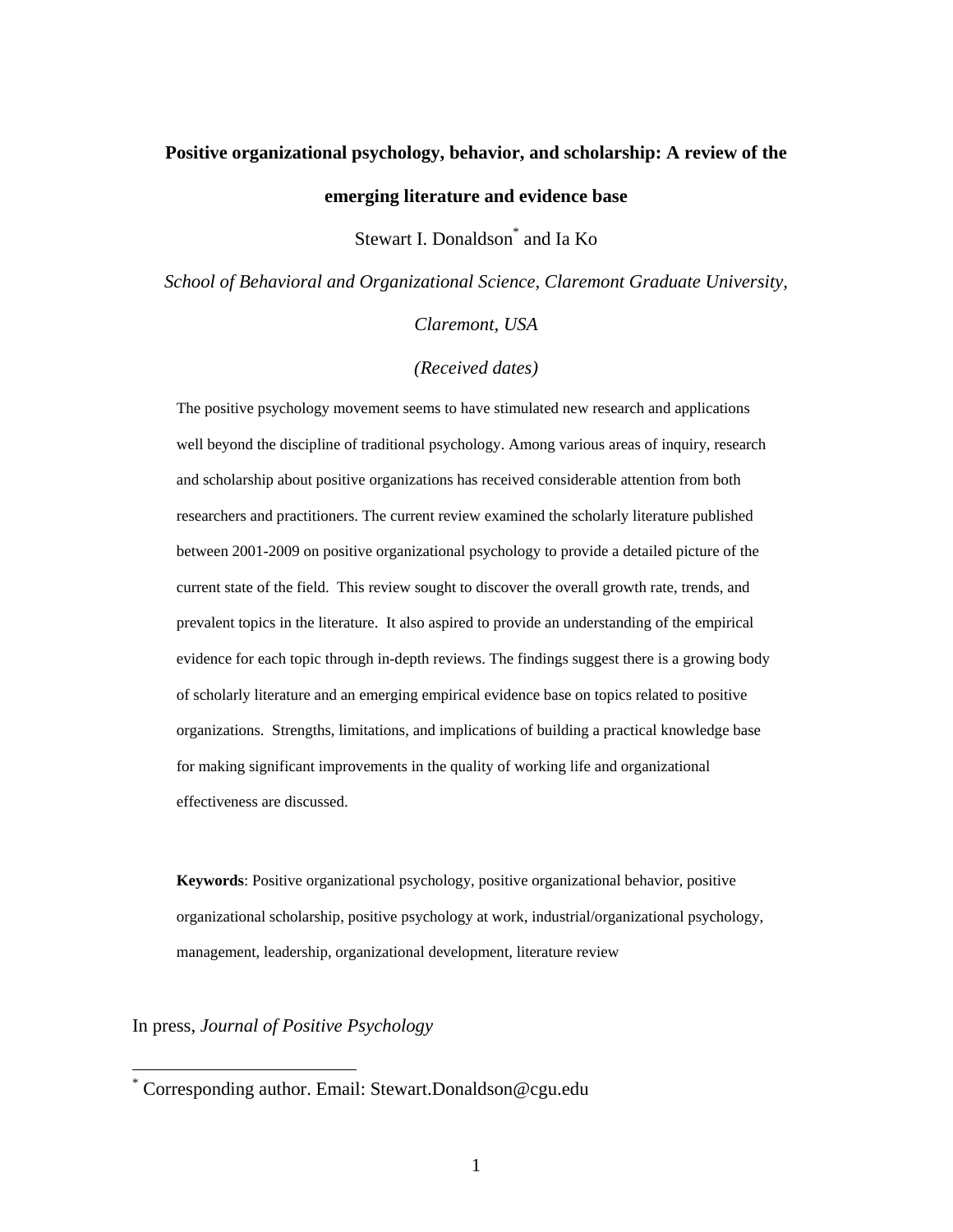## **Introduction**

Since its formal introduction at the American Psychological Association Convention in 1998, the positive psychology movement has blossomed, giving birth to a vibrant community of scholars and practitioners interested in improving various aspects of society (Donaldson, Csikszentmihalyi, & Nakamura, in press). The widely cited new millennium issue of the American Psychologist on *Happiness, Excellence, and Optimal Functioning* by Martin Seligman and Mihaly Csikszentmihalyi has arguably helped fuel the passion for and emergence of a broad range of positive oriented activity across the social and human sciences (Seligman & Csikszentmihalyi, 2000). Over this brief ten year period of positive psychology's earliest development, a wealth of new scholarly books, research studies, peer review journal publications, grant funds from major foundations and the National Institutes of Health, national and international conferences, and generous prizes for exemplary work have emerged (Donaldson, in press). This expanding domain of scholarship and a growing evidence base have inspired Universities across the globe to develop and offer courses and graduate programs in positive psychology.

Positive Psychology seems to have become an umbrella term used to stimulate and organize research, application, and scholarship on strengths, virtues, excellence, thriving, flourishing, resilience, flow, and optimal functioning in general. This focus on strengths, solutions, and what makes life worth living, provides a new focal point for developing a body of scholarship. This new orientation to social science seems complimentary to traditional problem-focused scholarship, and essential for understanding the full range of human experience in contemporary times.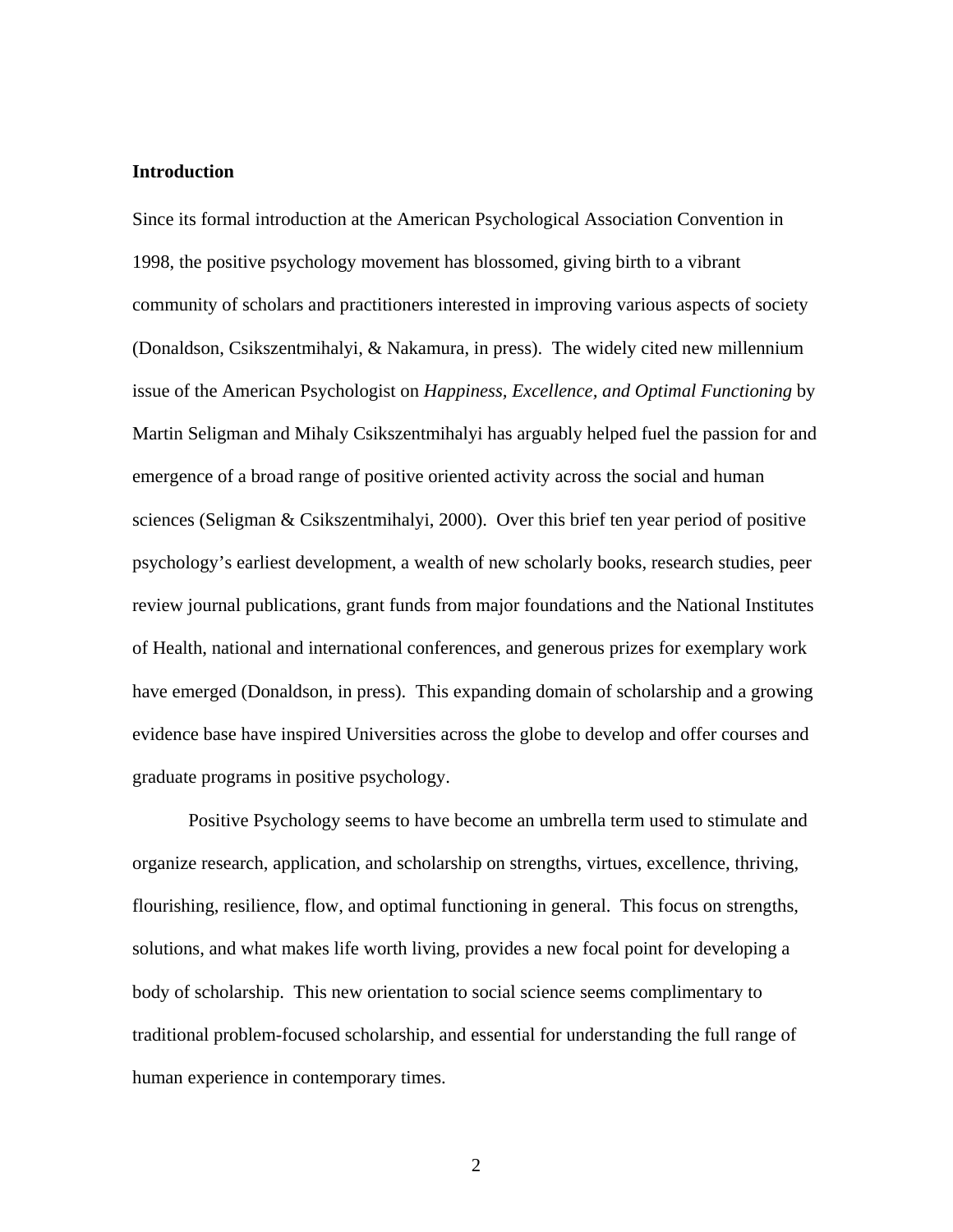The positive orientation to research, application, and scholarship inspired by the positive psychology movement escaped the disciplinary confinement of psychology, and has spread quickly across the disciplines and professions of education (Clonan, Chafouleas, McDougal, & Riley-Tillman, 2004; Gilman, Furlong, & Huebner, 2009; Liesveld & Miller, 2005), public health (Post, 2005; Quick & Quick, 2004; Taylor & Sherman, 2004), health care (Houston, 2006), social and human services (Radey & Figley, 2007; Ronel, 2006), economics (Frey & Stutzer, 2002; Marks, Shah, & Westall, 2004), political science (Linley & Joseph, 2004), neuroscience (Burgdorf, 2001), leadership (Avolio, Gardner, Walumbwa, Luthans, & May, 2004; Gardner & Schermerhorn, 2004; Luthans & Avolio, 2003), management (Ghoshal, 2005), and the organizational sciences (Cameron, Dutton, & Quinn, 2003; Dutton, 2003; Luthans 2002a, 2002b) among others. The purpose of this review is to isolate one of these new areas, positive organizations, in order to understand the nature of the scholarly literature that has been published since the positive psychology movement began at the turn of the new millennium. It is important to point out that there is plenty of research and scholarship prior to 2000 that could be retroactively classified as fitting within the definitions of positive organizational psychology, behavior, or scholarship. But, our focus in this paper will be placed on peer-reviewed publications published between 2001- 2009. We are specifically interested in research and scholarship about positive organizations that is in some way linked to, or the result of, the new movement in positive psychology.

New positive research and scholarship applied to work settings in the last decade generally seems to fall under the headings of positive organizational psychology, positive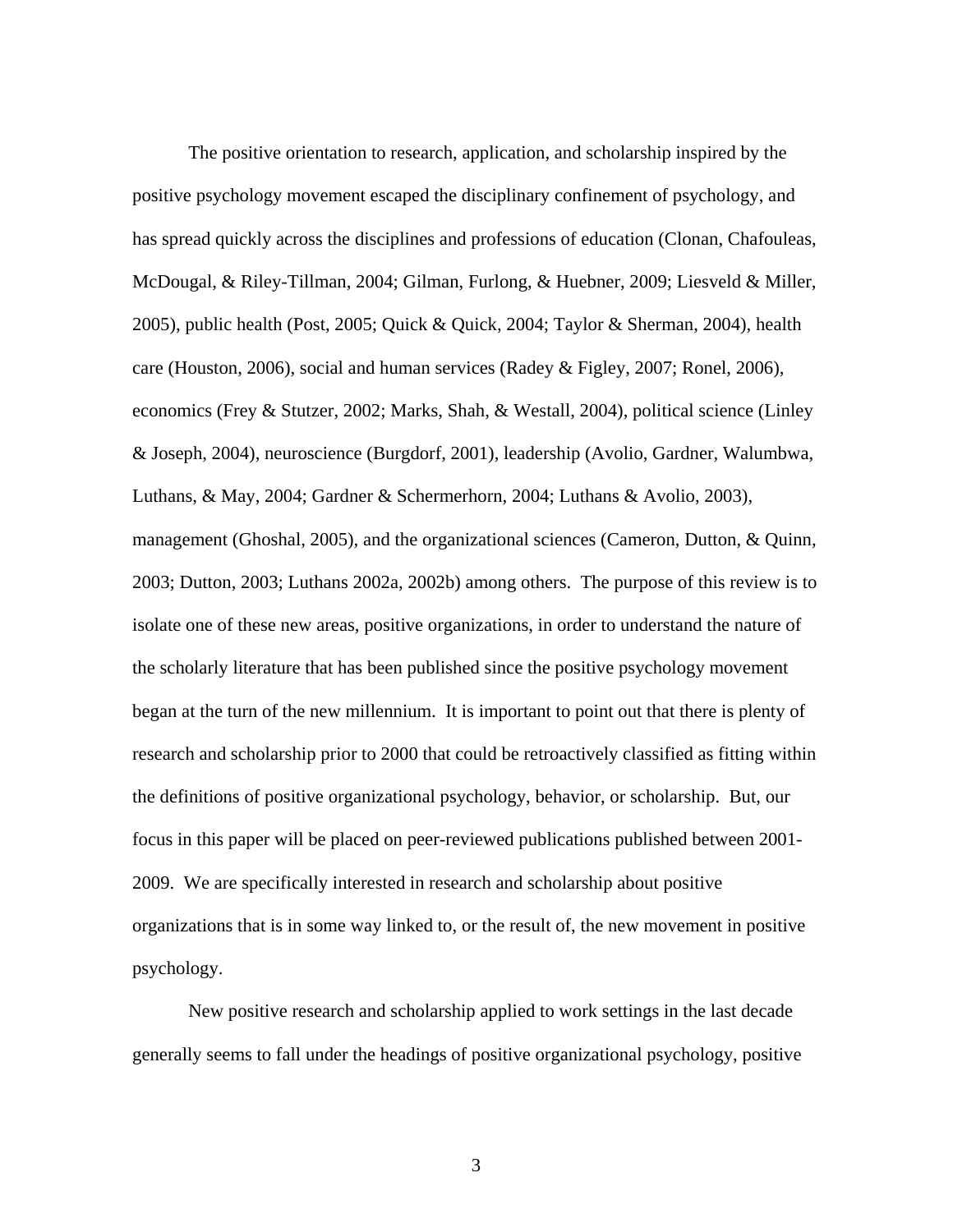organizational behavior, and positive organizational scholarship. These terms appear to be used interchangeably in the literature at times (e.g., Hackman, 2009), and at other times to have distinct meanings. Below we will briefly describe and define these three interrelated concepts or frameworks for using a positive orientation to study the modern world of work and organizations.

#### **Positive organizational psychology**

Positive organizational psychology (POP) has not yet been clearly defined and widely used in the literature. It has been studied under several different labels and definitions such as positive psychology at work, positive workplace, and positive organization (Martin, 2005; Turner, Barling, & Zacharatos, 2002; Weigand & Geller, 2005). We refer to POP in this review as positive psychology focused on work and organizational issues. This description, however, requires understanding of what positive psychology is. Positive psychology is "the science of positive subjective experience, positive individual traits, and positive institutions" (Seligman & Csikszentmihalyi, 2000, p.5). As implied in this definition and further explained by Peterson (2006), positive psychology has three pillars. The first pillar, *positive subjective experience*, includes happiness, well-being, flow, pleasure, hope, optimism, and positive emotions. The second pillar, *positive traits,* encompasses talents, interests, creativity, wisdom, values, character strengths, meaning, purpose, growth, and courage. The third pillar *positive institutions* include positive families, schools, businesses, communities, and societies. Peterson (2006) maintains the last pillar facilitates the first two pillars to promote human flourishing. In this sense, POP can be viewed as scientific studies on positive subjective experience and traits in the workplace and positive institutions.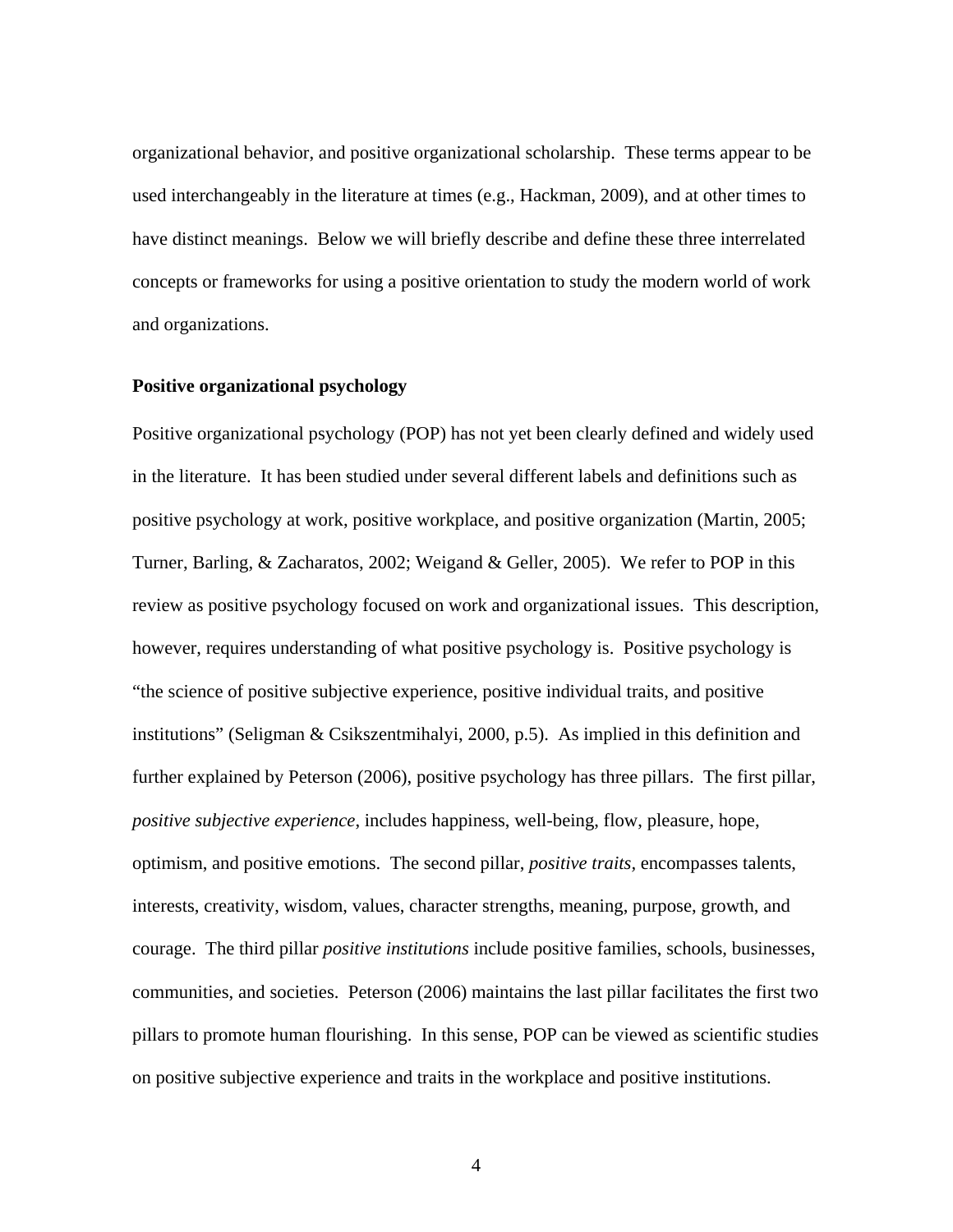However, this definition still requires further clarification on what an institution is, since institutions do not necessarily involve organizations. From the institutional economics perspective, Searle (2005) defines institutions as "any collectively accepted system of rules (procedures, practices) that enable us to create institutional facts (p.21). Institutional facts usually "require structures in the form of constitutive rules X counts as Y in C" and "only exist in virtue of collective acceptance of something having a certain status, where that status carries functions that cannot be performed without the collective acceptance of the status" (Searle, 2005, p.9). In this sense, the fact that someone is a U.S. citizen, the fact that someone owns a house in California, and the fact that February 14, 2010 is the New Year's Day in some Asian countries are all institutional facts because they exist only within certain institutions. From this perspective, institutions range from corporations to government to marriage. This implies that organizations can be seen as institutions, but not necessarily vice versa. Peterson (2006) seems to agree with Searle's argument. He defines institution as "a set of like organizations with especially sustained and pervasive influences within a society or even the world as a whole" (Peterson, 2006, p. 280). He provides democracy and a free press as examples of institutions in the Western world. In fact, Peterson differentiates an institution from an organization, an enduring and structured group that has traditions, customs, and members with differentiated and specialized roles. Some of the latest works on different types of positive institutions seem to be in agreement with Peterson (e.g., Huang & Blumenthal, 2009; Huebner, Gilman, Reschly, & Hall, 2009; Schreiner, Hulme, Hetzel, & Lopez, 2009; Sheridan & Burt, 2009). Based on Searl (2005), Peterson (2006), and current literature on positive institutions, we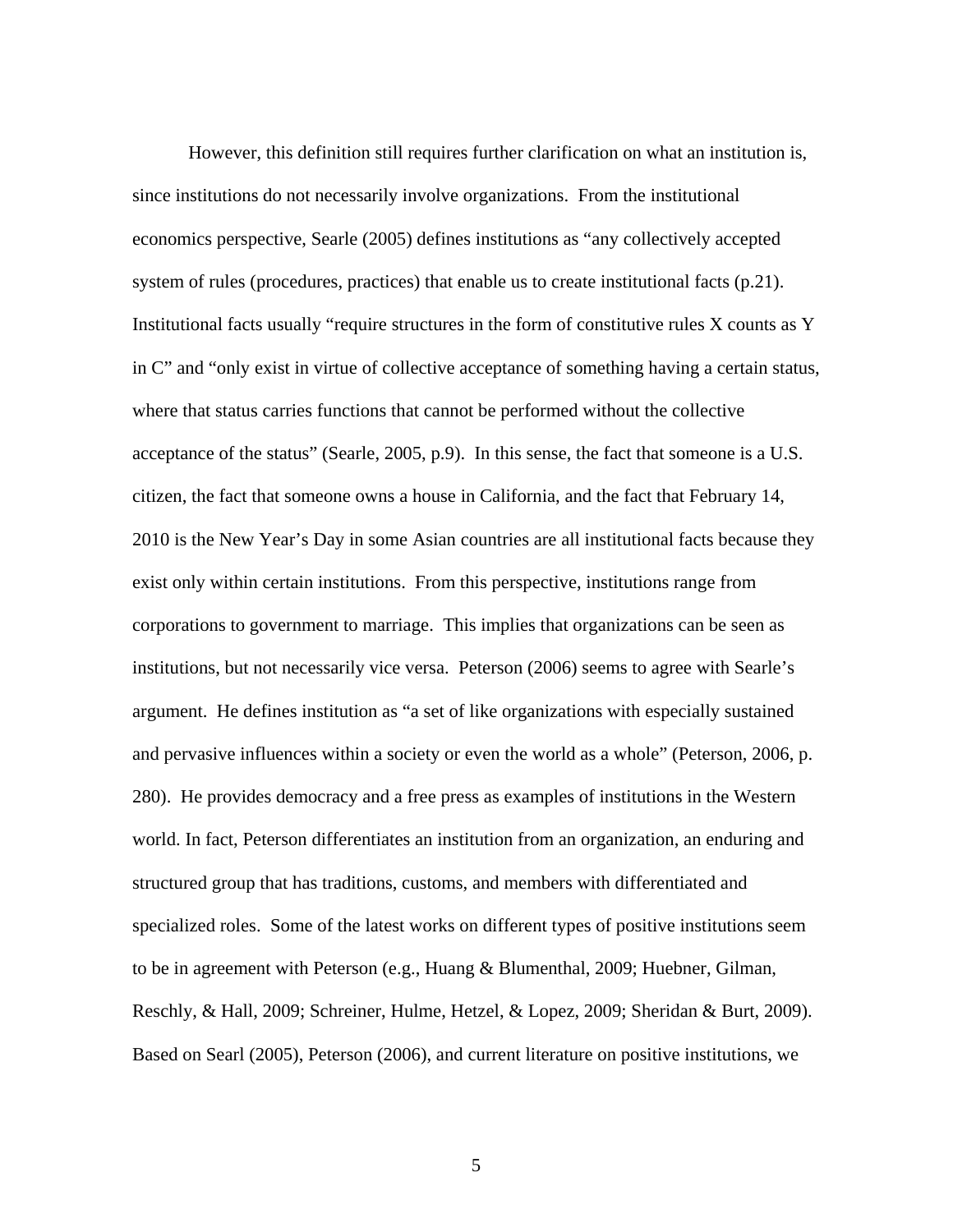consider positive organizations as a subset of positive institutions. Therefore, we define POP as the scientific study of positive subjective experiences and traits in the workplace and positive organizations, and its application to improve the effectiveness and quality of life in organizations.

## **Positive organizational behavior and positive organizational scholarship**

## *Positive organizational behavior*

Positive organizational behavior (POB) refers to "the study and application of positively oriented human resource strengths and psychological capacities that can be measured, developed, and effectively managed for performance improvement in today's workplace" (Luthans, 2002a, p.59). POB capacities are open to development and should be something one can measure, develop, and use to improve performance (Luthans, 2002b; Nelson & Cooper, 2007). Such core POB capacities include hope, optimism, resiliency, and selfefficacy (Luthans, 2002b; Luthans & Avolio, 2003; Luthans & Youssef, 2004; Youssef & Luthans, 2007). POB may contribute to positive organizational outcomes. For instance, hope, optimism, and resilience have been linked to higher job satisfaction, work happiness, and organizational commitment (Youssef & Luthans, 2007). Also, positive employee characteristics such as optimism, kindness, humor, and generosity are expected to relate to higher levels job performance (Ramlall, 2008).

## *Positive organizational scholarship*

Positive organizational scholarship (POS) is "concerned primarily with the study of especially positive outcomes, processes, and attributes of organizations and their members"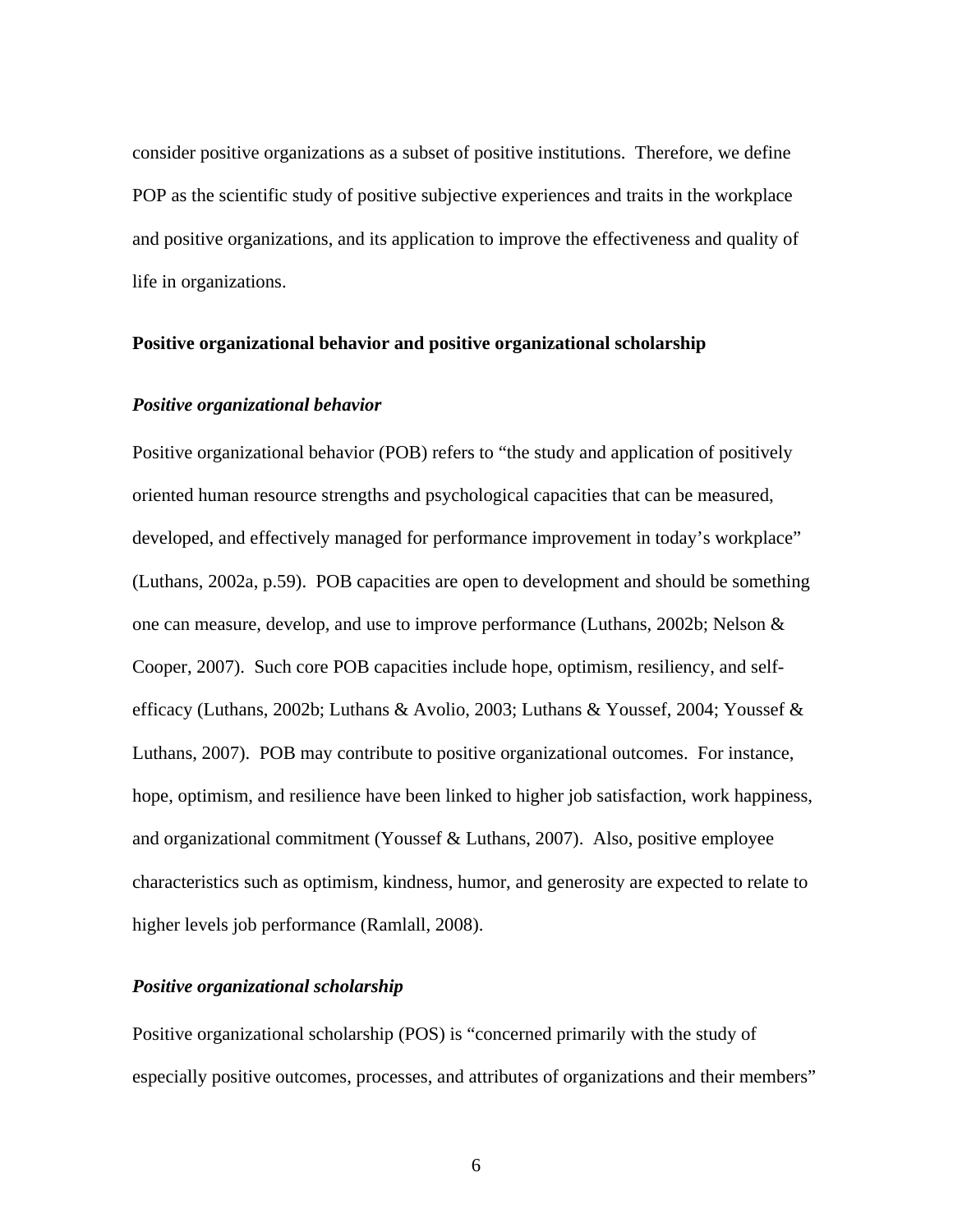(Cameron et al., 2003, p. 4). The basic idea of POS is that understanding the drivers of positive behavior in the workplace would enable organizations to rise to new levels of achievement (Roberts et al., 2005). POS seeks to study organizations characterized by "appreciation, collaboration, virtuousness, vitality, and meaningfulness where creating abundance and human well-being are key indicators of success" (Bernstein, 2003, p. 267). POS focuses on positive dynamics that bring positive effects like exceptional individual and organizational performance (Cameron & Caza, 2004; The Essence, n.d). Examples of research subjects within the POS include strength, resilience, vitality, trust, organizational virtuousness, positive deviance, extraordinariness, and meaning (e.g., Cameron, 2003; Spreitzer & Somenshein, 2003; Sutcliffee & Vogus, 2003).

#### *Differences between POB and POS*

As described, both POB and POS study organizations and work lives with positive approaches and put primary emphasis on the workplace and the accomplishment of workrelated outcomes. However, they differ from each other in several aspects. Most distinctly, their research interests are on different topics. Whereas POB has been mainly concerned with individual psychological qualities and their impact on performance improvement, POS has been mostly concerned with the positive aspects of the organizational context (Bakker & Schaufeli, 2008; Cameron, 2005; Luthans, 2002b). The emphasis on performance improvement is central to POB, but not necessarily to POS. Furthermore, their research methods and level of analysis have been slightly different. POB studies have been conducted primarily at the micro- and meso- levels of analysis using survey research, while POS studies have usually been conducted at the organization-level of analysis using diverse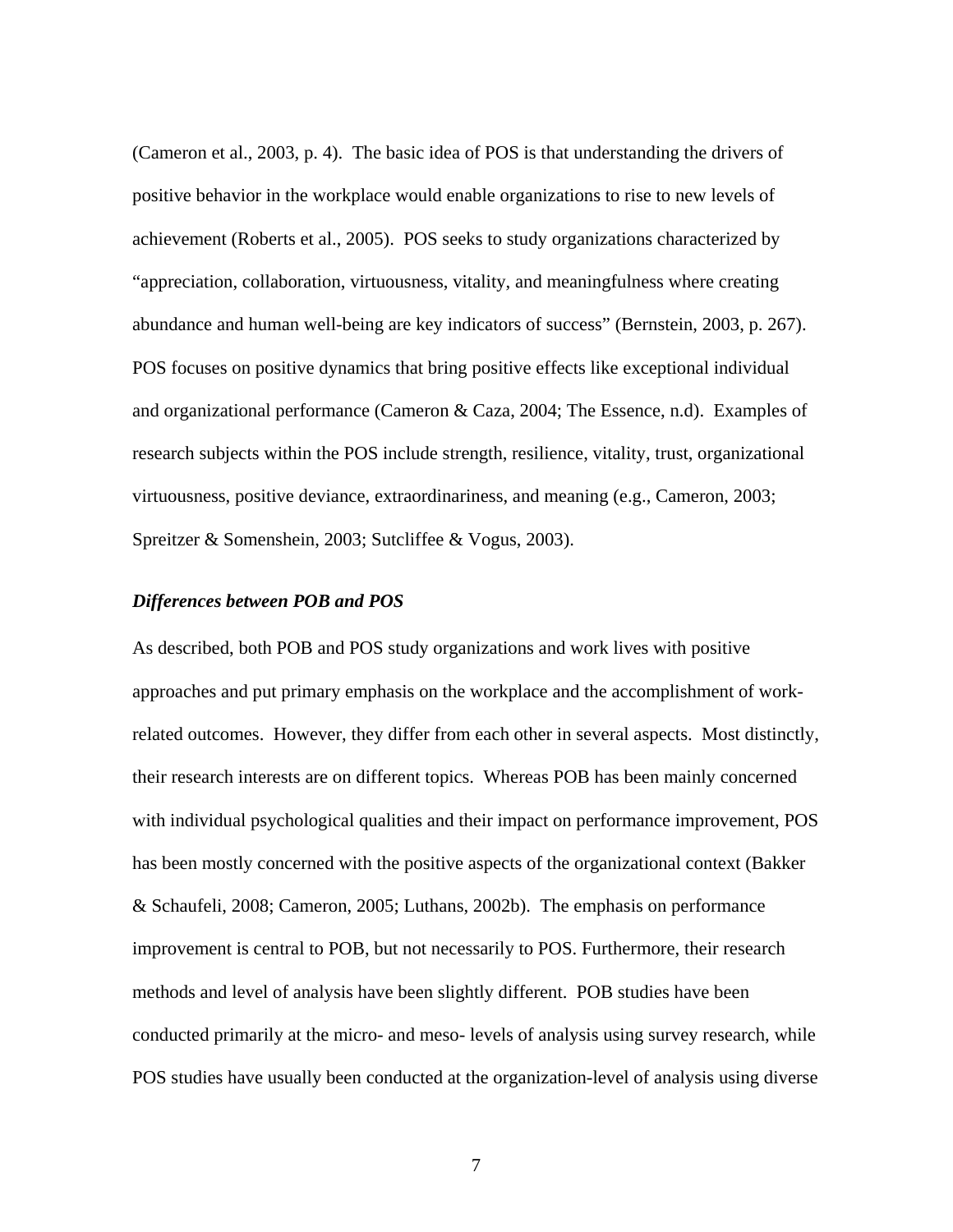qualitative and quantitative research methods (Luthans & Avolio, 2009a, 2009b; Luthans & Youssef, 2007). Of course, this is not to say POB studies are *only* at individual-level and POS studies are *only* at organizational-level. In fact, they both consider constructs at multiple levels. However, they do so differently. POB has tended to develop in an inductive way (i.e., from individual to group to organizational levels of analysis), while POS has developed in the opposite direction (Luthans & Avolio, 2009a). In summary, POB and POS share the common root of positive psychology and highlight the importance of scientific process in the development of the knowledge. However, they are distinguishable in their core topics of interest, the degree of emphasis on performance improvement, and the level of analysis. In the current paper, we suggest POP as an umbrella term that covers both POB and POS in terms of research topics, foci, and the level of analysis.

#### **The study of positive organizational psychology and evidence**

For simplicity, we are going to refer to the scholarly literature on positive organizations using the term POP. We will locate and examine the scholarly literature on positive organizations published between 2001-2009. All work that falls under one or more of the overlapping definitions of POP, POB or POS will be included. There are a number of specific questions about this literature we will address in this review:

- How many articles have been published between 2001-2009?
- What percentage of the publications in this new area is based on empirical investigations?
- Have the number of journal publications in this area increased over the ten year period?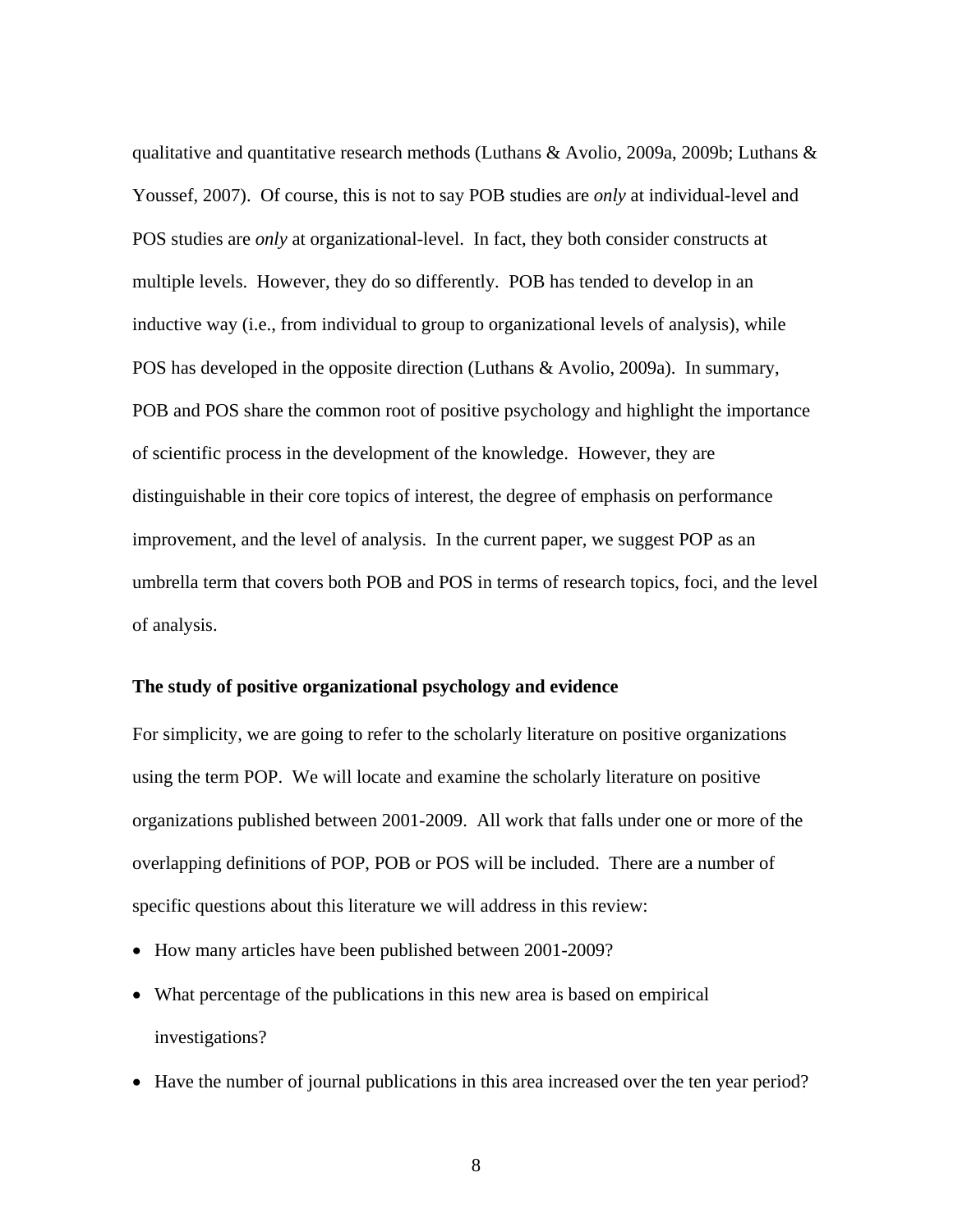- What percentage of the studies is conducted by scholars based in the United States?
- Which other countries are represented by authors in this new area of scholarship?
- Which universities are most often affiliated with the publications in this area?
- Which journals are publishing studies in this field?
- What are the most popular topics addressed in this new body of scholarship?
- What are some of the key findings that have emerged in this new literature?

Our aim is to find the answers to these questions in an effort to help guide further research and develop the area of positive organizational psychology.

## **Method**

A search of the extant literature was conducted using the search terms of positive psychology, POP, POB, and POS. Peer review journal publications between 2001 and 2009 were identified by searching the following databases: Academic search premier; Business source premier; ERIC; PsycINFO, and PsycARTICLES. The search was limited to studies on adults (18+ years).

The initial search generated 1353 entries (after deleting duplicates).Among these, 172 entries (106 non-empirical, 66 empirical) met one or more of the following search criteria:

- (a) the article was linked to the POB literature;
- (b) the article was linked to the POS literature;

(c) the article reported about a study that applied positive psychology topics in an organizational setting; and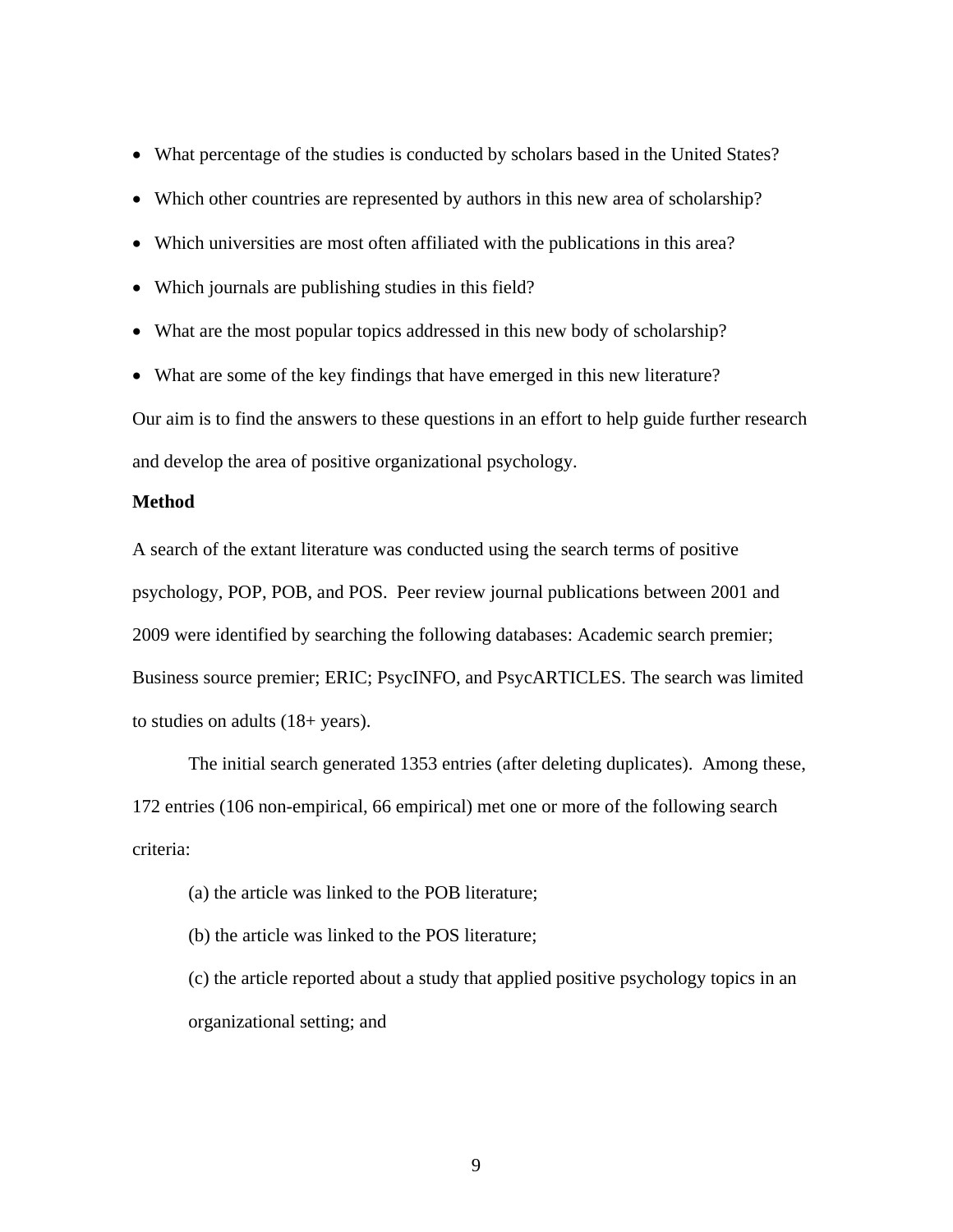(d) the article reported about organizational studies that revisited established/preexisting topics from positive psychology perspectives.

A total of 172 publications were analyzed to determine the amount and type of articles published, the authors' geographic location, and the nature of the journals publishing this type of work. Further, a content analysis was conducted to determine the most common POP topics addressed during 2001-2009. More specifically, a total of 36 topics were identified through a content analysis procedure. Each article was first coded with one main topic, based on the title, keyword(s), abstract, and the body contents. This initial analysis resulted in 51 topics within POP. These 51 topics were then re-categorized into 36 broader themes, which were used to analyze the contents of the articles that met the inclusion criteria. In an effort to shed light on some of the key empirical findings in the POP literature to date, a more in-depth review was conducted on the empirical studies of the 14 topic areas that had more than three publications and at least one empirical study.

## **Results**

## *General overview of the literature*

## *Amount and type of publications*

A total of 172 peer-reviewed articles published during 2001-2009 met our search criteria. Of the 172 articles identified, a total of 38% were based on empirical studies while the other 62% were conceptual in nature. Figure 1 illustrates how the number and type of publications have changed over the period of interest. For example, there were only three publications identified in 2001, compared to 35 in 2008. During the period of 2001-2007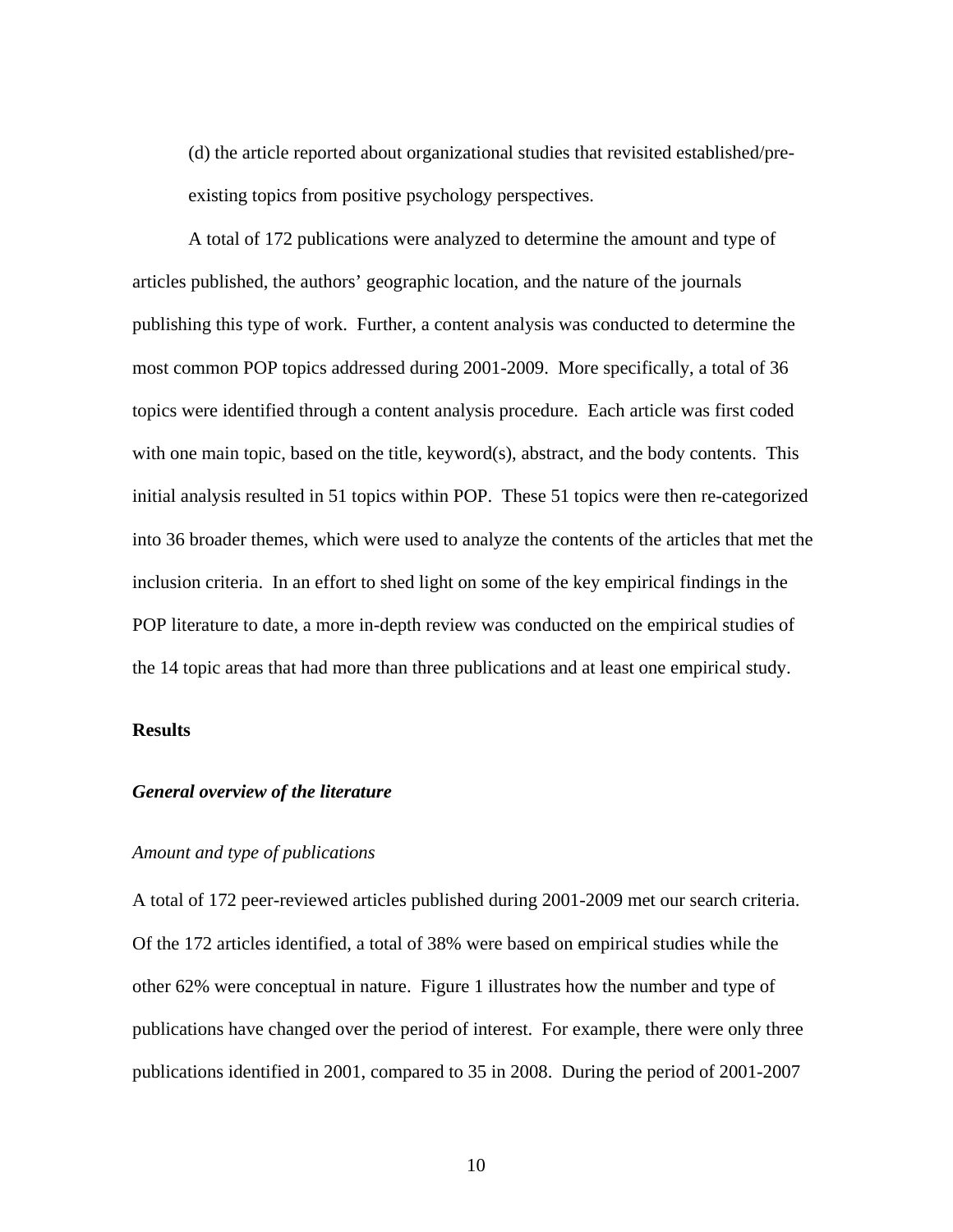conceptual studies out-numbered empirical studies, with the largest gap of 20 conceptual vs. four empirical occurring in 2005. However, empirical studies (19) out-numbered conceptual publications (16) for the first time in 2008. While it is uncertain at this point if this pattern reflects a trend toward an emerging evidence based for POP, it does offer promise that more researchers are pursuing empirical evidence to confirm/disconfirm conceptual claims.

## Insert Figure 1 about here

#### *Authors' geographic location*

Of the total of the 172 publications identified, 72% (124) of the authors were based in the U.S. Of the 38% located outside the U.S., the majority were based in the United Kingdom (23%), Australia (15%), Canada (15%), Netherlands (13%), South Africa (7%), and Spain (7%). To gain a sense of which universities in the U.S. have been most active in supporting POP over the past decade, the top four Universities were identified. It was revealed that the University of Nebraska-Lincoln (23 publications), University of Michigan-Ann Arbor (19 publications), Central Washington University (six publications), and Harvard University (six publications) were the universities most often affiliated with publications in this area.

## *Journals publishing positive organizational psychology*

Another question we set out to address is which journals have published articles in POP. For example, we wondered whether these publications mainly appeared in a limited number of specialty journals, or if they were accepted more broadly across the organizational sciences literature. Twenty-five different journals published two or more articles related to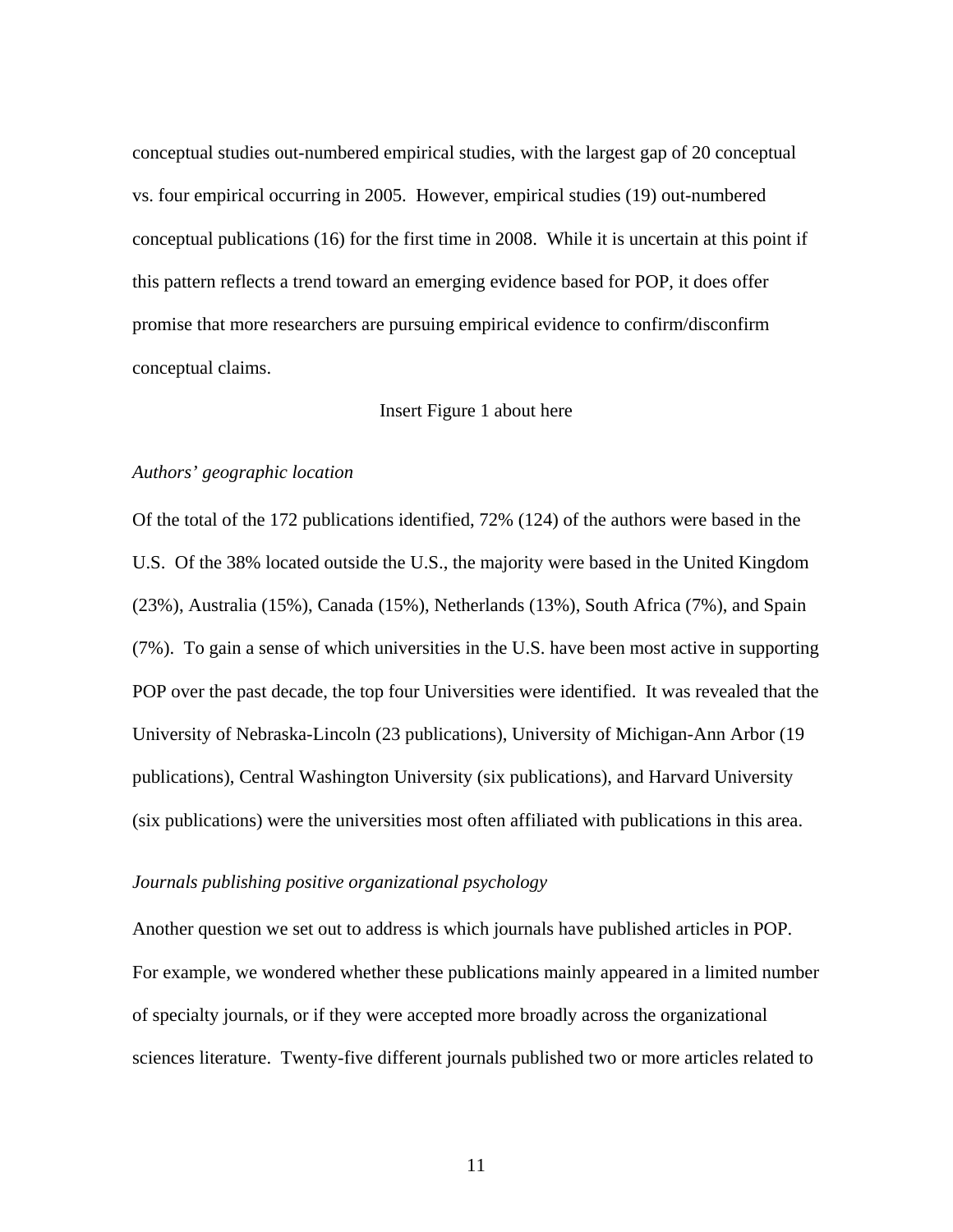POP during 2001-2009. This only represents 74% of the total number of articles published, another 45 journals have published one article and a total of 70 different journals have published work in this area. The top 7 journals publishing in this area were *Journal of Organizational Behavior* (19 publications), *The Journal of Applied Behavioral Science* (10 publications), *The Journal of Positive Psychology* (nine publications), *Academy of Management Review* (eight publications), *Academy of Management Learning & Education* (eight publications), *Journal of Organizational Behavior Management* (eight publications) and *OD Practitioner* (eight publications).

## *Most popular topics in positive organizational psychology*

Content analysis was conducted to determine which topics were most often addressed in the articles published between 2001-2009. Six topics seemed to emerge as the most popular: positive leadership (17 publications), positive organizational development and change (16 publications), positive psychology at work (14 publications), introduction and overview of POB (10 publications), and psychological capital (10 publications). Table 1 displays the top 19 topics; all of these topics were addressed in at least three different publications during the period of analysis.

## Insert Table 1 about here

## *Key Empirical Findings*

In this section, we highlight some of the key empirical findings from each of the POP topic areas. We omitted three topics – positive psychology at work, overview of POS, and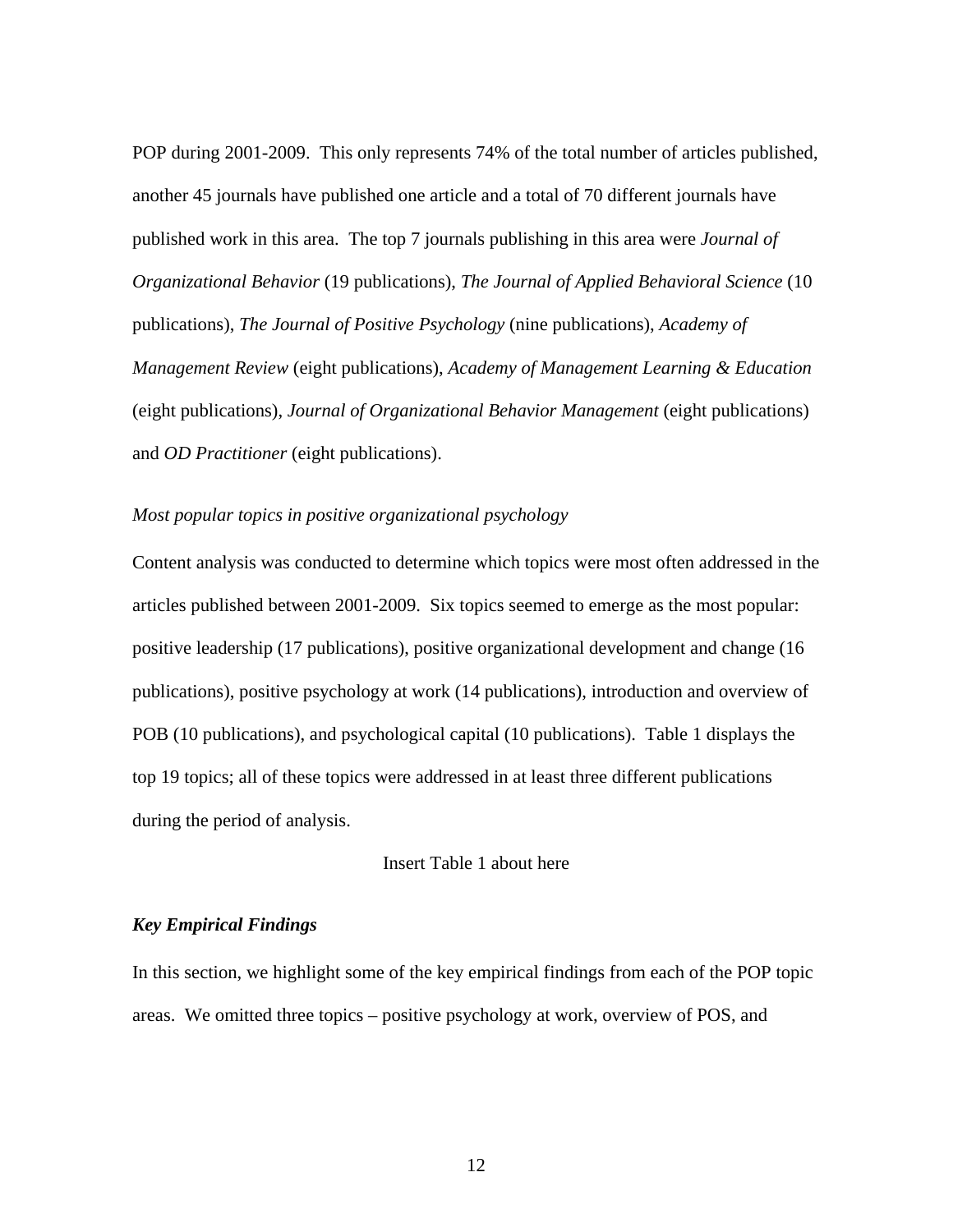overview of POB – reviewed in earlier sections, and two other topics, critique and education and training, as there were no empirical studies.

#### *Positive leadership*

Seventeen publications were classified as belonging to this topic. They take a positive approach to leadership and study different types of positive leadership, including authentic (Avolio et al., 2004; Gardner & Schermerhorn, 2004; May, Chan, Hodges, & Avolio, 2003; Walumbwa, Avolio, Gardner, Wernsing, & Peterson, 2008), transformational (Gooty, Gavin, Johnson, Frazier, & Snow, 2009; Peterson, Walumbwa, Byron, & Myrowitz, 2009; Walumbwa et al., 2008), charismatic (Glynn & Dowd, 2008), and altruistic (Sosik, Jung, & Dinger, 2009) leadership. These studies show the characteristics of positive leadership and the potential benefits of positive leadership on the leader, employees, and the organization.

First, an authentic leader is confident, hopeful, optimistic, future-oriented, resilient, moral/ethical, and gives priority to developing associates to be leaders (Avolio et al., 2004). Authentic leadership promotes various positive organizational behaviors, which in turn enhance organizational performance (Yammarino, Dionne, Schriesheim, & Dansereau, 2008). It is linked to positive organizational outcomes such as organizational citizenship behavior, organizational commitment, and follower satisfaction with supervisor, even when controlling for transformational leadership or ethical leadership, as well as follower job satisfaction and performance (Walumbwa et al., 2008).

Transformational leadership refers to "those who inspire confidence, communicate a positive vision, and emphasize their followers' strengths" (Peterson et al., 2009, p. 349). Peterson et al. found leader's positive psychological traits such as hope, optimism, and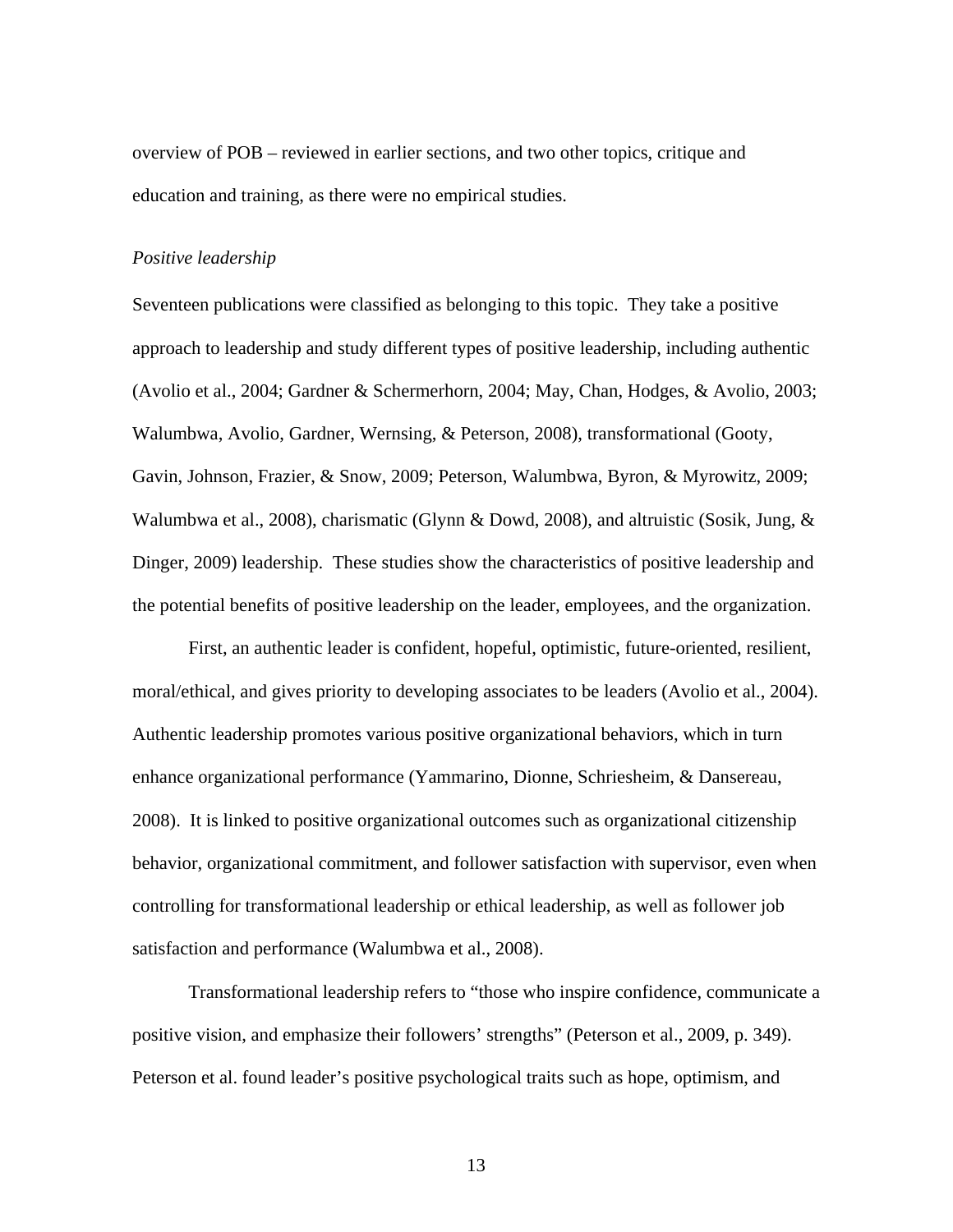resiliency predicted transformational leadership, which in turn contributed to firm performance. In this study, transformational leadership had a greater impact on firm performance for start-up firms than for established firms. Moreover, transformational leadership may play a major role in the followers' psychological capital development. In addition, Gooty et al. (2009) revealed follower's perceptions of transformational leader behavior was linked to the follower's psychological capital, which was related to their inrole performance as well as organizational citizenship behavior.

A charismatic leader "not only leads the organization strategically but also articulates (and sometimes embodies) the positive values that enliven the organization, thus imbuing the business with rich meaning" (Glynn & Dowd, 2008, p. 72), and they do so by offering emotive statements of mission and values. Glynn and Dowd examined how organizational context correlate with the emotional expression of charismatic leaders. They discovered charismatic leader's positivity (i.e., relative ratio of the expression of positive to negative emotions) in the discourse both correlates with and counters organizational change. Through this complex process of simultaneous mirroring and compensating for the emotional tone of business conditions resulting from organizational threats related to economic downturns and scandalized leadership, the leader kept and strengthened the charisma, authority and leadership rather than letting the situation menace the authority or diminish the extent and positivity of emotive discourse.

Finally, altruistic leadership behavior refers to "helping behavior directed at a specific follower that role models a service orientation" (Sosik et al., 2009, p.402). Sosik et al. discovered managers' altruistic leadership behavior rated by their subordinates was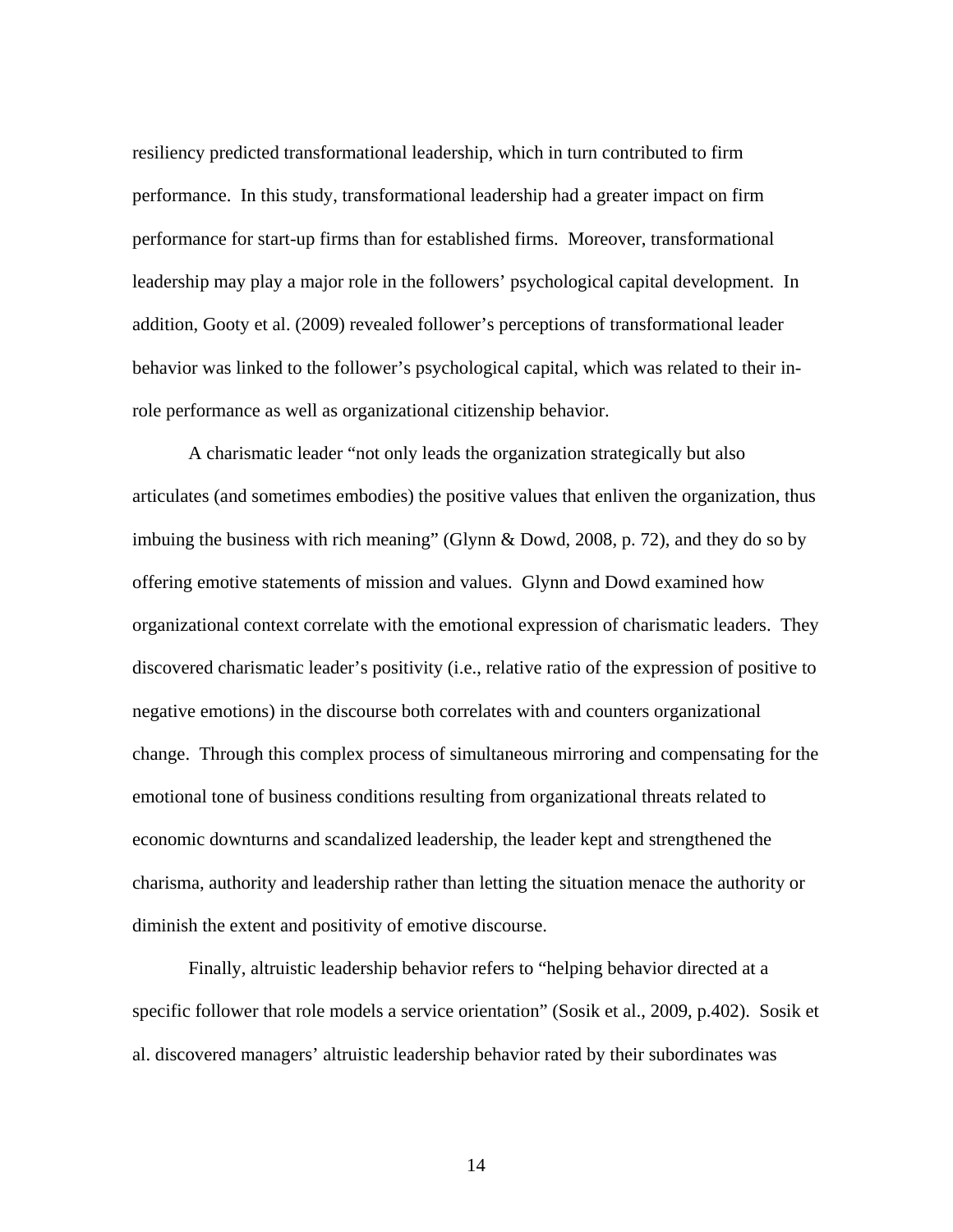positive related to job performance rated by their supervisors. Moreover, the more a manager values self-transcendence (i.e., an altruistic interest in the welfare of others), the more salient the person's collective-self becomes, and the more likely he or she engages in altruistic leadership behavior. Overall, the empirical research has shown that positive leadership takes different forms, and that some of these leadership forms are linked to important employee and organizational outcomes.

## *Positive organizational development and change (ODC)*

Studies belonging to this topic are mostly focused on the application of positive psychology to develop and change organizations. Examples of specific topics include appreciative inquiry (Boyd & Bright, 2007; Haar & Hosking, 2004; Skinner & Kelley, 2006) and crisis management (Brockner & James, 2008; Powley & Piderit, 2008). The positive approach to ODC was identified as one of latest trends in organizational development (Greiner & Cummings, 2004). Empirical studies on positive ODC largely focus on discovering positive aspects and processes that can alleviate stressful organizational change. Organizational downsizing, for example, may become less stressful and more productive when the organization members are more optimistic. A recent study found generalized optimism is related to positive organizational outcomes (e.g., higher future success expectancy, better coping with stress, job performance, job satisfaction during and after downsizing; Armstrong-Stassen & Schlosser, 2008). Also, an organizational tragedy such as school shooting can be recovered more effectively through organizational healing process that strengthens organizational relationships and the future capacity for recovery (Powley & Piderit, 2008). In summary, these findings suggest that efforts to improve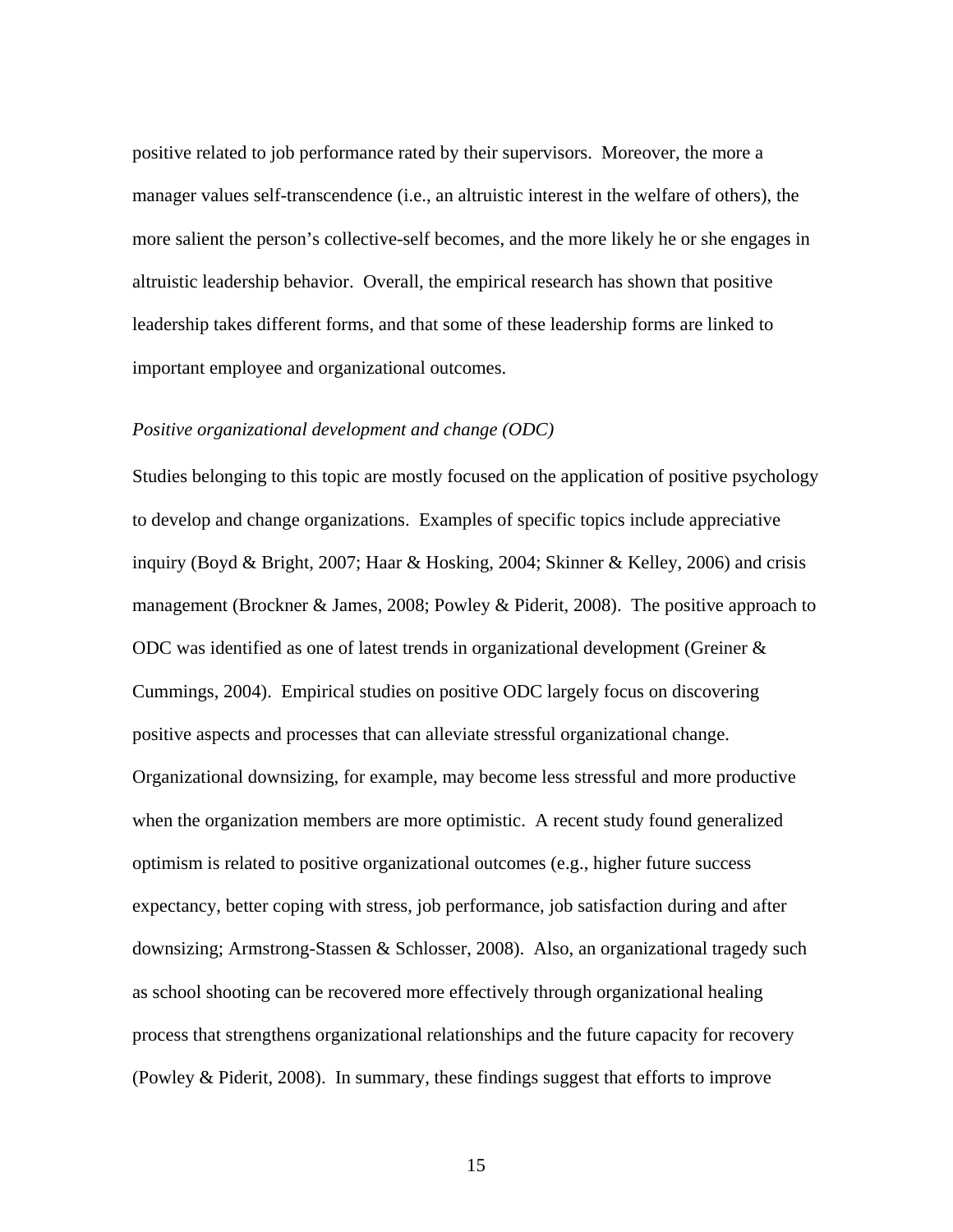organizations can become more effective and less stressful when interventionists use positive ODC approaches and processes.

## *Psychological capital (PsyCap)*

With 10 publications, PsyCap was ranked as the fourth most popular topic. PsyCap is a core construct of POB (Luthans, Vogelgesang, & Lester, 2006; Luthans & Youssef, 2004) and is defined as:

An individual's positive psychological state of development that is characterized by: (1) having confidence (self-efficacy) to take on and put in the necessary effort to succeed at challenging tasks; (2) making a positive attribution (optimism) about succeeding now and in the future; (3) persevering toward goals, and when necessary, redirecting paths to goals (hope) in order to succeed; and (4) when beset by problems and adversity, sustaining and bouncing back and even beyond (resiliency) to attain success. (Luthans, Avey, Avolio, Normal, & Combs, 2006, p. 388)

Empirical findings from recent studies show the important role PsyCap may play in yielding positive outcomes: job performance, job satisfaction, and organizational commitment (Larson & Luthans, 2006; Luthans, Norman, Avolio, & Avey, 2008); engagement and organizational citizenship behavior (Avey, Wernsing, & Luthans, 2008); lower voluntary and involuntary absenteeism records (Avey, Patera, & West, 2006); lower cynicism and deviance (Avey et al., 2008); and less stress symptoms, intentions to quit, and job search behavior (Avey, Luthans, & Jensen, 2009). Moreover, a recent study on team level PsyCap suggest optimism may be the most functional team level POB capacity for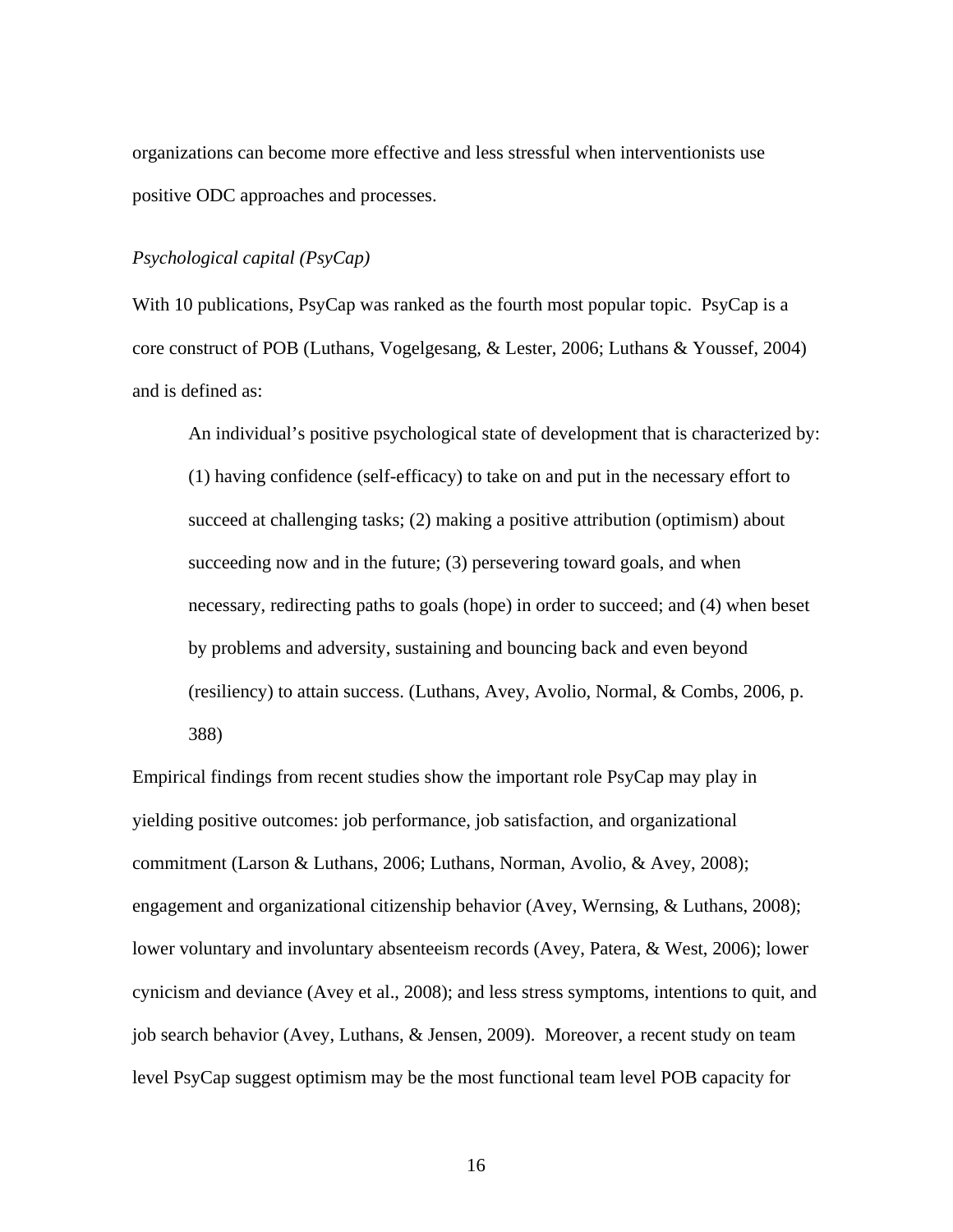newly forms teams as it was positively linked to cohesion, cooperation, coordination, and satisfaction (West et al., 2009). These findings suggest PsyCap contributes to positive organizational change by promoting positive attitudes and behaviors while countering dysfunctional attitudes and behaviors. Also, PsyCap may provide more insights on positive work attitudes currently being recognized by human and social capital, as it was found to predict job satisfaction and organizational commitment beyond human and social capital (Larson & Luthans, 2006). It has also been found that PsyCap can be developed through short training sessions or a short web-based training (Luthans, Avey, Patera, 2008; Luthans et al., 2006). Overall, the evidence suggests PsyCap is open to development and may lead to positive employee attitudes and behaviors, which in turn are expected to contribute to positive organizational outcomes.

## *Organizational virtuousness*

Organizational virtuousness was ranked as the sixth most popular topic with eight publications. Cameron, Bright, and Caza (2004) conceptualize organizational virtuousness from two levels; virtuousness *in* organizations relates to organizational members' transcendent, elevating behavior, whereas virtuousness *by* organizations refers to organizational features that enable virtuousness of organization's members (Cameron et al., 2004). Taken together, organizational virtuousness refers to "individuals' actions, collective activities, cultural attributes, or processes that enable dissemination and perpetuation of virtuousness in an organization" (Cameron et al., 2004, p.768) where virtuousness means "what individuals and organizations aspire to be when they are at their very best" (p.767). Virtuousness is important to individuals and organizations because it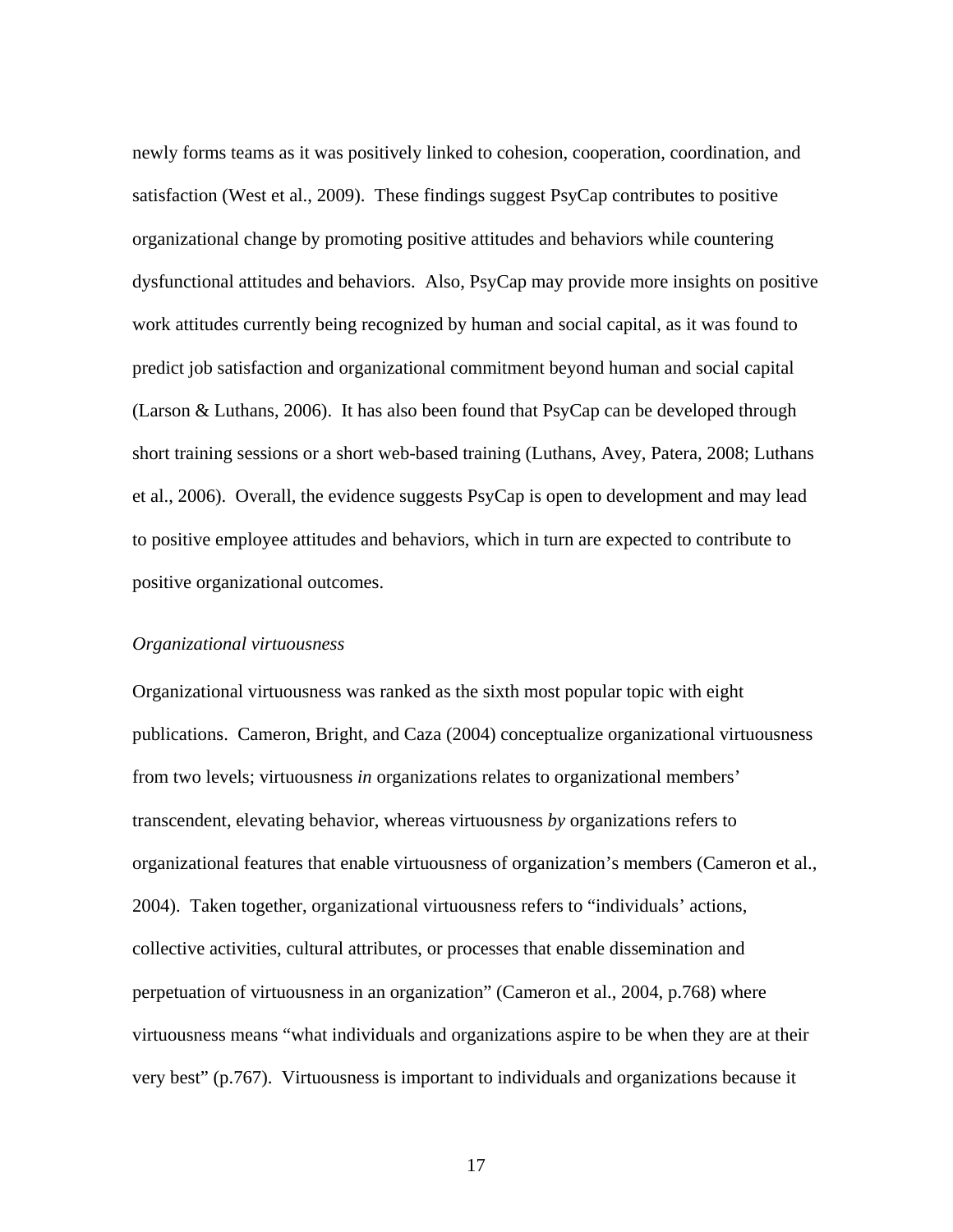helps them cope effectively and achieve positive outcomes even in turbulent conditions through its amplifying (i.e., self-perpetuating) and buffering effects (Caza, Barker, Cameron, 2004; Cameron, 2006). Perceptions of organizational virtuousness have been found to be positively related to objective indicators of organizational performance (i.e., profit margin) as well as perceived organizational performance such as innovation, customer retention, employee turnover, and quality (Cameron et al., 2004). In summary, these studies suggest organizations can achieve higher levels of desired outcomes when their members display virtuous behaviors, enabled by organizational systems and processes.

## *Job satisfaction / happiness*

There were seven publications on job satisfaction and happiness in our analysis. Empirical studies show the potential positive consequences of job satisfaction and antecedents of happiness (Meyer, Enström, Harstveit, Bowles, & Beevers, 2007; Harter, Schmidt, &Hayes, 2002). Using positive psychology as the underlying approach, Harter et al. (2002) discovered the positive link between business-unit-level employee satisfaction and the business-unit outcomes including customer satisfaction, productivity, profit, and employee retention among 7,939 business units from 36 companies. Also, these relationships were generalized across organizations. A more recent study examined whether occupational context impacts employee happiness. Meyer et al. (2007) found that fashion models, compared to non-models, reported lower need satisfaction, less psychological well-being, and less optimal personality adjustment. They explain this may be because occupational context of modeling provides fewer opportunities to fulfill models' needs on the job. In addition, Money, Hillenbrand, and da Camara (2009) found employees' approaches to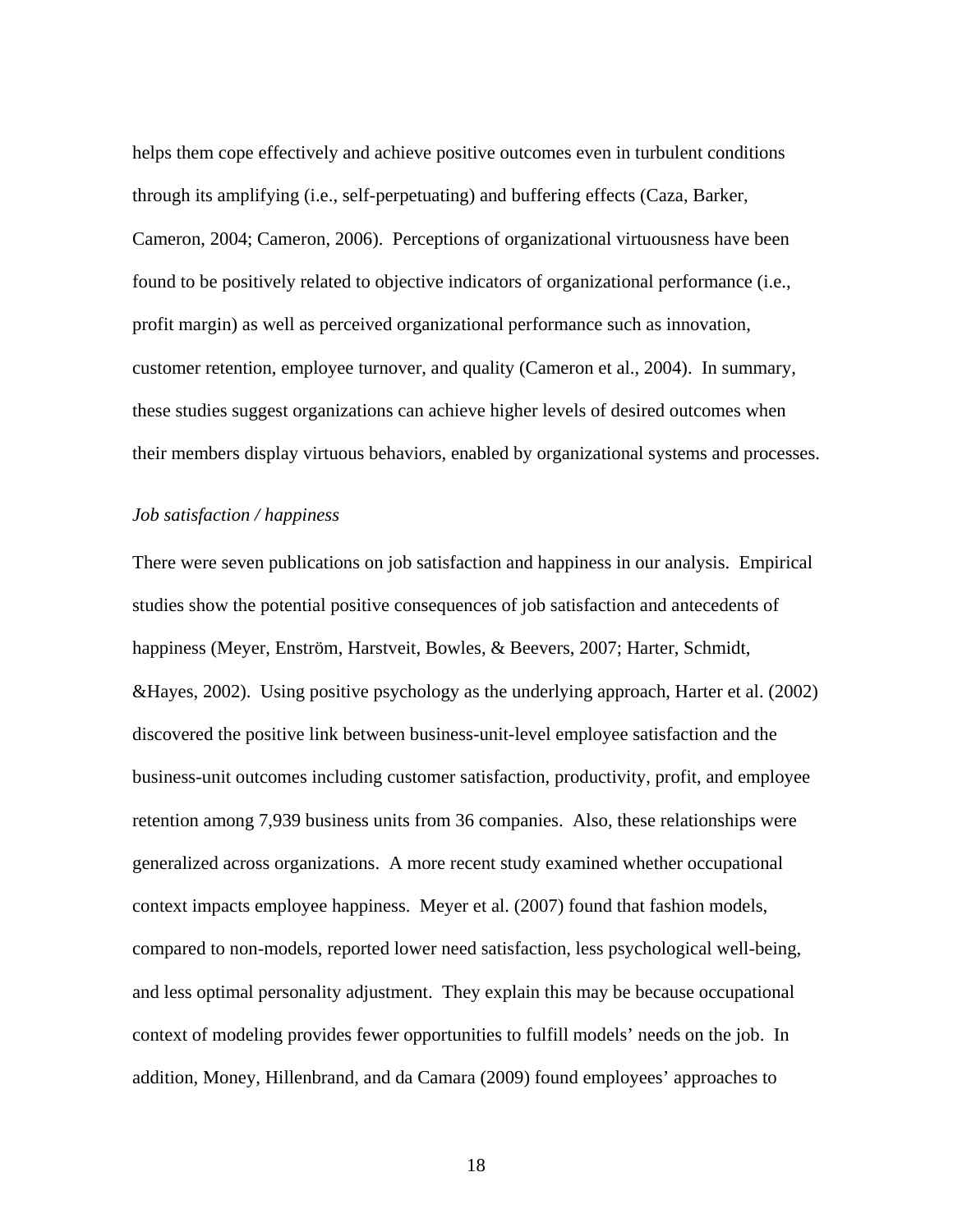happiness at work related to their organizational commitment and work satisfaction. The studies on job satisfaction and happiness highlight their importance for promoting various positive organizational outcomes, and for providing employees with opportunities to fulfill basic needs at work to maintain or increase their happiness.

## *Well-being at work*

Well-being at work refers to "the quality of subjective experience at work" (Grant & Campbell, 2007, p.668). We identified seven publications falling under this topic. The importance of well-being in the workplace can be seen from the positive outcomes (e.g., life satisfaction, health, job performance) of well-being and negative impact (e.g., absenteeism) when it is not fulfilled (Grant & Campbell, 2007). Empirical studies on wellbeing captured in our analysis largely focus on what facilitates and hinders well-being. Among various antecedents of well-being, job demands and lack of job resources were found to be linked to cynicism and burnout that in turn contributed to ill-health, whereas job resources were related to work engagement that contributed to organizational commitment (Jackson, Rothmann, & Van de Vijver, 2006; Richardsen, Burke, & Martinussen, 2006;). A sense of coherence may lead to well-being by mediating the negative relationship between job stress and work wellness (Rothmann, Steyn, & Mostert, 2005). Grant & Campbell (2007) found that well-being can be increased by the experience of helping others. In addition, it was discovered that emotional intelligence, vertical trust, and organizational support predicted well-being among middle-level executives (Jain & Sinha, 2005). In summary, this research has shown that well-being at work can bring several benefits to organizations and employees. It was also found that well-being can be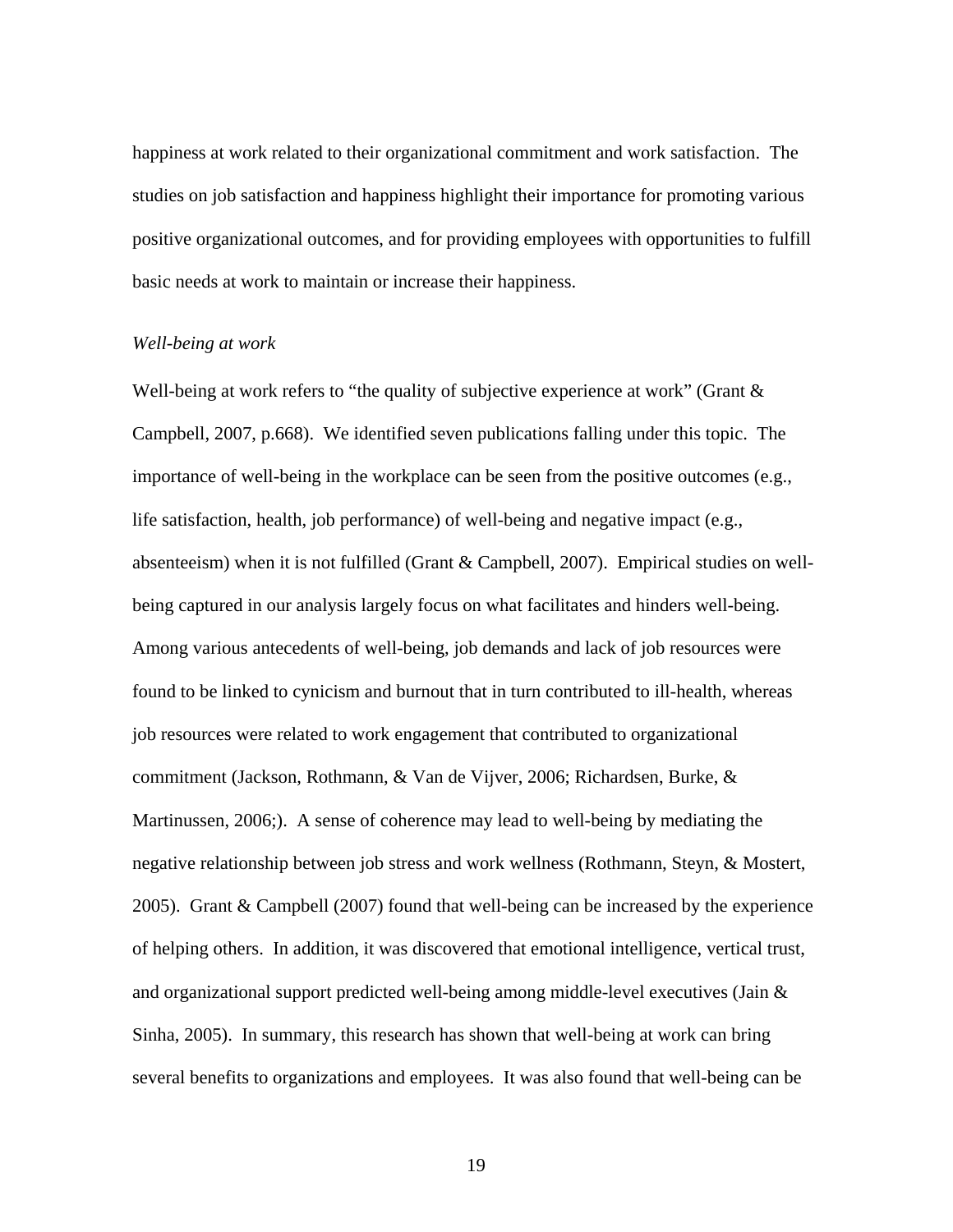increased by fostering such factors as job resources, organizational support, trust, emotional intelligence, and helping experience, and by reducing such factors as excessive job demands, job stress, and perceived antisocial impact.

#### *Work engagement*

In our analysis, we found seven studies belonging to this topic. Although work engagement may have various meanings, much of work engagement research included in our analysis follows Job Demands-Resources model (JD-R model; Hakanen, 2002; Korunka, Kubicek, Schaufeli, & Hoonakker, 2009; Rothmann & Joubert, 2007). In this model, work engagement is defined as "a positive, fulfilling work-related state of mind that is characterized by vigor, dedication, and absorption" (Schaufeli, Bakker, & Salanova, 2006, p.702). According to JD-R model, employee motivation and health impairment are determined by working conditions that can be classified into job demands (i.e., job aspects that require sustained physical or psychological effort) and job resources (i.e., job aspects that are functional in achieving work goals, stimulating personal growth and development, and reducing job demands) (Hakanen, 2002; Korunka et al., 2009; Rothmann & Joubert, 2007). Job resources stimulate employees' motivation and foster engagement and organizational commitment, while high job demands lead to depleted employees' resources, job burnout, health impairments, and sick leave (Korunka et al., 2009). Empirical studies included in our analysis provide evidence for these dual processes (Hakanen, 2002; Korunka et al., 2009; Rothmann & Joubert, 2007; Schaufeli et al., 2006). Moreover, the basic structure of these paths from job resources leading to work engagement and from job demands to burnout stay robust regardless of age, gender, and occupational level (Korunka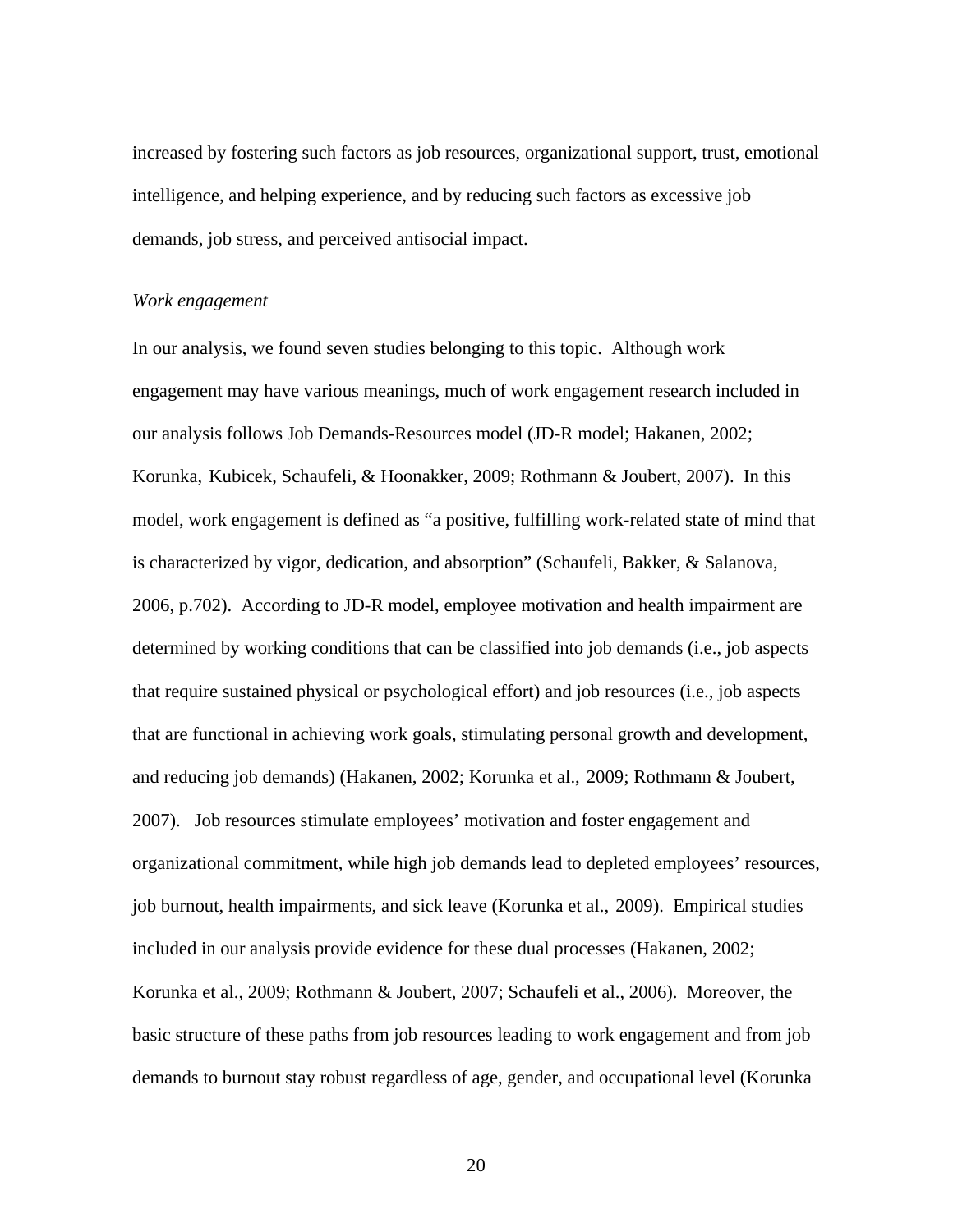et al., 2009). Interestingly, although job resources, especially organizational support, may facilitate work engagement (Hakanen, 2002; Rothmann & Joubert, 2007), the impact might be different due to a systematic difference in engagement level among different occupational groups (Schaufeli et al., 2006). Also, a recent study revealed engaged employees are more likely to involve in organizational citizenship behavior, but also tend to experience more work interference with family because of greater investment of resources at work (Halbesleben, Harvey, & Bolino, 2009). However, the relationship between work engagement and work interference with family was weaker for highly conscientious employees. On the whole, these findings stress the role of job resources in facilitating work engagement and its potential benefits.

#### *Stress*

With six publications, stress was ranked as the  $12<sup>th</sup>$  most popular topic. This topic consists of studies on stress with a positive emphasis, including coping with stress, positive impact of coping, and eustress. Stress (or distress) refers to "the negative response to stressors that results from appraisals where stressors are perceived by the individual to be either threatening or harmful", in which stressors mean "the physical or psychological stimuli to which the individual responds" (Simmons, Nelson, & Neal, 2001, p.64). Coping strategies assuage the negative impact of work stressors on psychological well-being. For instance, it was found that direct action coping (i.e., active, problem-focused coping to directly remove the threat) predicted higher job satisfaction (Fortes-Ferreira, Peiró, González-Morales, & Martín, 2006). Fortes-Ferreira et al. (2006) also revealed that direct action coping was linked to lower distress but the relationship depended on another coping strategy, palliative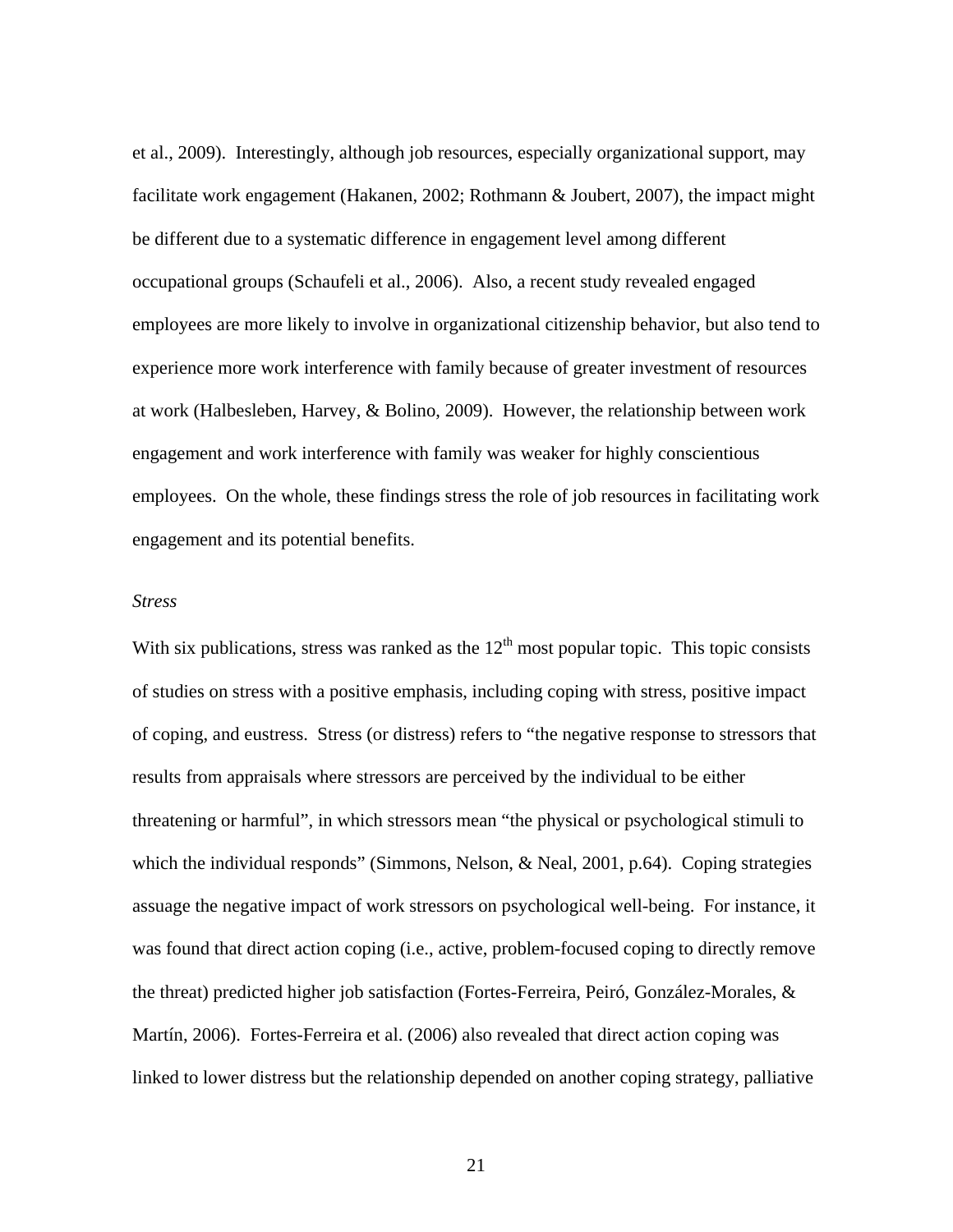coping (i.e., passive, emotion-focused coping to reduce the emotional discomfort). Combined use of high direct action coping and low palliative coping predicted lower levels of distress than when high direct action coping and high palliative coping were used. Moreover, in highly stressful situations, use of high palliative coping was associated with higher levels of psychosomatic complaints than low palliative coping, whereas in situations of low perceived stressors, the opposite was the case. These interactions indicate that each coping strategy may play a different role; direct action coping may contribute to well-being by counteracting the potential harm of stressors, and in the absence of direct action strategies, palliative coping may help to reduce psychosomatic symptoms (Fortes-Ferreira et al., 2006). Furthermore, the benefit of each coping strategy might be different for men and women (González-Morales, Peiró, Rodriguez, & Greenglass, 2006). González-Morales et al. (2006) found women benefited more from social support coping (i.e., similar to palliative coping) although both genders used direct action coping more often. For women, social support coping predicted less distress. Higher direct action coping predicted less psychological distress more strongly for men and psychosomatic complaints only for men.

Some studies approach stress with more a positive emphasis and distinguish distress from eustress, good stress that preserves or enhances well-being (Nelson & Cooper, 2005; Simmons et al., 2001). Examples of eustress indicators include hope, positive affect, meaningfulness, manageability, satisfaction, and trust, whereas for distress they are negative affect, anger, job alienation, and frustration (Simmons et al., 2001). Although there is not much evidence regarding antecedents and consequences of eustress, workload and role ambiguity were negatively linked to eustress indicators (Simmons et al., 2001). In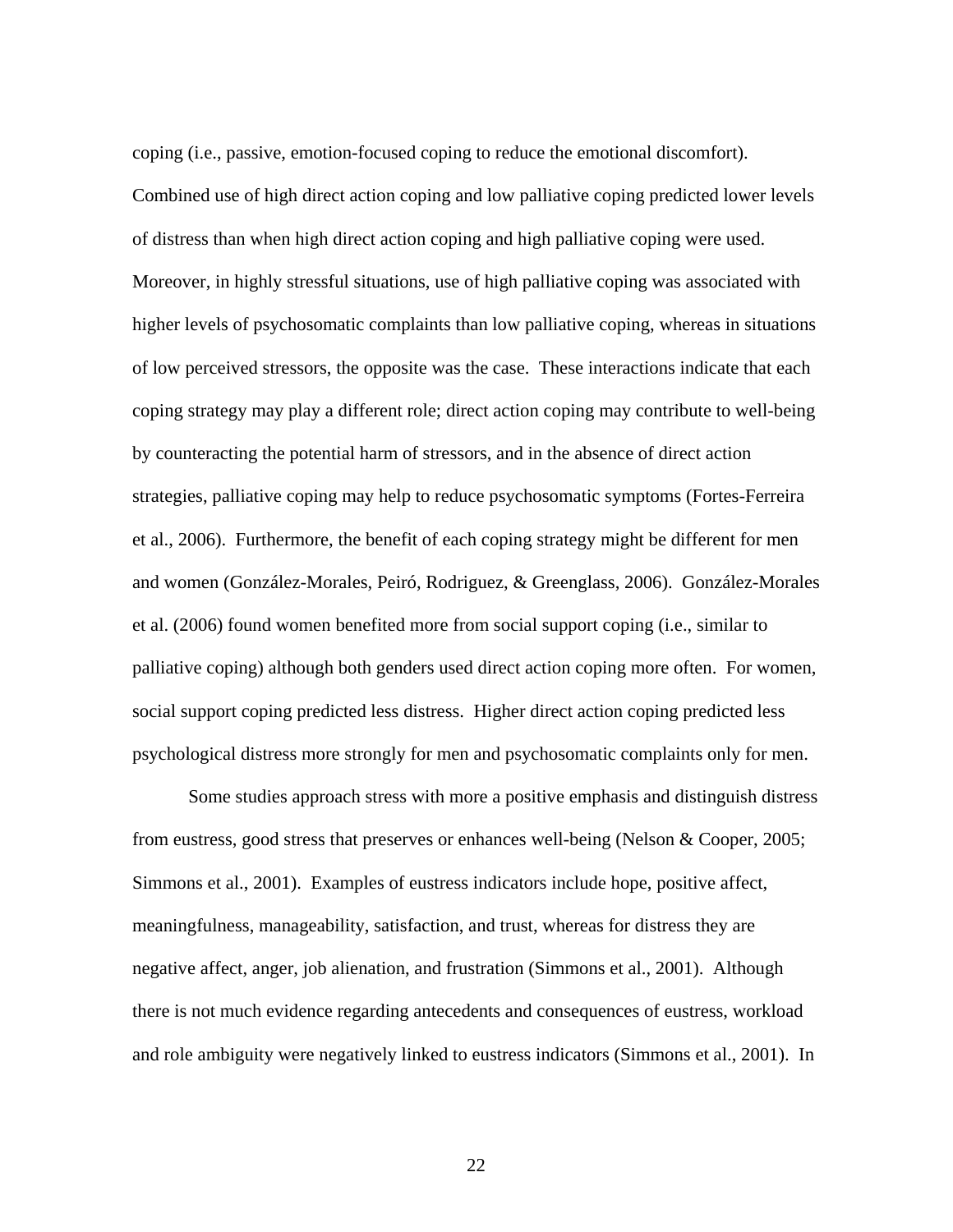short, empirical evidence from the stress research included in our analysis demonstrated how different strategies help employees cope with stress, the role gender plays in coping, and potential determinants of eustress.

#### *Flow at work*

Flow also ranked as the  $12<sup>th</sup>$  most popular with six publications. Flow means "the holistic sensation that people feel when they act with total involvement" (Csikszentmihalyi, 1977; cited in Demerouti, 2006, p.266)." Based on this Csikszentmihalyi's initial definition of flow and subsequent theoretical and empirical research, Bakker (2004) later gives a new definition to flow at work, focusing on the core elements of flow, "a short-term peak experience at work that is characterized by absorption, work enjoyment, and intrinsic work motivation" (Cited in Demerouti, 2006, p.267). Flow is receiving increasing attention from researchers because of its potential positive effects (e.g., Demerouti, 2006; Salanova, Bakker, & Llorens, 2006). Demerouti (2006) revealed frequent flow experiences were beneficial for both in-role and extra-role performance, but only for employees high in conscientiousness. Also, flow was related to motivation, enjoyment, participation, aspirations, and buoyancy (Martin & Jackson, 2008) as well as positive mood (Fullagar & Kelooway, 2009). Besides, job characteristics and job resources may facilitate flow. Flow was significantly related to such job characteristics as autonomy, skill variety, job feedback, task identity, and task significance (Demerouti, 2006; Fullagar & Kelloway, 2009). Moreover, organizational and personal resources fostered future flow experiences, which then influenced the gain of future resources (Salanova et al., 2006). Overall, these empirical findings suggest that organizations may increase employee flow experience by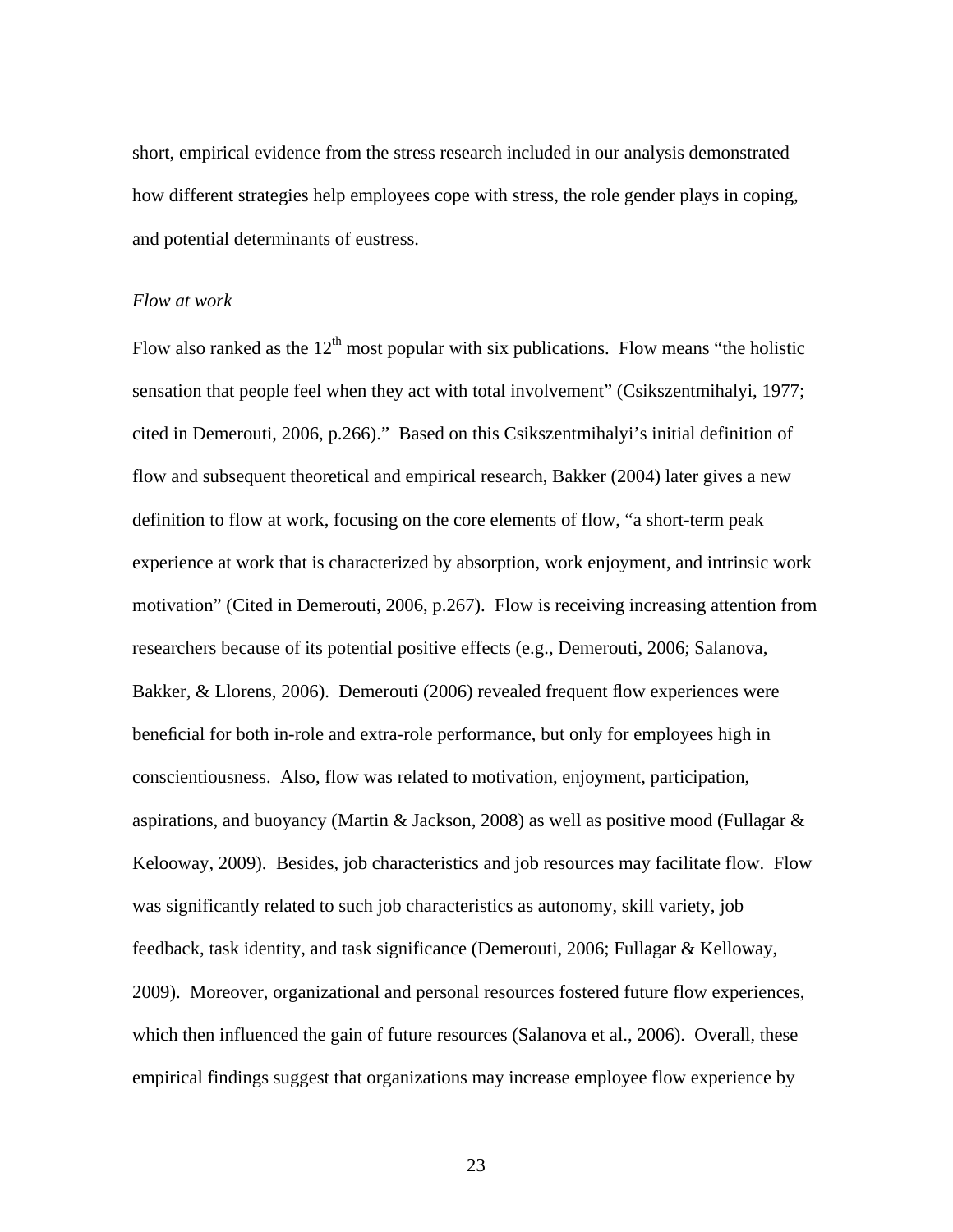providing support and resources, and benefit from flow in term of improved employee job satisfaction, motivation, and job performance.

#### *Coaching*

Coaching ranked the  $14<sup>th</sup>$  most popular topic with five publications, most of which focus on leadership or executive coaching (Grant, Curtayne, & Burton, 2009; Linley, Woolston, & Biswas-Diener, 2009; Wood & Gordon, 2009). Some highlight the similarities between positive psychology and coaching psychology and contend coaching psychology is a form of applied positive psychology (Grant & Cavanagh; 2007; Linley et al., 2009). For instance, Grant and Cavanagh assert both positive psychology and coaching psychology are abundance-based and solution-focused, and assume people have a natural tendency to want to grow and develop their potential, and they thrive within the supporting environment. Grant et al. examined the effects of coaching programs among executives and senior managers and used a randomized control waitlist design. They compared the coaching group that received coaching immediately after the initial workshop (time 1) and finished it 10 weeks later (time 2) to a waitlist control group that received coaching 10 weeks (time 2) after a training workshop (time 1) and finished it in another 10 weeks (time 3). Compared to the control group, the coaching group reported higher goal attainment, lower depression, and higher workplace well-being at time 2. However, when the control group completed their coaching at time 3, they reported significantly increased goal attainment and workplace well-being. The coachees also reported other benefits of coaching such as increased confidence, gained applied management skills, being better able to deal with organizational change or stress, personal or professional insights, and feeling helped with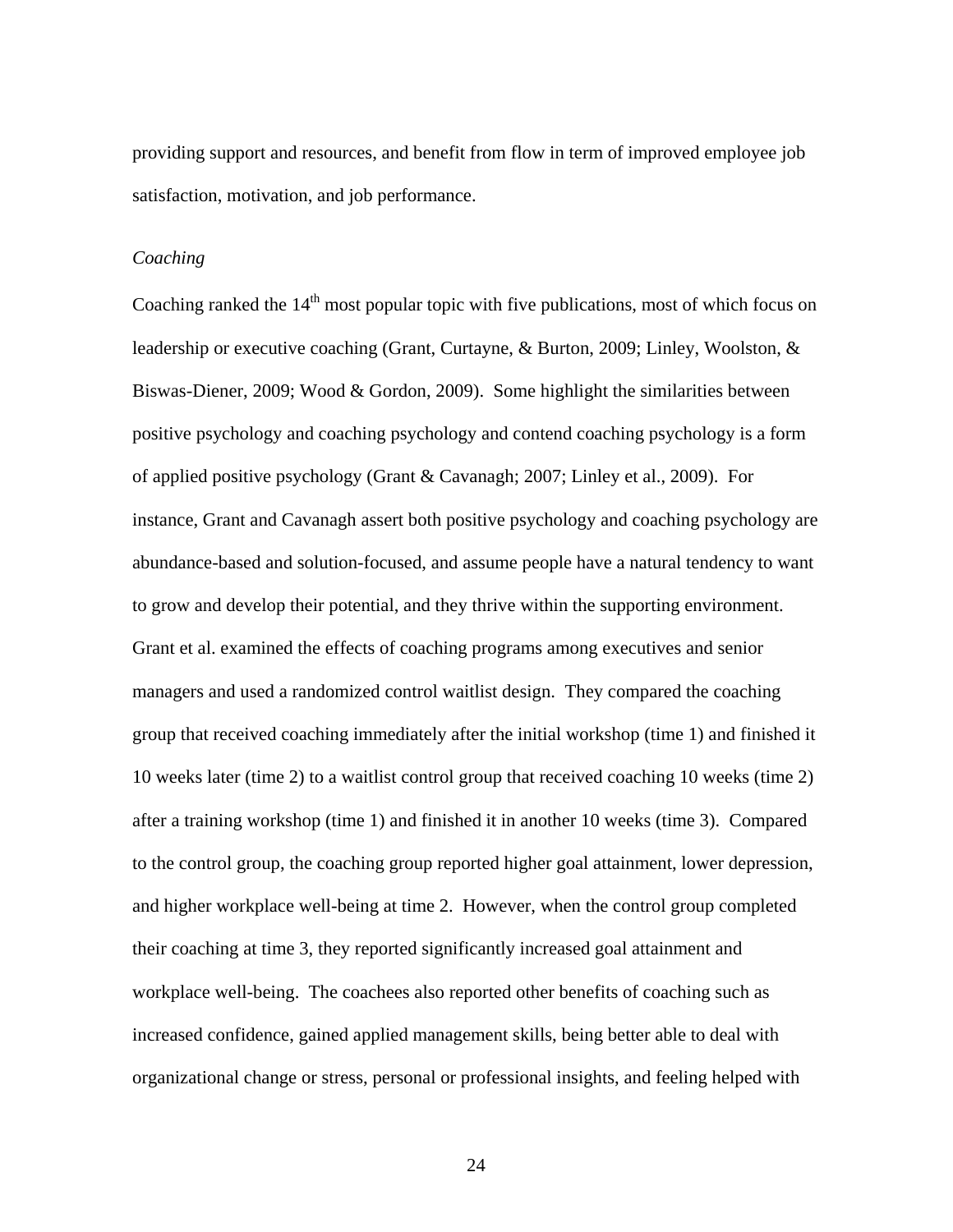finding ways to develop their career. Overall, these results show short-term coaching can be effective, and as applied positive psychology, coaching is important in helping people cope with the uncertainly and challenges during organizational change.

#### *Identity*

Our analysis had four studies on identity from a positive perspective, such as identity construction (Carlsen, 2008), subgroup identity and decision-making (Huo, Molina, Sawahata, & Deang, 2005), and positive outgroup attitudes (Brickson, 2008). Identity is important because it can influence employee attitudes towards leaders and outgroup members (i.e., people part of a different identity group such as an ethnic outgroup). Positive reactions to and satisfaction with an authority's decision, especially negative one, may depend on the acknowledgement of identity and treatment (Huo et al., 2005). Fair treatment can make employees respond positively to an outgroup authority's decision only when both the common identity shared with the authority and the subgroup identity distinguishing one from the authority are recognized (Huo et al., 2005). Moreover, positive outgroup attitudes may be formed from a short direct interaction with someone from outgroup. Brickson (2008) found a synergistic effect of the relational identity manipulation and direct outgroup contact on more positive outgroup attitudes (e.g., less bias). This implies relationships that are not necessarily deep or long-term can promote positive intergroup relations. Overall, acknowledging shared and subgroup identities and promoting direct interactions among different identity groups within an organization can facilitate employees to build positive relationships with outgroup leaders and members and ultimately help organizations manage potential between group conflicts.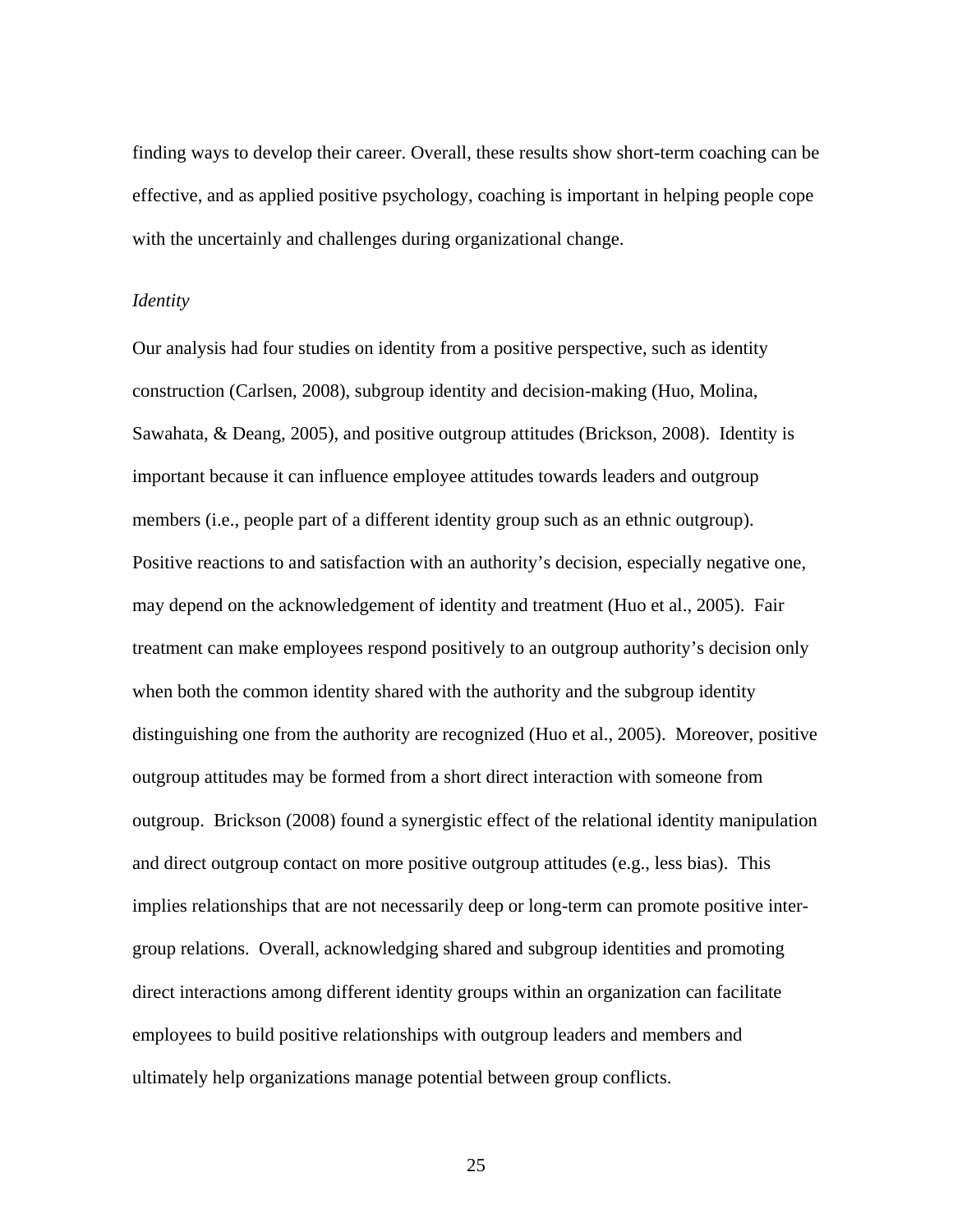## *Compassion*

With four studies, compassion was ranked as the  $16<sup>th</sup>$  most popular topic in this study. Dutton, Worline, Frost, and Lilius (2006) described compassion as a multi-dimensional process that comprises three elements, "noticing another's suffering, feeling the other's pain, and responding to that person's suffering" (Kanov et al., 2004, p. 812). A recent study found a positive relationship between compassion and positive emotion, which in turn predicted affective organizational commitment (Lilius et al., 2008). It was also discovered that employees who receive, witness, or participate in compassion, tend to make sense of instances of compassion by reshaping understandings of themselves, co-workers, and the organization.

#### *Hope*

Hope was briefly mentioned as a part of PsyCap in an earlier section. There were three additional studies on hope not directly related to PsyCap. Hope has three core components: agency or a sense of willpower, pathways or a sense of waypower, and a goal (Juntunen, & Wettersten, 2006; Luthans & Jensen, 2002). Agency refers to the determination to start and sustain the effort required to achieve goals, whereas pathways denote the belief in the ability to create alternatives and appropriate plans in the face of obstacles to obtain goals (Luthans & Jensen, 2002). These three components of hope comprise the recently developed Work Hopes Scale (Juntunen, & Wettersten, 2006). Potential positive consequences of hope show the importance of hope in the workplace. Hope predicted job performance beyond cognitive ability and self-efficacy (Peterson & Byron, 2008). More hopeful employees were better at problem solving, engaged in thoughts and behaviors that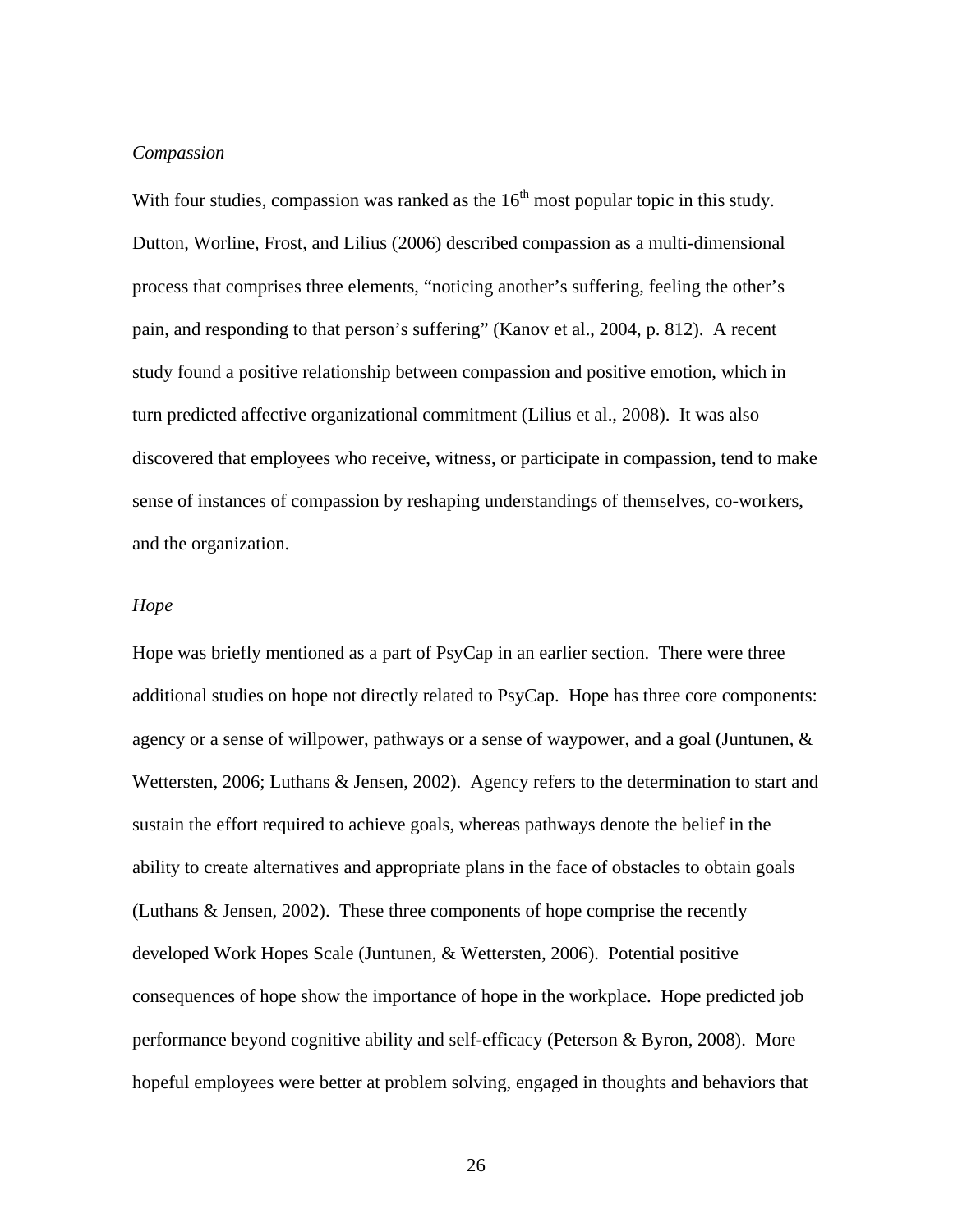may translate to higher on-the-job performance, and were more successful at goal achievement (Peterson & Byron, 2008). In summary, the empirical evidence suggests the potential power of developing hope in the workplace to motivate employees, facilitate job satisfaction, and to achieve other desirable work outcomes.

## *Work-life relationships*

This topic includes three studies on the relationship between work and different facets of life such as personal well-being and family responsibilities (Muse, Harris, Giles, & Field, 2008). Empirical studies shed light on positive aspects of the work-life relationship or interference. Positive interference, in addition to job resources and social support from supervisors, may contribute to lower burnout and higher engagement, while negative interference due to job demands may lead to burnout (Montgomery, Peeters, Schaufeli, & Den Quden, 2003). Moreover, organization provided work-life balance improvement programs have been found to lead to positive attitudes and behaviors at work (Muse et al., 2008). These studies suggest that job resources, organizational support, and work-life programs can create positive relationships between work and non-work life.

#### **Discussion**

The results of this review confirm there is a growing body of literature on topics related to POP, POB and POS that has been published in a wide range of mainstream and specialty peer review journals. More than 172 articles have appeared since positive psychology began to build momentum at the turn of the century, and the increasing number of empirical investigations suggests that a stronger evidence base to confirm or disconfirm theoretical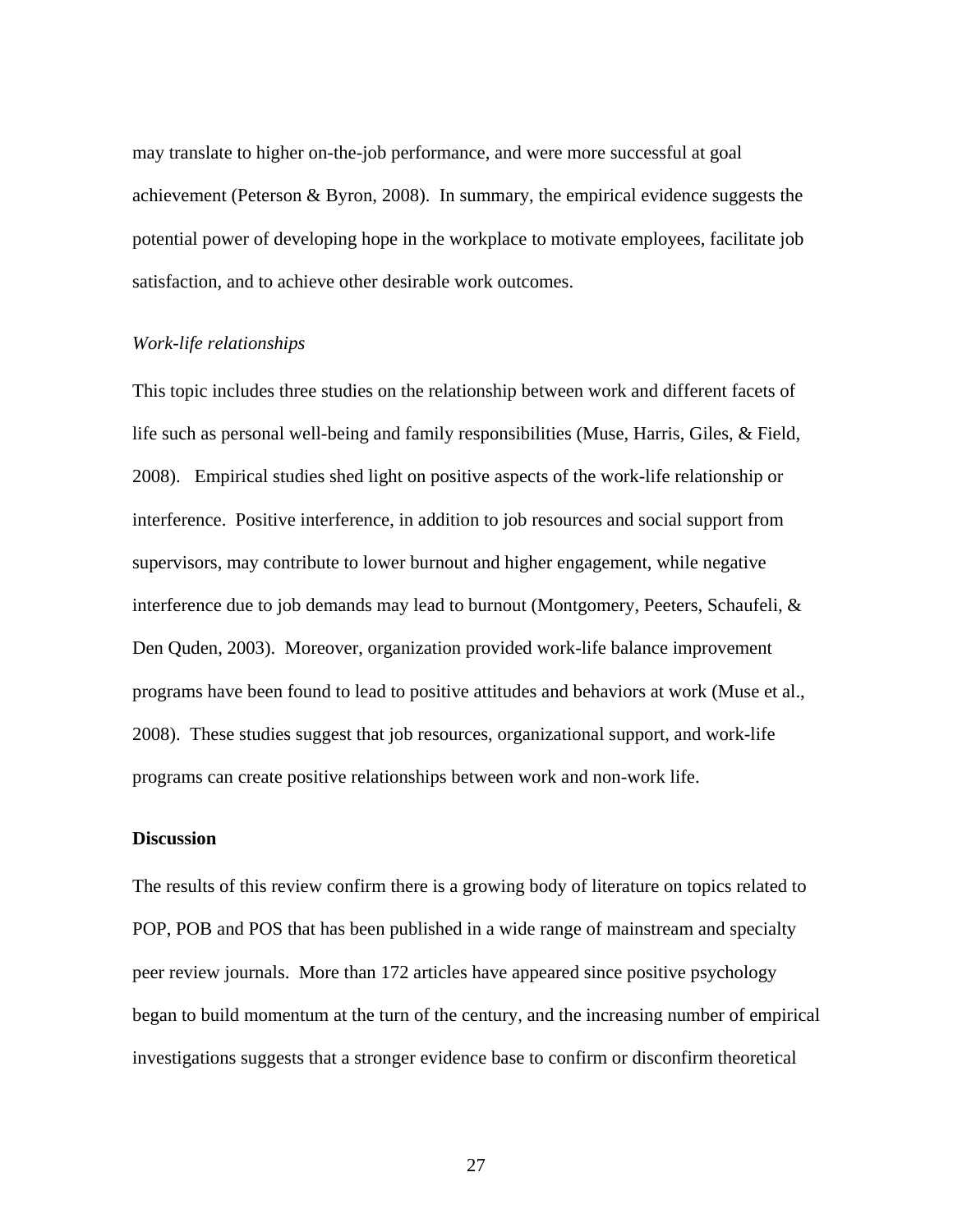and conceptual claims in this area is likely to develop in the coming years. While the majority of articles have been published by scholars with U.S. affiliations (72%), we found evidence that there is growing scholarly interest and activity in Europe and other regions of the world.

Scholars from two universities in the United States, University of Nebraska-Lincoln and University of Michigan-Ann Arbor, were found to have been the most active in publishing about POP over the past decade. Scholars from Harvard University and Central Washington University were also found to be major contributors to this emerging literature and evidence base. Overall, 70 different journals have served as outlets for work in this area, with the most popular outlets being the *Journal of Organizational Behavior, The Journal of Applied Behavioral Science, The Journal of Positive Psychology, Academy of Management Learning & Education*, *Academy of Management Review, Journal of Organizational Behavior Management,* and *OD Practitioner.* Content analysis of the 172 articles published across these 70 journals identified 19 distinct topics that were addressed in at least three articles. The most popular topics to date in this emerging literature were positive leadership, positive organizational development and change, positive psychology at work, introduction and overview of positive organizational behavior, and psychological capital.

## *Some Overall Trends in the Empirical Literature*

While the majority of the peer-reviewed journal articles analyzed in this review were conceptual in nature  $(N=106)$ , we did locate and summarize the findings from 66 empirical articles that met our search criteria. Looking across these empirical studies on POP topics,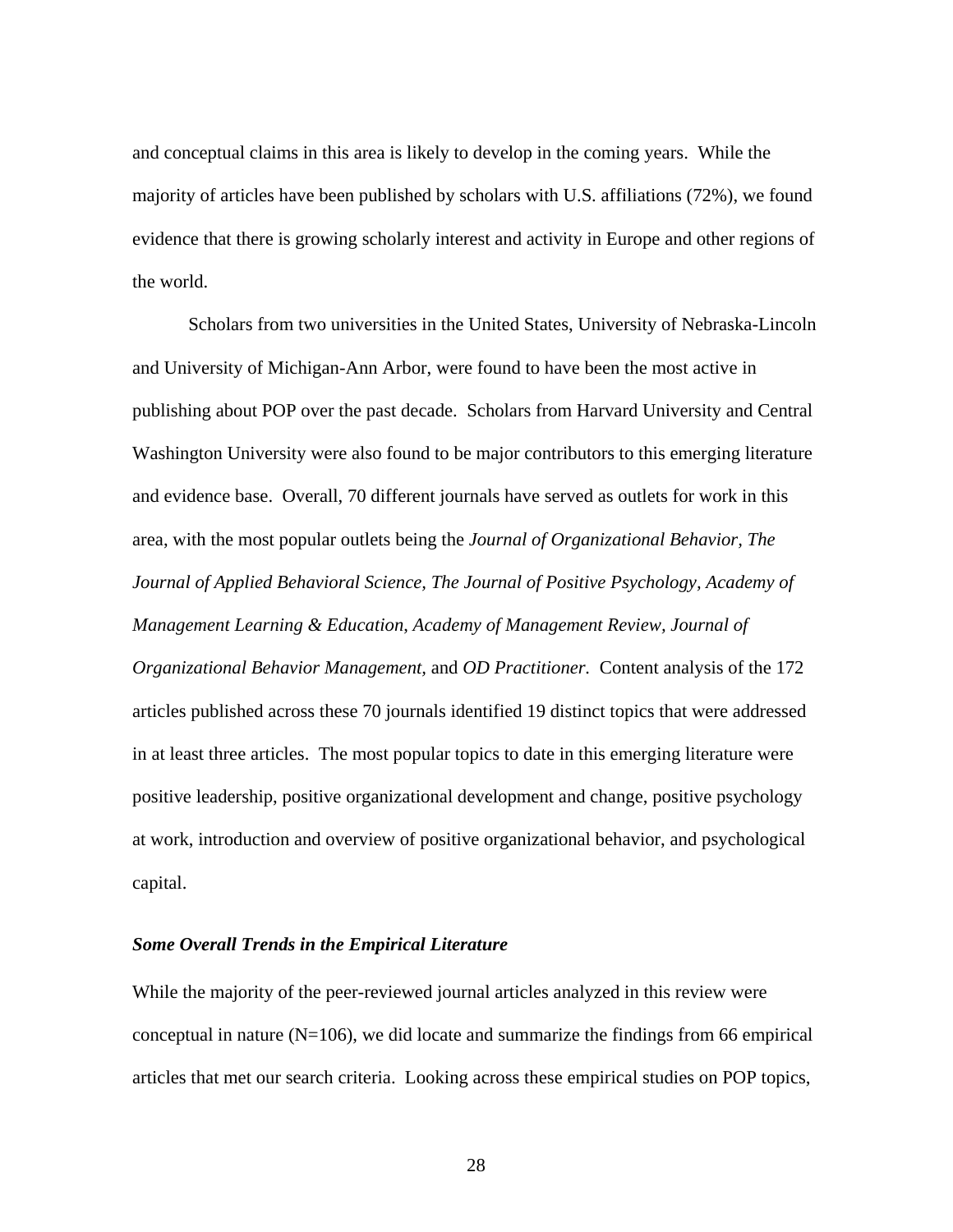we noted several trends. First, the majority of the POP literature to date aims to investigate whether or not POP constructs – constructs from positive psychology, POB, POS, or POP – such as hope, flow, and optimism are related to positive employee and organizational behaviors. Some examples of these behaviors include job performance, work engagement, organizational commitment, organizational citizenship behavior, and customer satisfaction. Second, several but fewer studies were focused on the antecedents of POP constructs. For example, they sought to answer questions about the personal and organizational resources needed to enhance flow at work (Salanova et al., 2006) and the type of occupational contexts that enhance happiness (Meyer et al., 2007). Third, most studies to date in this literature rarely go beyond the individual level of analysis. We found that approximately 80% of empirical studies we examined were focused at the individual level. Some of exceptions included work conducted at the group level of analysis (Harter et al., 2002; Grawitch et al., 2003), the organizational level (Cameron et al., 2004; Gittell, Cameron, Lim, & Rivas, 2006), and at multiple levels of analysis (Glynn & Dowd, 2008; Meyer et al., 2007). Fourth, most of the empirical work we reviewed (approximately 72% of the empirical studies) was correlational in nature and relied solely on cross-sectional selfreported survey data. Some of the exceptions included a few experimental studies (Brickson, 2008; Huo et al., 2005; Luthans et al., 2008), a study based on systematic interviews (Powley & Piderit, 2008), and a mixed method design (Carlsen, 2008). Finally, we found that only a few of the empirical studies have focused on the effects of interventions to create or increase POP constructs (e.g., Luthans et al., 2008).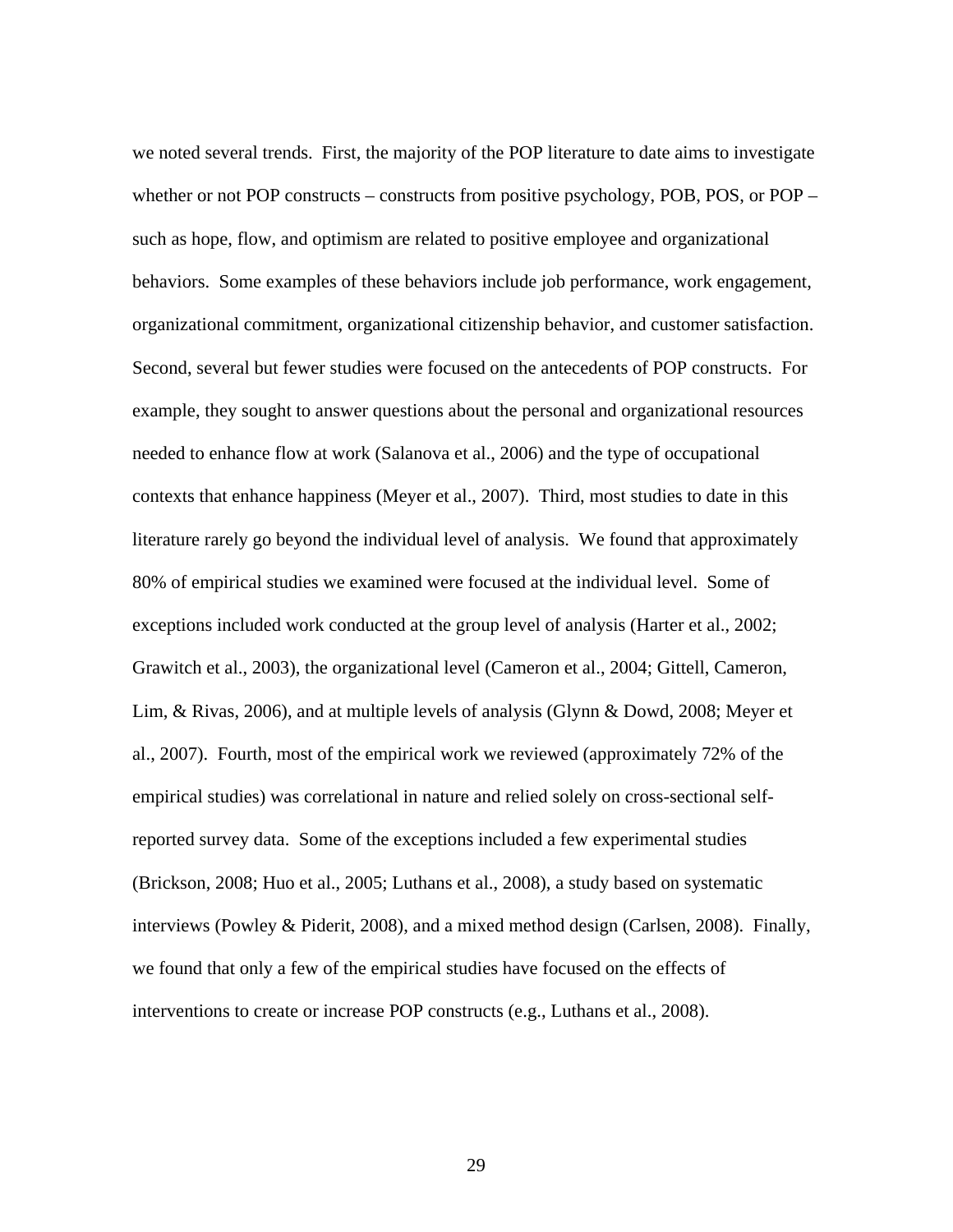#### *Strengths and Limitations*

This is the first review we know of that documents and analyzes the peer review literature on positive organizational psychology since the positive psychology movement began around the turn of the millennium. Using contemporary search engines and a systematic procedure, we are confident that the studies reported offer a reasonable sample of the peer review work that has been published using the platform of POP, POB, or POS during 2001- 2009. The analyses reported should help researchers take stock of the evidence base for claims about POP, the range of topics that are being pursued, where this work is located, and to identify needs and opportunities for future research.

It is important to point out that we deliberately focused our research questions, keywords, and search criteria on capturing peer review articles explicitly linking their work to POP, POB, or POS. We acknowledge that there may be some exemplary work that did not meet our search criteria, but might fit broadly under the definitions of POP, POB, and POS (e.g., Quinn, 2005; Quinn & Worline, 2008). Furthermore, searching any one of our topic areas (e.g., flow, engagement, hope) without regard for whether the work was linked to POP would yield many more entries. Many of the topic areas we identified in our analyses have been studied from various perspectives long before the movement of positive psychology began at the turn of the century. Nevertheless, our findings are important for documenting the progress of positive organizational psychology from 2001-2009, and for providing positive psychology researchers with a better understanding of the conceptual and empirical work that has focused on positive organizational psychology since the positive psychology movement began.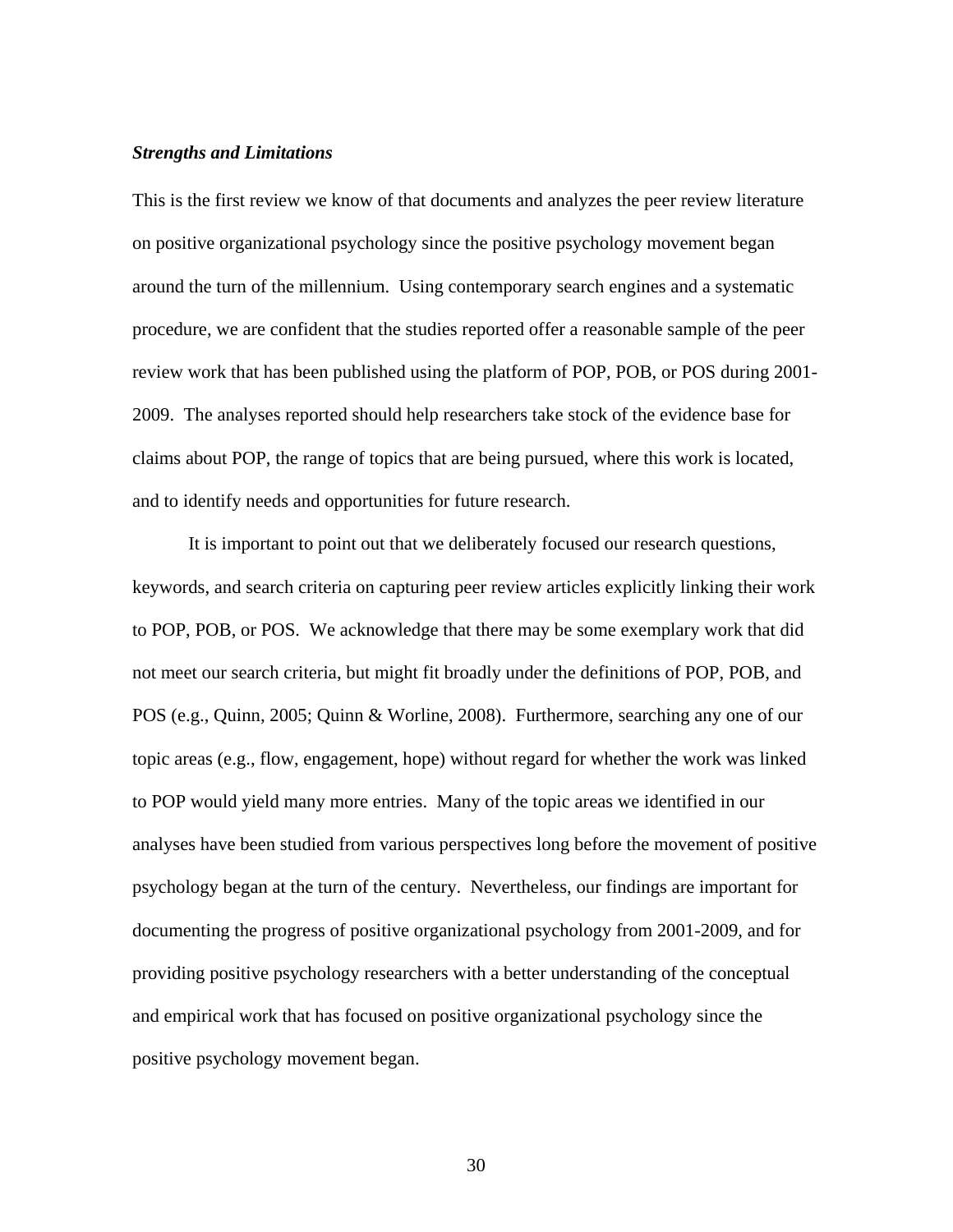We do not mean to imply that we have data to support that the positive psychology movement caused the scholarship reported in this review. While it was certainly published after the positive psychology movement began, other factors occurring in these disciplines could be at least partially responsible for this new robust area of research activity. Furthermore, our review is limited to peer review journal articles. There is another emerging literature consisting of scholarly books, book chapters, popular press books, and popular press articles that was beyond the scope of this review, but future reviews might consider analyzing this domain of activity.

## **Conclusions**

There are many signs now that the positive psychology movement – the science of positive subjective experience, positive individual traits, and positive institutions – is continuing to build momentum (Donaldson, in press). This review documents that the number of peer reviewed articles related to understanding POP appear to be growing. While it is encouraging that we found a total of 172 published peer review articles on POP between 2001-2009, most were conceptual in nature suggesting opportunities for future empirical work to support claims about the promise of the new field of POP. However, the number of empirical studies has increased sharply in the last couple of years, surpassing the number of conceptual articles for the first time in 2008 (19 empirical, 16 conceptual). It will be interesting to observe in the next few years if this trend continues.

While the majority of the literature we identified was published by scholars with U.S. affiliations, we found evidence that researchers in other parts of the world are interested and beginning to publish at higher rates on topics in POP. The range and quality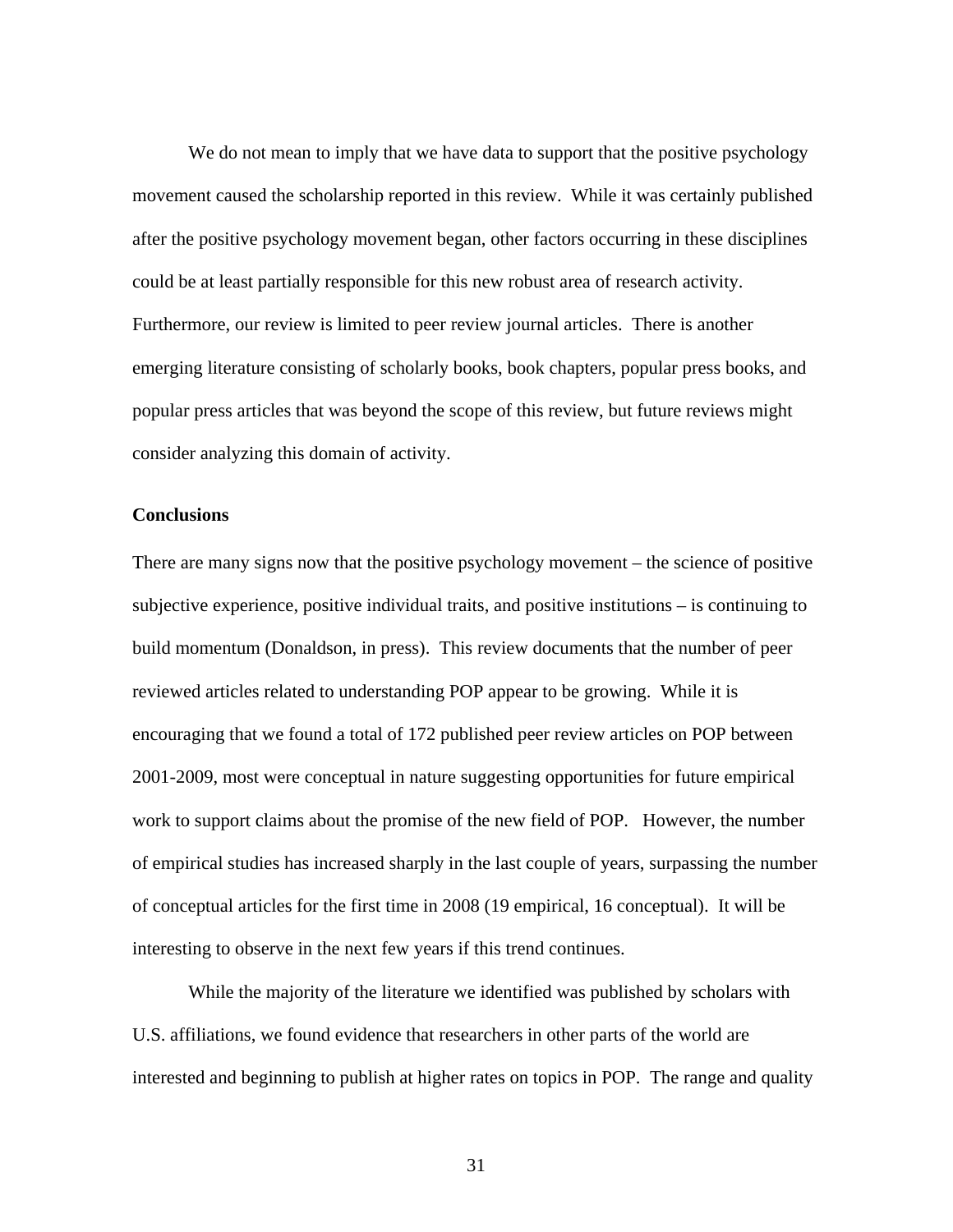of the journals publishing articles was surprising and impressive. Many articles in this area are being published by top tier journals, which bodes well for the future of the discipline and practice. The list of topics in these articles, including positive leadership and organizational development among 19 others, seem to have the potential to invigorate research and applications in the traditional fields of industrial/organizational psychology and organizational behavior. It is our hope that the systematic documentation and analysis of the initial literature in the new area of POP inspires more high quality empirical research and scholarship published in top tier journals. These efforts are needed to work out the limits and boundary conditions of this new focal point of inquiry, and to build a practical knowledge base for making significant improvements in the quality of working life and organizational effectiveness.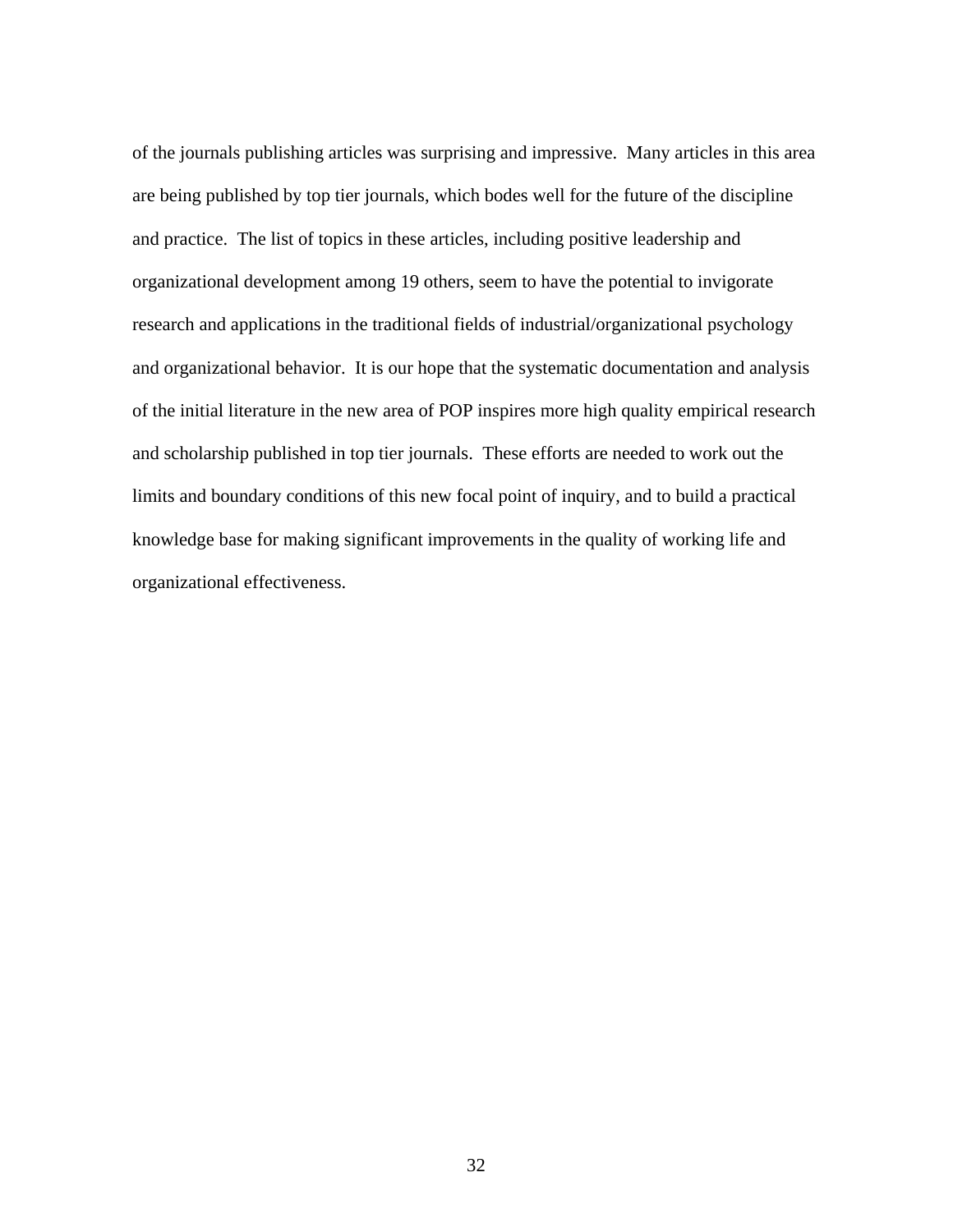## **References**

- Armstrong-Stassen, M., & Schlosser, F. (2008). Taking a positive approach to organizational downsizing. *Canadian Journal of Administrative Sciences, 25*, 93- 106.
- Avey, J. B., Luthans, F., & Jensen, S. M. (2009). Psychological capital: A positive resource for combating employee stress and turnover. *Human Resource Management, 48*, 677-693.
- Avey, J. B., Patera, J. L., & West, B. J. (2006). The Implications of Positive Psychological Capital on Employee Absenteeism*. Journal of Leadership and Organizational Studies, 13*, 42-60.
- Avey, J. B., Wernsing, T. S., & Luthans, F. (2008). Can positive employees help positive organizational change? Impact of psychological capital and emotions on relevant attitudes and behaviors. *The Journal of Applied Behavioral Science, 44*, 48-70.
- Avolio, B. J., Gardner, W. L., Walumbwa, F. O., Luthans, F., & May, D. R. (2004). Unlocking the mask: A look at the process by which authentic leaders impact follower attitudes and behaviors. *Leadership Quarterly, 15*, 801-823.
- Bakker, A. B. (2004). Development and validation of the work-related flow inventory (WOLF). Manuscript submitted for publication.
- Bakker, A. B., & Schaufeli, W. B. (2008). Positive organizational behavior: Engaged employees in flourishing organizations. *Journal of Organizational Behavior, 29,* 147-154.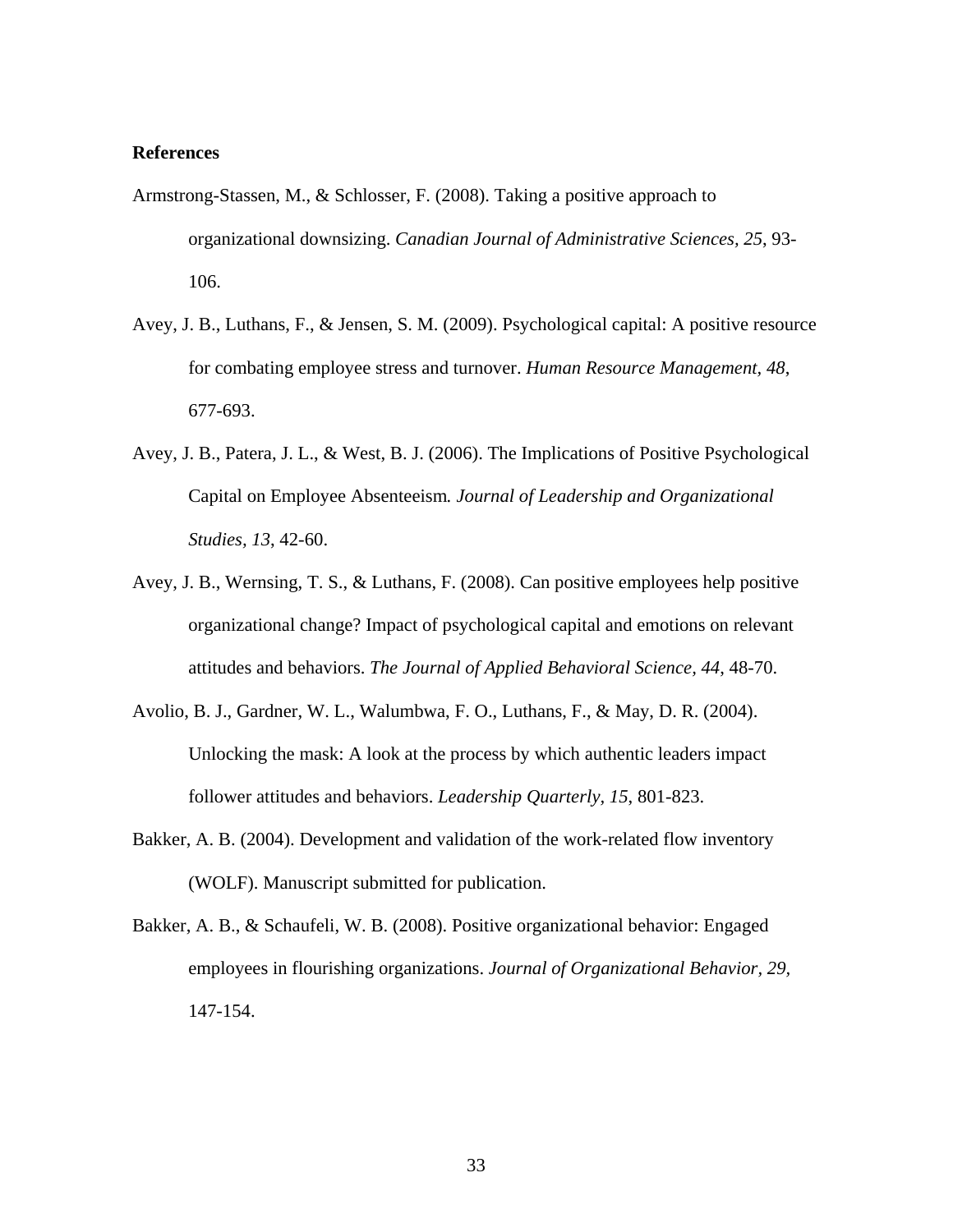- Bernstein, S. D. (2003). Positive organizational scholarship: Meet the movement: An interview with Kim Cameron, Jane Dutton, and Robert Quinn. *Journal of Management Inquiry, 12*, 266-271.
- Boyd, N. M., & Bright, D. S. (2007). Appreciative inquiry as a mode of action research for community psychology. *Journal of Community Psychology, 35*, 1019-1036.
- Brickson, S. L. (2008). Re-assessing the standard: The expansive positive potential of a relational identity in diverse organizations. *The Journal of Positive Psychology, 3*, 40-54.
- Brockner, J., & James, E. H. (2008). Toward an understanding of when executives see crisis as opportunity. *The Journal of Applied Behavioral Science, 44*, 94-115.
- Burgdorf, J. (2001, August). *The neurobiology of positive emotions.* Paper presented at the Positive Psychology Summer Institute, Sea Ranch, CA.
- Cameron, K. (2003). Organizational virtuousness and performance. In K. S., Cameron, J. E., Dutton, & R. E. Quinn (Eds.), *Positive organizational scholarship: Foundations of a new discipline* (pp. 48-65). San Francisco, CA: Berret-Koehler.
- Cameron, K. S. (2005). Organizational effectiveness: Its demise and re-emergence through positive organisational scholarship. In K. G. Smith & M. A. Hitt (Eds.), *Great minds in management: The process of theory development* (pp. 304–330). New York, NY: Oxford University Press.
- Cameron, K. S. (2006). Good or not bad: standards and ethics in managing change. *Academy of Management Learning & Education, 5*, 317–323.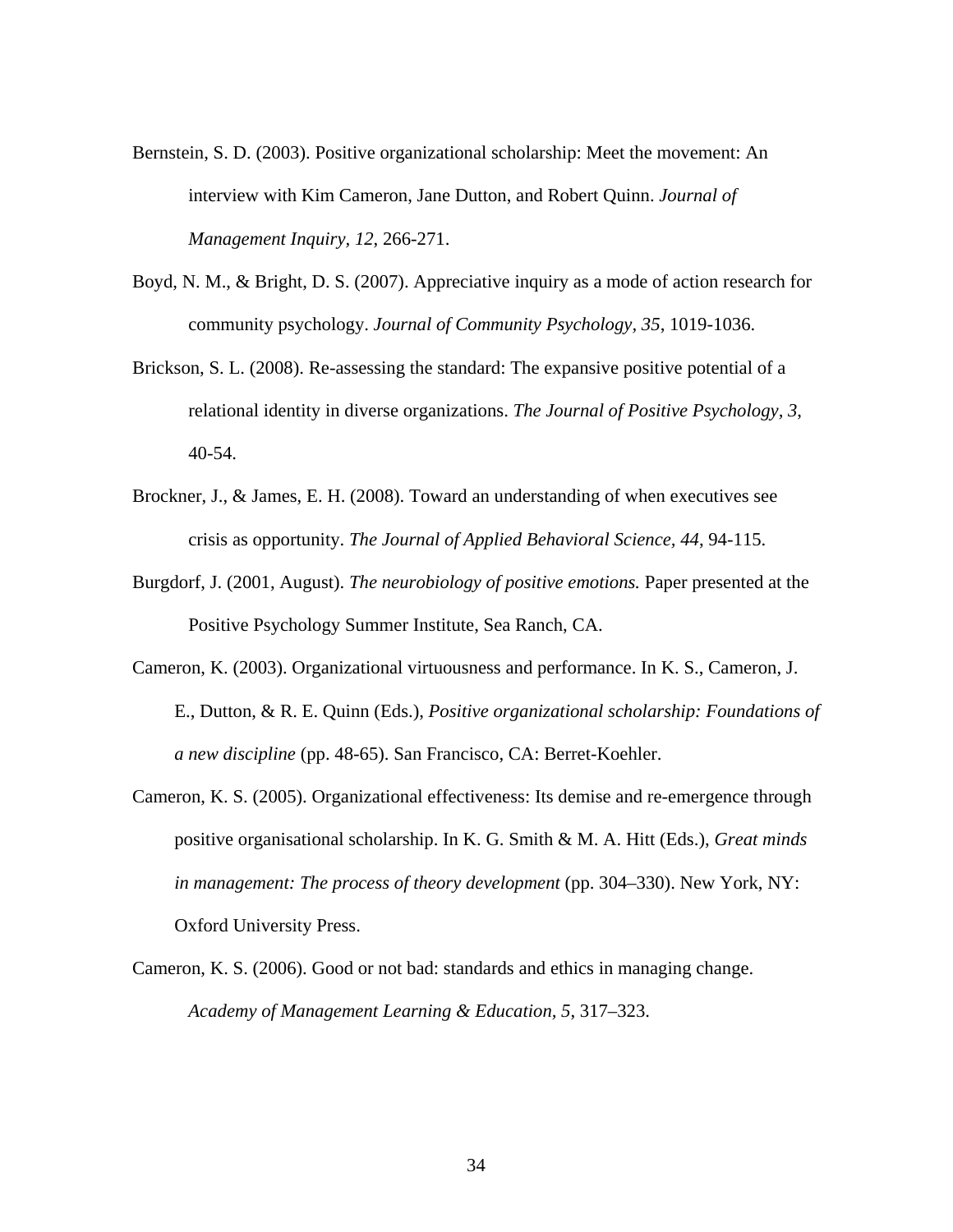- Cameron, K. S., Bright, D., & Caza, A. (2004). Exploring the relationships between organizational virtuousness and performance. *American Behavioral Scientist, 47*, 766-790.
- Cameron, K. S., & Caza, A. (2004). Introduction: Contribution to the discipline of positive organizational scholarship. *American Behavioral Scientist, 47*, 731-739.
- Cameron, K. S., Dutton, J. E., & Quinn, R. E. (2003). Foundations of positive organizational scholarship. In K. S. Cameron, J. E. Dutton, & R. E. Quinn (Eds.), *Positive organizational scholarship: Foundations of a new discipline* (pp. 3-13). San Francisco, CA: Berrett-Koehler.
- Carlsen, A. (2008). Positive dramas: Enacting self-adventures in organizations. *The Journal of Positive Psychology, 3*, 55-75.
- Caza, A., Barker, B. A., & Cameron, K. S. (2004). Ethics and ethos: The buffering and amplifying effects of ethical behavior and virtuousness. *Journal of Business Ethics, 52*, 169–178.
- Clonan, S. M., Chafouleas, S. M., McDougal, J. L., & Riley-Tillman, T. C. (2003). Positive psychology goes to school: Are we there yet? *Psychology in the Schools, 41*, 101- 110.
- Demerouti, E. (2006). Job Characteristics, Flow, and Performance: The Moderating Role of Conscientiousness. *Journal of Occupational Health Psychology, 11*, 266-280.
- Donaldson, S. I. (in press). Determining what works in the emerging positive social and human sciences. In S. I., Donaldson, M. Csikszentmihalyi, & J. Nakamura (Eds.),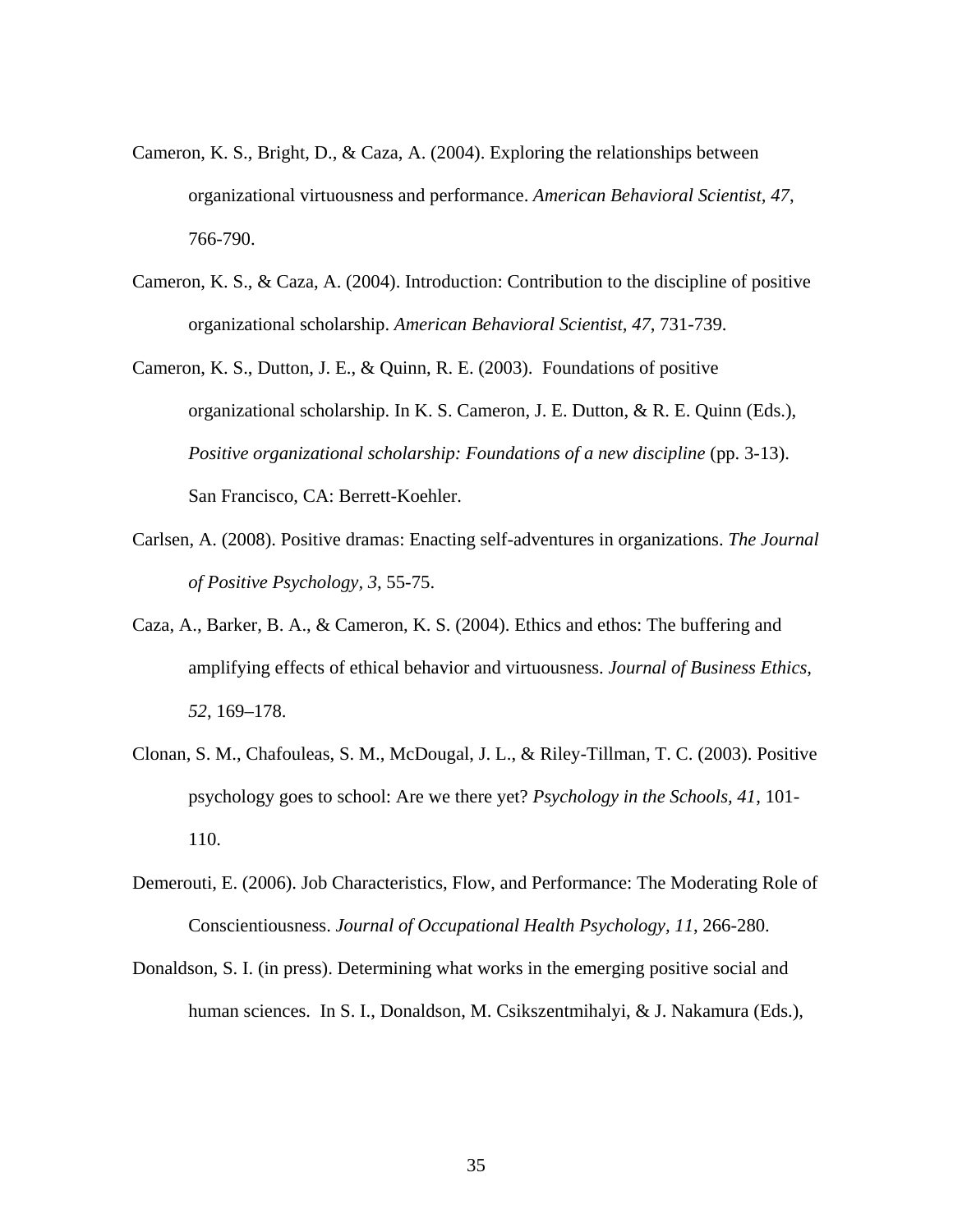*Applied positive psychology: Improving everyday life, schools, work, health, and society.*

- Donaldson, S. I. (in press). A practitioner's guide for applying the science of positive psychology. In S. I., Donaldson, M. Csikszentmihalyi, & J. Nakamura (Eds.), *Applied positive psychology: Improving everyday life, schools, work, health, and society.*
- Donaldson, S. I., Csikszentmihalyi, M., & Nakamura, J. (in press). *Applied positive psychology: Improving everyday life, schools, work, health, and society.*
- Dutton, J. E. (2003). Breathing Life Into Organizational Studies. *Journal of Management Inquiry, 12*, 5-19.
- Dutton, J. E., Worline, M. C., Frost, P. J., & Lilius, J. (2006). Explaining compassion organizing. *Administrative Science Quarterly, 51*, 59-96.
- Fortes-Ferreira, L., Peiró, J. M., González-Morales, M. G. & Martín, I. (2006). Workrelated stress and well-being: The roles of direct action coping and palliative coping. *Scandinavian Journal of Psychology, 47*, 293–302.
- Frey, B. S., & Stutzer, A. (2002). *Happiness and economics: How the economy and institutions affect human well-being.* Princeton, NJ: Princeton University Press.
- Fullagar, C. J., & Kelloway, E. K. (2009). 'Flow' at work: An experience sampling approach. *Journal of Occupational & Organizational Psychology, 82*, 595-615.
- Gardner, W. L., & Schermerhorn Jr, J. R. (2004). Unleashing individual potential performance gains through positive organizational behavior and authentic leadership. *Organizational Dynamics, 33*, 270-281.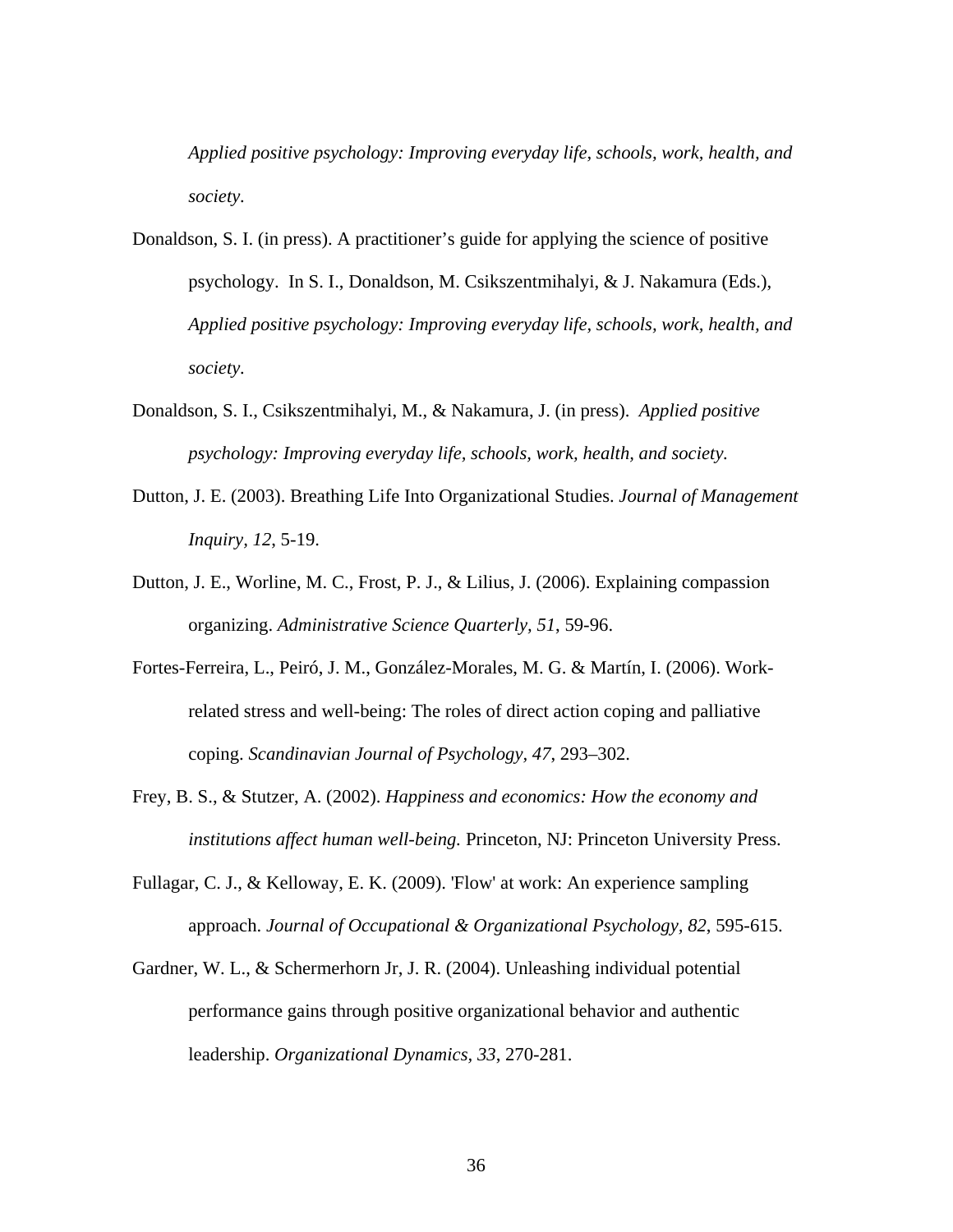- Ghoshal, S. (2005). Bad management theories are destroying good management practices. *Academy of Management Learning and Education, 4*, 75-91.
- Gilman, R., Furlong, M., & Huebner, E. S. (2009). *Handbook of Positive Psychology in Schools*. New York, NY: Taylor & Francis.
- Gittell, J. H., Cameron, K. S., Lim, S., & Rivas, V. (2006). Relationships, Layoffs, and Organizational Resilience. *The Journal of Applied Behavioral Sciences, 42*, 300- 329.
- Glynn, M. A., & Dowd, T. J. (2008). Charisma (un)bound: Emotive leadership in Martha Stewart living magazine, 1990-2004. *The Journal of Applied Behavioral Science, 44*, 71-93.
- González-Morales, M. G., Peiró, J. M., Rodriguez, I., & Greenglass, E. R. (2006). Coping and distress in organizations: The role of gender in work stress. *International Journal of Stress Management, 13*, 228-248.
- Gooty, J., Gavin, M., Johnson, P. D., Frazier, M. L., & Snow, D. B. (2009). In the eyes of the beholder: Transformational leadership, positive psychological capital, and performance. *Journal of Leadership & Organizational Studies, 15*, 353-367.
- Grant, A. M., & Campbell, E. M. (2007). Doing good, doing harm, being well and burning out: The interactions of perceived prosocial and antisocial impact in service work. *Journal of Occupational and Organizational Psychology, 80*, 665-691.
- Grant, A. M., Curtayne, L., & Burton, G. (2009). Executive coaching enhances goal attainment, resilience and workplace well-being: A randomised controlled study. *The Journal of Positive Psychology, 4*, 396-407.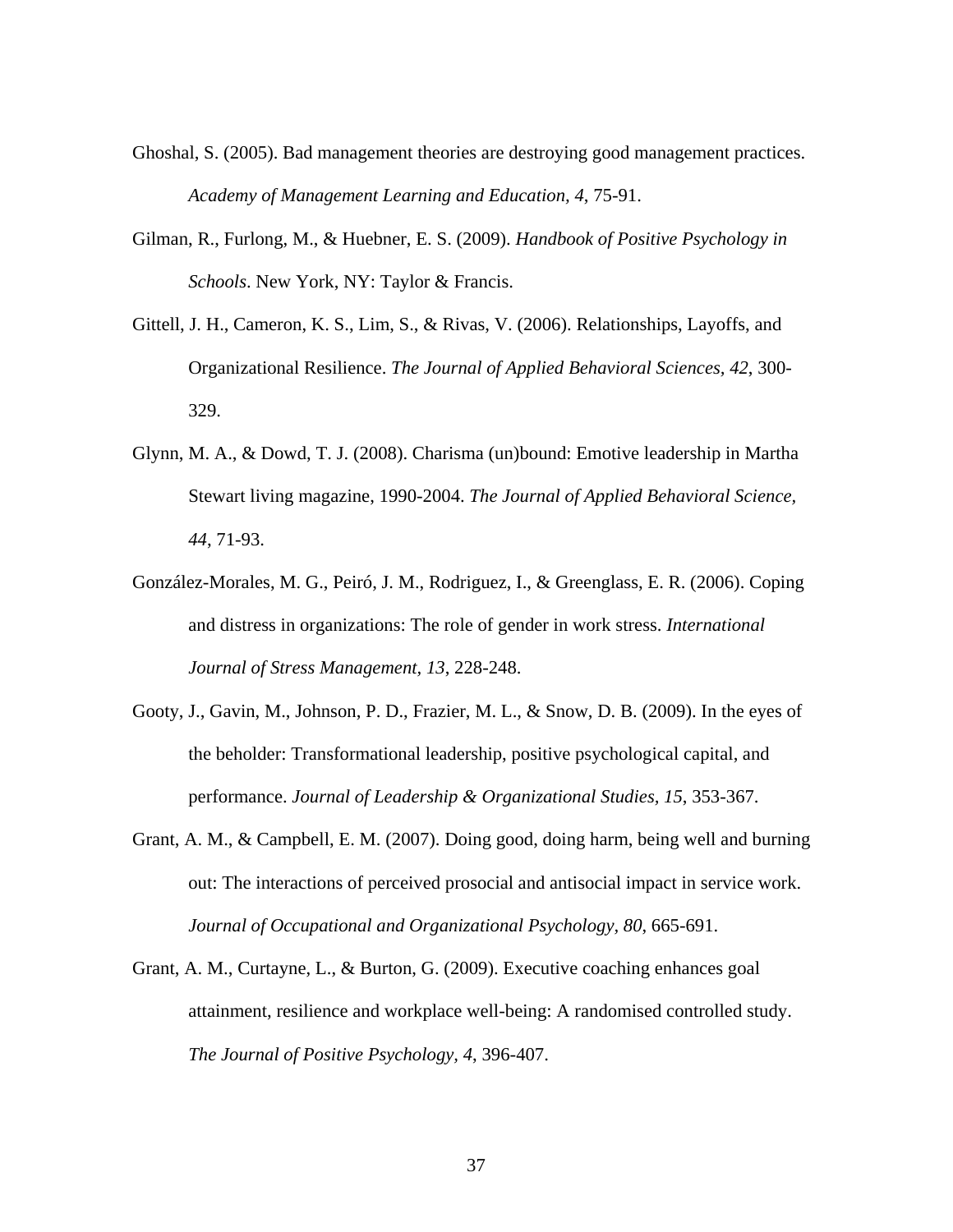- Grawitch, M. J., Munz, D. C., & Kramer, T. J. (2003). Effects of member mood states on creative performance in temporary workgroups. *Group Dynamics: Theory, Research, and Practice, 7*, 41-54.
- Greiner, L. E., & Cummings, T. G. (2004). Wanted: OD more alive than dead! *The Journal of Applied Behavioral Sciences, 40*, 374-391.
- Haar, D., & Hosking, D. M. (2004). Evaluating appreciative inquiry: A relational constructionist perspective. *Human Relations, 57*, 1017-1036.
- Hackman, J. R. (2009). The perils of positivity. *Journal of Organizational Behavior, 30*, 309-319.
- Hakanen, J. (2002). Työn imu ja työuupumus: Laajennetun työhyvinvointimallin kehittäminen ja testaaminen. [Job engagement and burnout] *Psykologia, 37*, 291- 301.
- Harter, J. K., Schmidt, F. L., & Hayes, T. L. (2002). Business-unit-level relationship between employee satisfaction, employee engagement, and business outcomes: A meta-analysis. *Journal of Applied Psychology, 87*, 268-279.
- Houston, S. (2006). Making use of positive psychology in residential child care. In D. Iwaniec. *The child's journey thorough care: Placement stability, care planning, and achieving permanency* (pp. 183-200). Hoboken, NJ: John Wiley & Sons.
- Huang, P. H., & Blumenthal, J. A. (2009). Positive institutions, law, and policy. In C. R. Snyder, & S. J. Lopez (Eds.), *Oxford handbook of positive psychology* (pp. 589- 598). New York: Oxford University Press.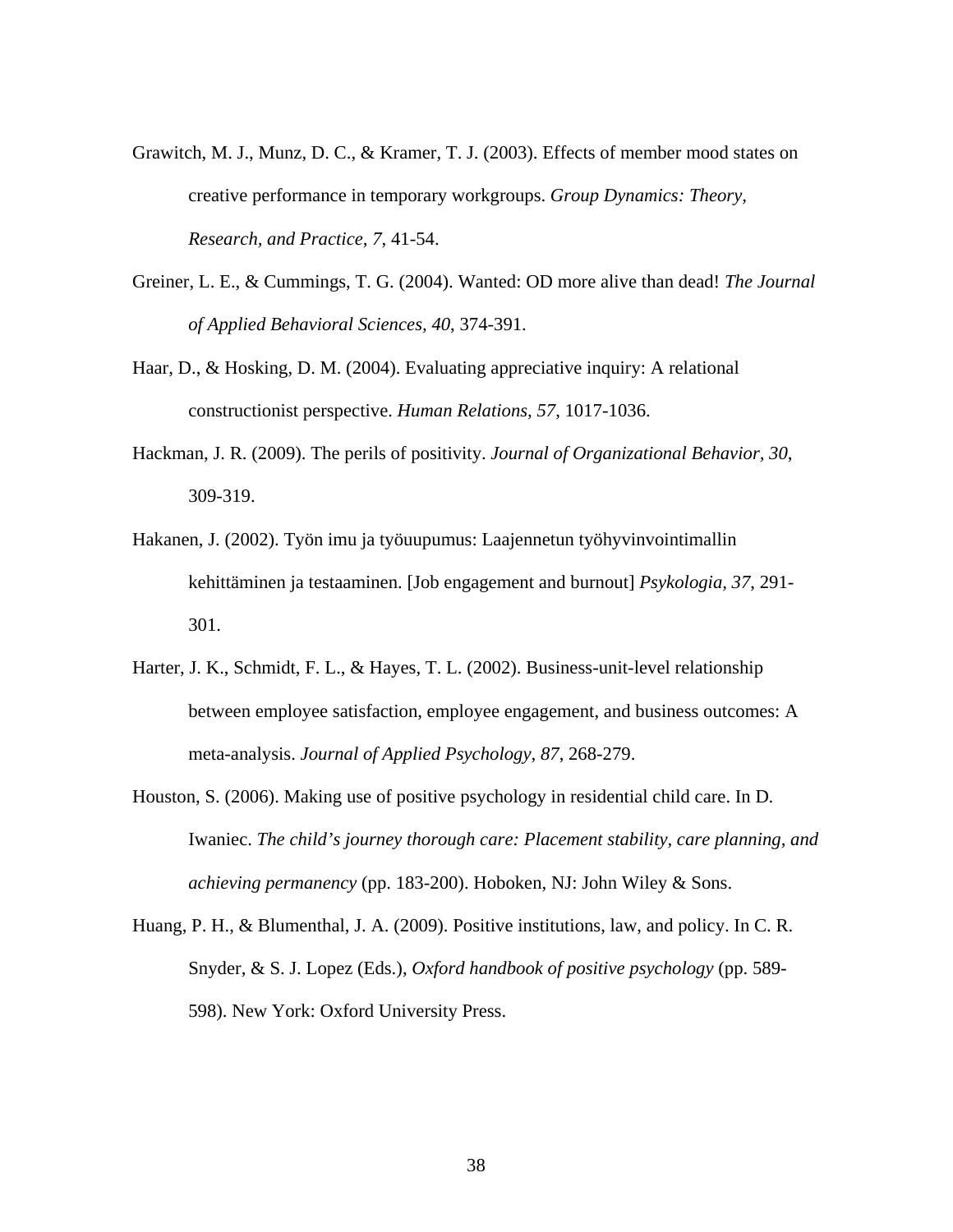- Huebner, E. S., Gilman, R., Reschly, A. L., & Hall, R. (2009). Positive schools. In C. R. Snyder, & S. J. Lopez (Eds.), *Oxford handbook of positive psychology* (pp. 561- 568). New York: Oxford University Press.
- Huo, Y, J., Molina, L. E., Sawahata, R., & Deang, J. M. (2005). Leadership and the management of conflicts in diverse groups: Why acknowledging versus neglecting subgroup identity matters. *European Journal of Social Psychology, 35*, 237–254.
- Jackson, L. T. B., Rothmann, S., & Van de Vijver, F. J. R. (2006). A model of work-related well-being for educators in South Africa. *Stress and Health, 22*, 263-274.
- Jain, A. K., & Sinha, A. K. (2005). General health in organizations: Relative relevance of emotional intelligence, trust, and organizational support. *International Journal of Stress Management, 12,* 257-273.
- Juntunen, C. L., & Wettersten, K. B. (2006). Work hope: Development and initial validation of a measure. *Journal of Counseling Psychology, 53*, 94-106.
- Kanov, J. M., Maitlis, S., Worline, M. C., Dutton, J. E., Peter, J. F., & Liltus, J. M. (2004). Compassion in organizational life. *American Behavioral Scientist, 47,* 808-827.
- Korunka, C., Kubicek, B., Schaufeli, W. B., & Hoonakker, P. (2009). Work engagement and burnout: Testing the robustness of the Job Demands-Resources model. *The Journal of Positive Psychology, 4*, 243-255.
- Larson, M., & Luthans, F. (2006). Potential added value of psychological capital in predicting work attitudes. *Journal of Leadership and Organizational Studies, 13,* 75-92.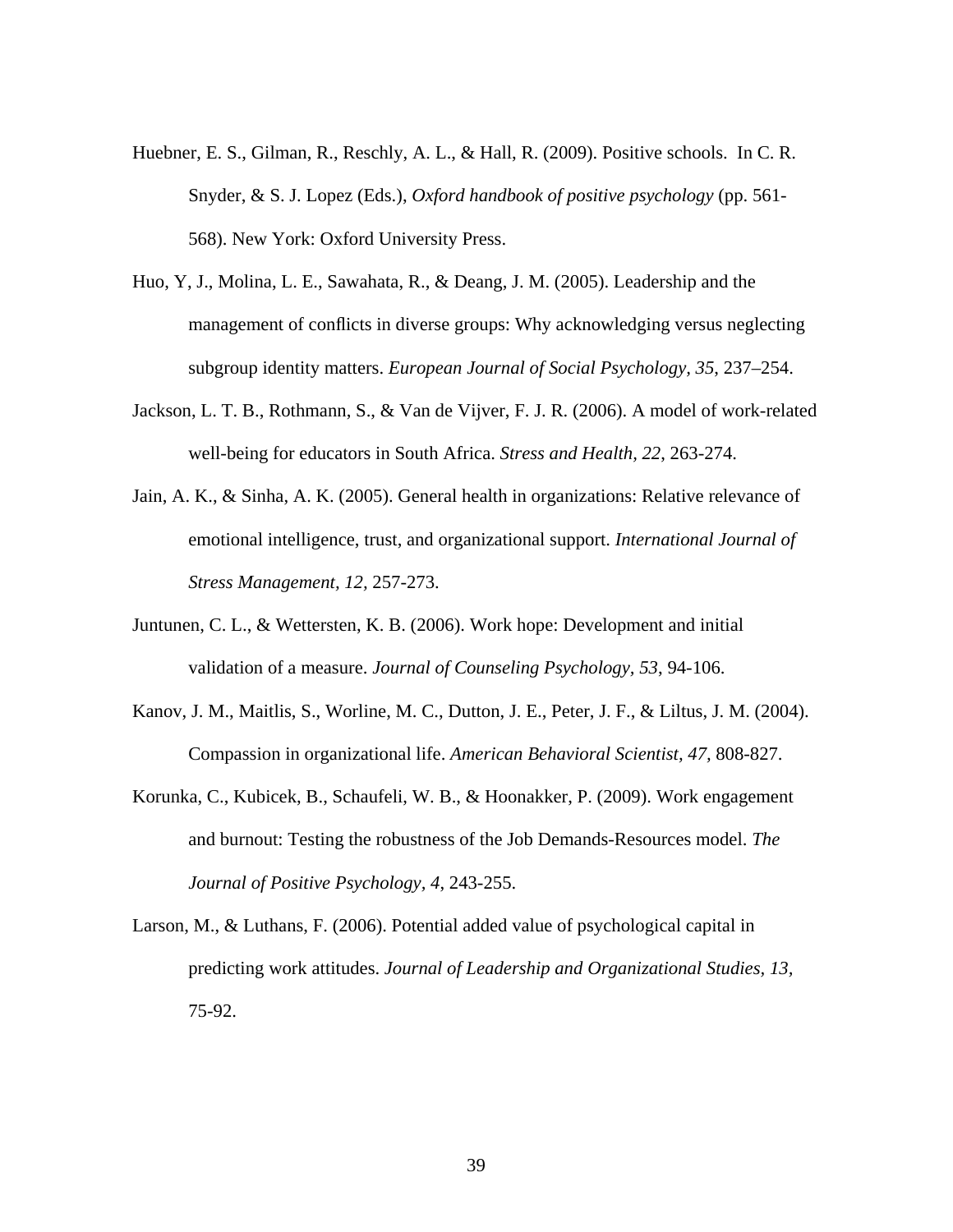- Liesveld, R., & Miller J. (2005). *Teach your strengths: How great teachers inspire their students.* Omaha, NE: Gallup Press.
- Lilius, J. M., Worline, M. C., Maitlis, S., Kanov, J., Dutton, J. E., & Frost, P. (2008). The contours and consequences of compassion at work. *Journal of Organizational Behavior*, 29, 193-218.
- Linley, A., & Joseph, S. (2004). *Positive psychology in practice*. Hoboken, NJ: John Wiley & Sons.
- Linley, P. A., Woolston, L., & Biswas-Diener, R. (2009). Strengths coaching with leaders. *International Coaching Psychology Review, 4*, 37-48.
- Luthans, F. (2002a). Positive organizational behavior: Developing and managing psychological strengths. *Academy of management Executive, 16*, 57-72.
- Luthans, F. (2002b). The need for and meaning of positive organizational behavior. *Journal of Organizational Behavior, 23*(6), 695-706.
- Luthans, F., Avey, J. B., Avolio, B. J., Norman, S. M., & Combs, G. M. (2006). Positive psychological capital: Toward a micro-intervention. *Journal of Organizational Behavior, 27*, 387-393.
- Luthans, F., Avey, J. B., & Patera, J. L. (2008). Experimental analysis of a web-based training intervention to develop positive psychological capital. *Academy of Management Learning & Education, 7*, 209-221.
- Luthans, F., & Avolio, B. J. (2003). Authentic leadership: A positive developmental approach. In K. S. Cameron, J. E. Dutton, & R. E. Quinn (Eds.), *Positive*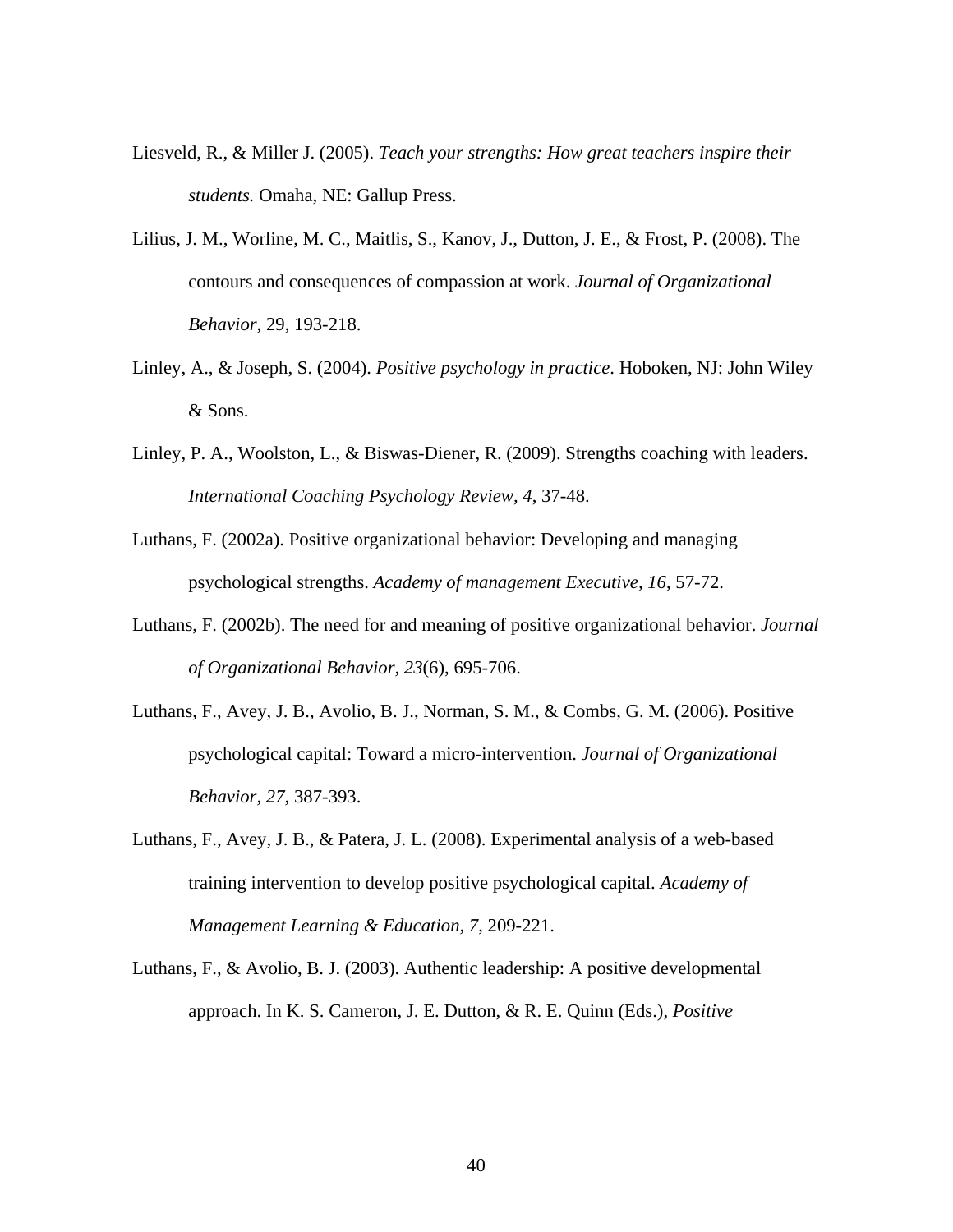*organizational scholarship: Foundations of a new discipline* (pp. 241–261). San Francisco, CA: Barrett-Koehler.

- Luthans, F., & Avolio, B. J. (2009a). Inquiry unplugged: building on Hackman's potential perils of POB. *Journal of Organizational Behavior, 30*, 323-328.
- Luthans, F., & Avolio, B. J. (2009b). The 'point' of positive organizational behavior. *Journal of Organizational Behavior, 30*, 291-307.
- Luthans, F., & Jensen, S. M. (2002). Hope: A new positive strength for human resource development. *Human Resource Development Review, 1*, 304-322.
- Luthans, F., Norman, S. M., Avolio, B. J., & Avey, J. B. (2008). The mediating role of psychological capital in the supportive organizational climate - employee performance relationship. *Journal of Organizational Behavior, 29*, 219-238.
- Luthans, F., Vogelgesang, G. R., & Lester, P. B. (2006). Developing the Psychological Capital of Resiliency. *Human Resource Development Review, 5*, 25-44.
- Luthans, F., & Youssef, C. M. (2004). Human, social, and now positive psychological capital management: Investing in people for competitive advantage. *Organizational Dynamics, 33*, 143-160.
- Luthans, F., & Youssef, C. M. (2007). Emerging positive organizational behavior. *Journal of Management, 33,* 321-349.
- Marks, N., Shah, H., & Westall, A. (2004). *The power and potential of well-being indicators: Measuring young people's well-being in Nottingham*. London: New Economics Foundation.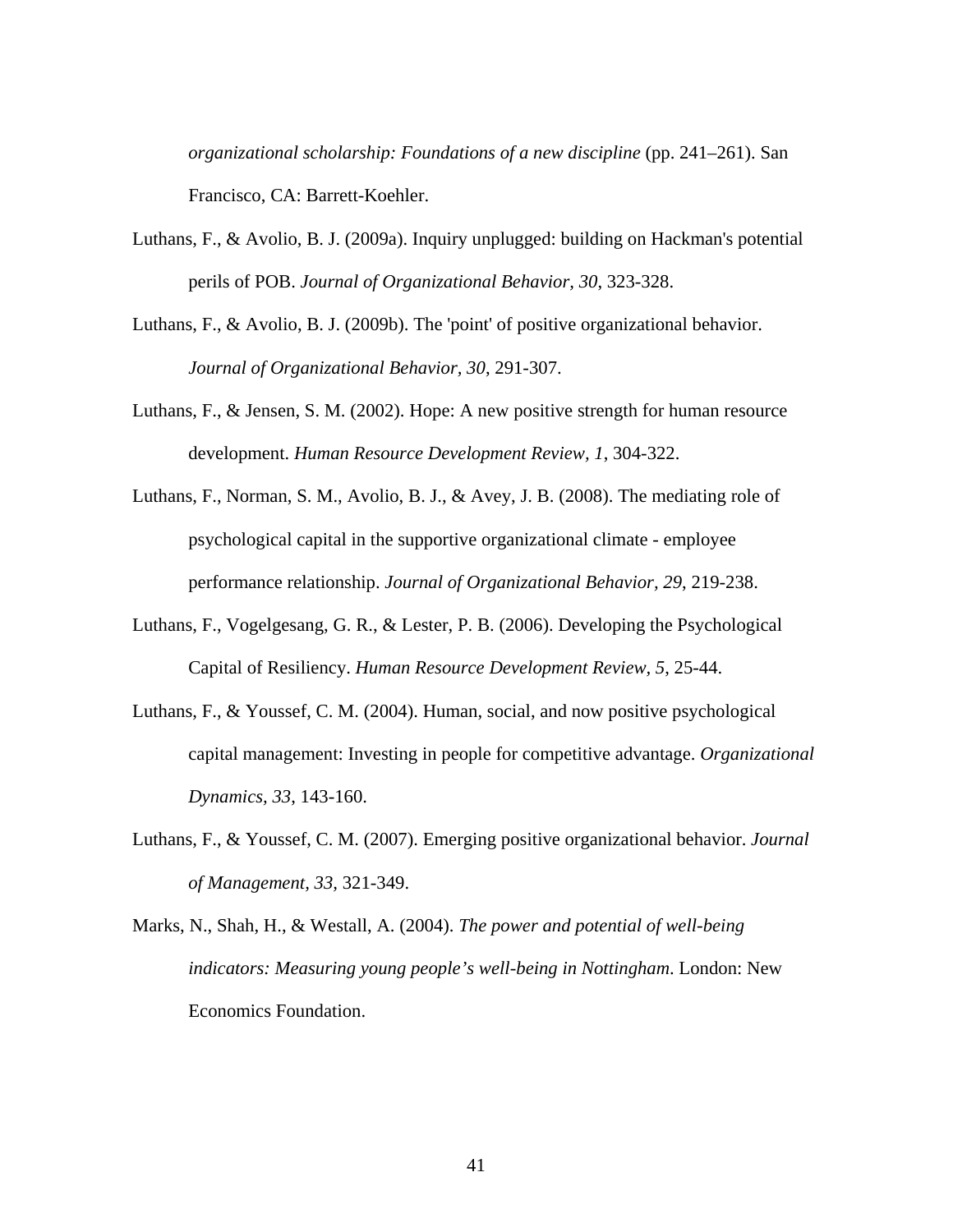- Martin, A. J. (2005). The role of positive psychology in enhancing satisfaction, motivation, and productivity in the workplace. *Journal of Organizational Behavior Management, 24*, 113-133.
- Martin, A. J., & Jackson, S. A. (2008). Brief approaches to assessing task absorption and enhanced subjective experience: Examining 'short' and 'core' flow in diverse performance domains*. Motivation & Emotion, 32(3)*, 141-157.
- May, D. R., Chan, A. Y. L., Hodges, T. D., & Avolio, B. J. (2003). Developing the moral component of authentic leadership. *Organizational Dynamics, 32*, 247-260.
- Meyer, B., Enström, M. K., Harstveit, M., Bowles, D. P., & Beevers, C. G. (2007). Happiness and despair on the catwalk: Need satisfaction, well-being, and personality adjustment among fashion models. *The Journal of Positive Psychology, 2,* 2-17.
- Money, K., Hillenbrand, C., & da Camara, N. (2009). Putting positive psychology to work in organisations. *Journal of General Management, 34*, 21-36.
- Montgomery, A. J., Peeters, M. C. W., Schaufeli, W. B., & Den Quden, M. (2003). Workhome interference among newspaper managers: Its relationship with burnout and engagement. *Anxiety, Stress & Coping, 16*, 195-211.
- Muse, L., Harris, S. G., Giles, W. F., & Field, H. S. (2008). Work-life benefits and positive organizational behavior: is there a connection? *Journal of Organizational Behavior. 29*, 171-192.
- Nelson, D. L., & Cooper, C. L. (2005). Stress and health: A positive direction. *Stress and Health, 21,* 73-75.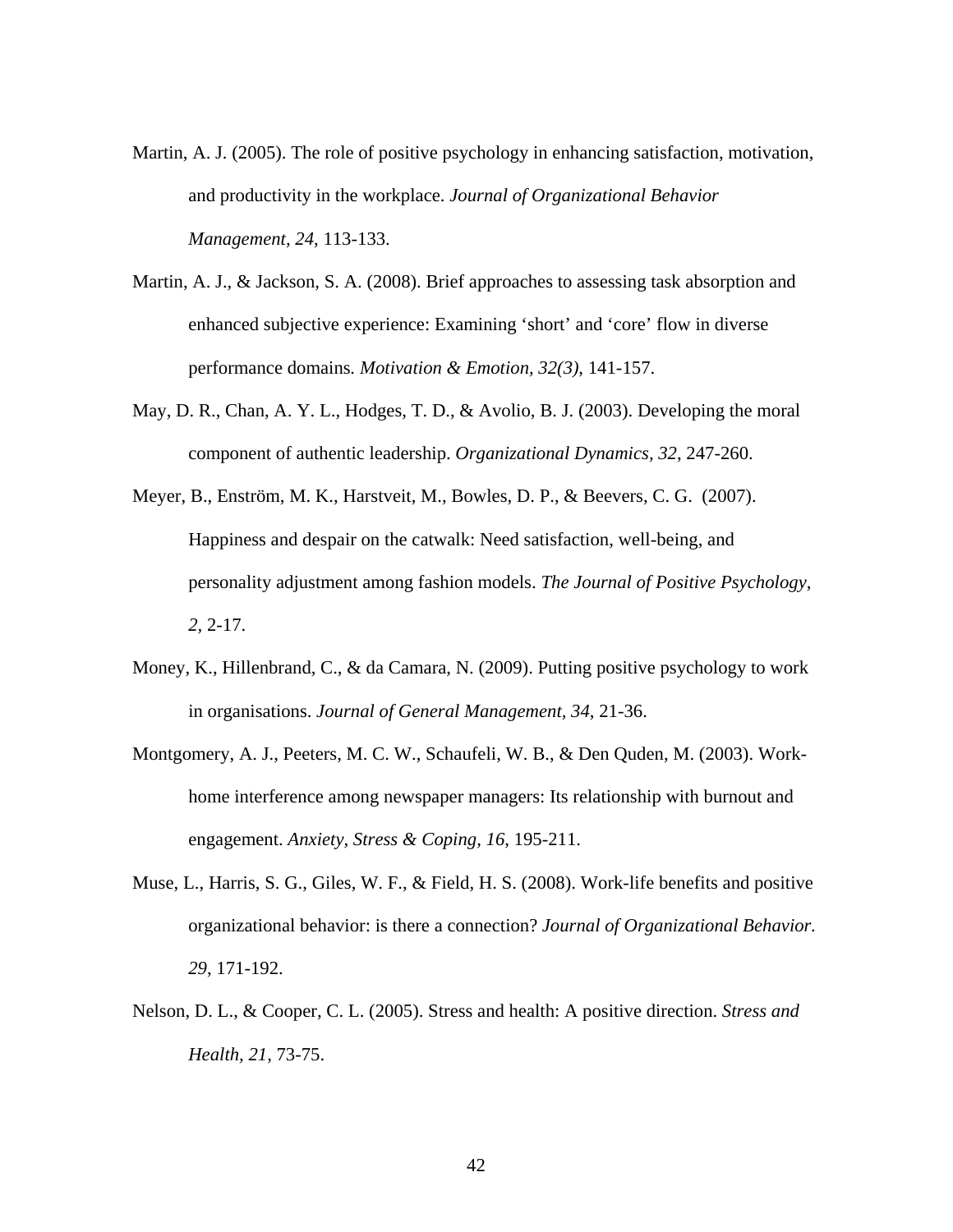- Nelson, D. L., & Cooper, C. L. (2007). Positive organizational behavior: An inclusive view. In D. L. Nelson & C. L. Cooper (Eds.), *Positive organizational behavior* (pp. 3-8). London: Sage.
- Peterson, C. (2006). *A primer in positive psychology.* New York, NY: Oxford University Press.
- Peterson, S. J., & Byron, K. (2008). Exploring the role of hope in job performance: results from four studies. *Journal of Organizational Behavior, 29*, 785-803.
- Peterson, S. J., Walumbwa, F. O., Byron, K., & Myrowitz, J. (2009). CEO Positive Psychological Traits, Transformational Leadership, and Firm Performance in High-Technology Start-up and Established Firms. *Journal of Management, 35*, 348-368.
- Post, S. G. (2005). Altruism, happiness, and health: It's good to be good. *International Journal of Behavioral Medicine, 12*, 66-77.
- Powley, E. H., & Piderit, S. K. (2008). Tending wounds. *The Journal of Applied Behavioral Science, 44*, 134-149.
- Quick, J. C., & Quick, J. D. (2004). Healthy, happy, productive work: A leadership challenge. *Organizational Dynamics, 33*, 329-337.
- Quinn, R. W. (2005). Flow in knowledge work: high performance experience in the design of national security technology. *Administrative Science Quarterly, 50*, 610-641.
- Quinn, R. W., & Worline, M. C. (2008). Enabling courageous collective action: Conversations from United Airline Flight 93. *Organization Science, 19*, 497-516.
- Radey, M. & Figley, C. (2007). Compassion in the context of positive social work: The role of human flourishing. *Clinical Social Work Journal, 36,* 207-214.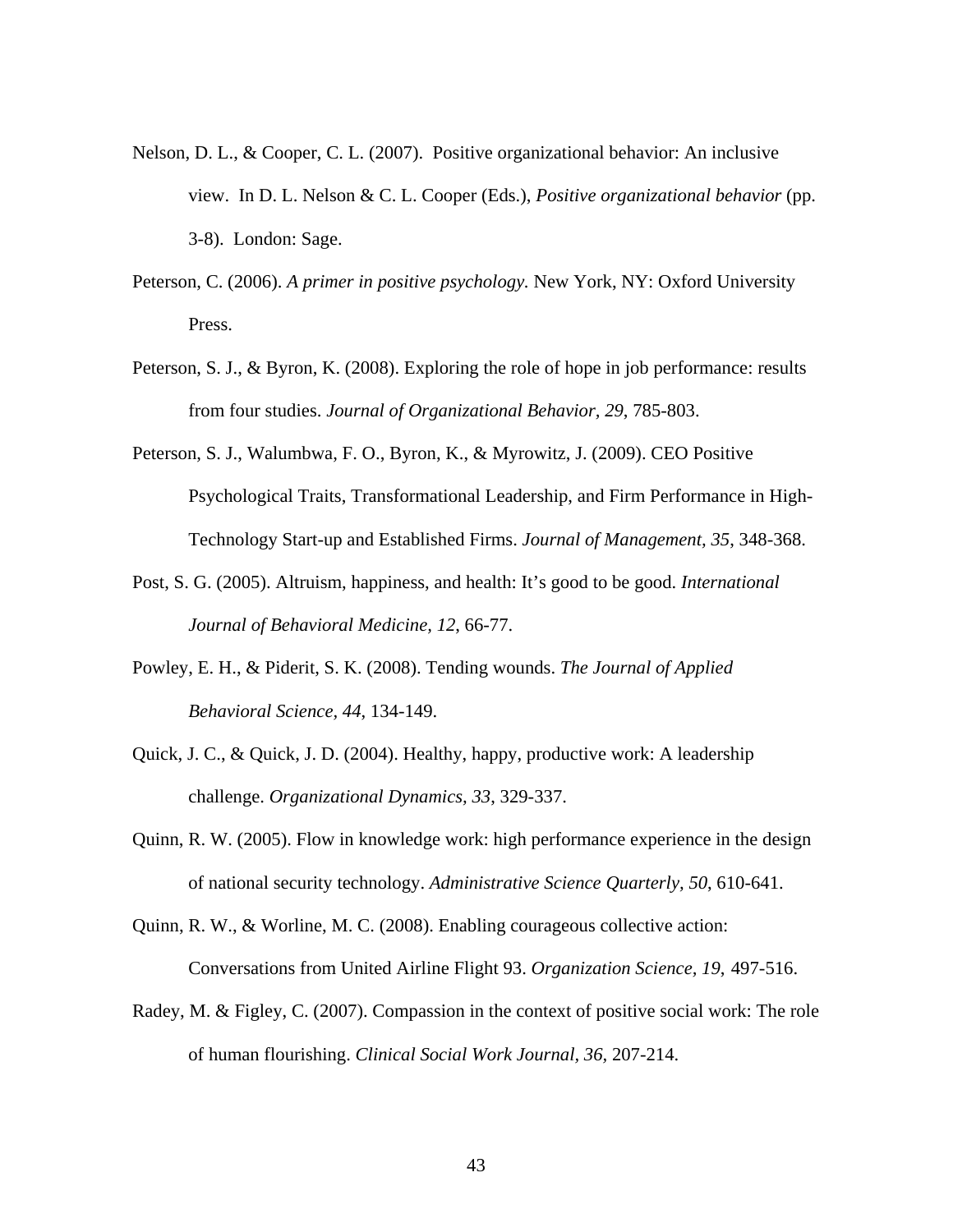- Ramlall, S. J. (2008). Enhancing employee performance through positive organizational behavior. *Journal of Applied Social Psychology, 38*, 1580-1600.
- Richardsen, A. M., Burke, R. J., & Martinussen, M. (2006). Work and health outcomes among police officers: The mediating role of police cynicism and engagement. *International Journal of Stress Management, 13*, 555-574.
- Roberts, L. M., Spreitzer, G., Dutton, J., Quinn, R., Heaphy, E., & Barker, B. (2005). How to play to your strengths. *Harvard Business Review, 83*, 74-80.
- Ronel, N. (2006). When good overcomes bad: The impact of volunteers on those they help. *Human Relations, 59*, 1133-1153.
- Rothmann, S., Steyn, L. J., & Mostert, K. (2005). Job stress, sense of coherence and work wellness in an electricity supply organization. *South African Journal of Business Management, 36*, 55-63.
- Rothmann, S., & Joubert, J. H. M. (2007). Job demands, job resources, burnout and work engagement of managers at a platinum mine in the North West Province. *South African Journal of Business Management, 38*, 49-61.
- Salanova, M., Bakker, A. B., & Llorens, S. (2006). Flow at work: Evidence for an upward spiral of personal and organizational resources. *Journal of Happiness Studies, 7*, 1- 22.
- Seligman, M. E. P., & Csikszentmihalyi, M. (2000). Positive psychology: An introduction. *American Psychologist*, *55*, 5-14.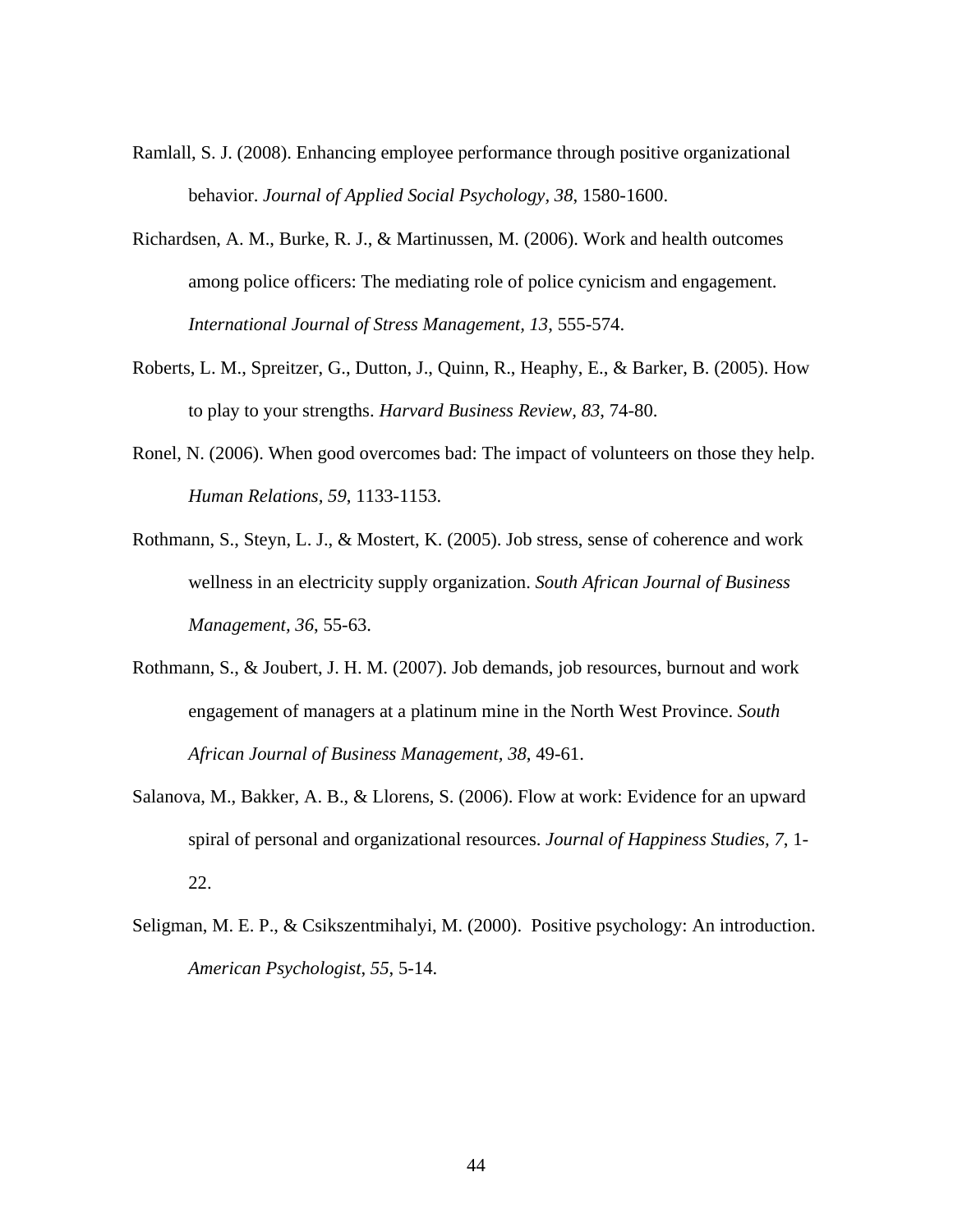- Schaufeli, W. B., Bakker, A. B., & Salanova, M. (2006). The measurement of work engagement with a short questionnaire: A cross-national study. *Educational & Psychological Measurement, 66*, 701-716.
- Schreiner, L. A., Hulme, E., Hetzel, R., & Lopez, S. J. (2009). Positive psychology on campus. In C. R. Snyder, & S. J. Lopez (Eds.), *Oxford handbook of positive psychology* (pp. 569-578). New York, NY: Oxford University Press.
- Searle, J. R. (2005). What is an institution? *Journal of Institutional Economics, 1*, 1–22.
- Sheridan, S. M., & Burt, J. D. (2009). Family-centered positive psychology. In C. R. Snyder, & S. J. Lopez (Eds.), *Oxford handbook of positive psychology* (pp. 551- 560). New York, NY: Oxford University Press.
- Simmons, B. L., Nelson, D. L., & Neal, L. J. (2001). A comparison of the positive and negative work attitudes of home health care and hospital nurses. *Health Care Management Review, 26*, 63-74.
- Skinner, S. J., & Kelley, S. W. (2006). Transforming sales organizations through appreciative inquiry. *Psychology & Marketing, 23*, 77-93.
- Sosik, J. J., Jung, D., & Dinger, S. L. (2009). Values in authentic action: Examining the roots and rewards of altruistic leadership. *Group & Organization Management, 34*, 395-431.
- Spreitzer, G. M., & Somenshein, S. (2003). Positive deviance and extraordinary organizing. In K. S. Cameron, J. E. Dutton, & R. E. Quinn (Eds.), *Positive organizational scholarship: Foundations of a new discipline* (pp. 207-224). San Francisco, CA: Berret-Koehler.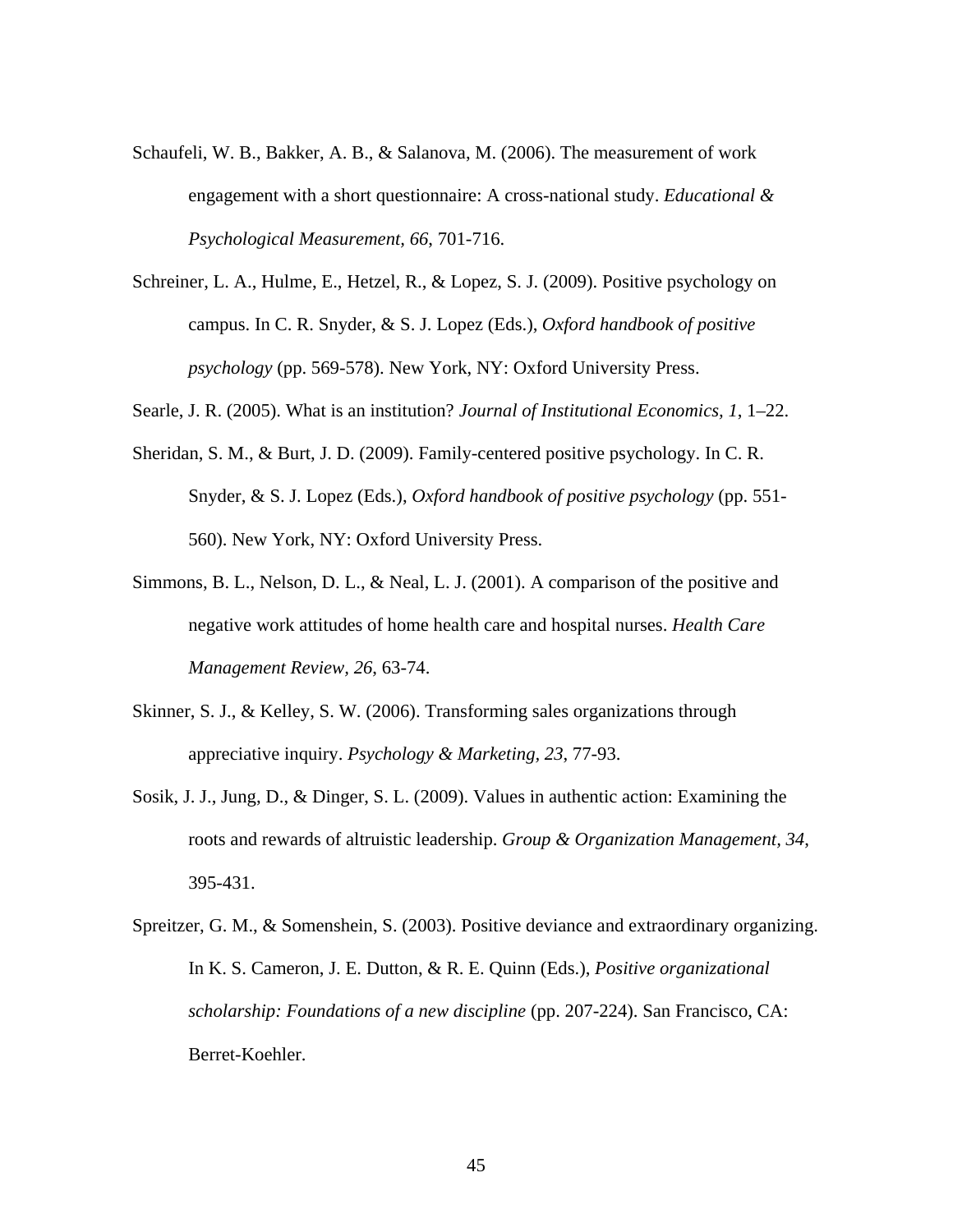- Sutcliffee, K. M., & Vogus, T. J. (2003). Organizing for resilience. In K. S. Cameron, J. E. Dutton, & R. E. Quinn (Eds.), *Positive organizational scholarship: Foundations of a new discipline* (pp. 94-110). San Francisco, CA: Berret-Koehler.
- Taylor, S. E., & Sherman, D. K. (2004). Positive psychology and health psychology: A fruitful liaison. In A. P. Linley, & S. Joseph (Eds.), *Positive psychology in practice*  (pp. 305-319). Hoboken, NJ: John Wiley & Sons.
- The Essence of Positive Organizational Scholarship: Unlocking the Generative Capabilities in Human Communities. (n.d.). Center for Positive Organizational Scholarship Web site: http://www.bus.umich.edu/Positive/Center-for-POS/What-is-POS.htm
- Turner, N., Barling, J., & Zacharatos, A. (2002). Positive psychology at work. In C. R. Snyder, & S. J. Lopez (Eds.), *Handbook of positive psychology* (pp. 715-728). New York, NY: Oxford University Press.
- Walumbwa, F. O., Avolio, B. J., Gardner, W. L., Wernsing, T. A., & Peterson, S. J. (2008). Authentic Leadership: Development and Validation of a Theory-Based Measure. *Journal of Management, 34(1)*, 89-126.
- West, B. J., Patera, J. L., & Carsten, M. K. (2009). Team level positivity: Investigating positive psychological capacities and team level outcomes. *Journal of Organizational Behavior, 30*, 249-267.
- Wiegand, D. M., & Geller, E. S. (2005). Connecting positive psychology and organizational behavior management: Achievement motivation and the power of positive reinforcement. *Journal of Organizational Behavior Management, 24*, 3-25.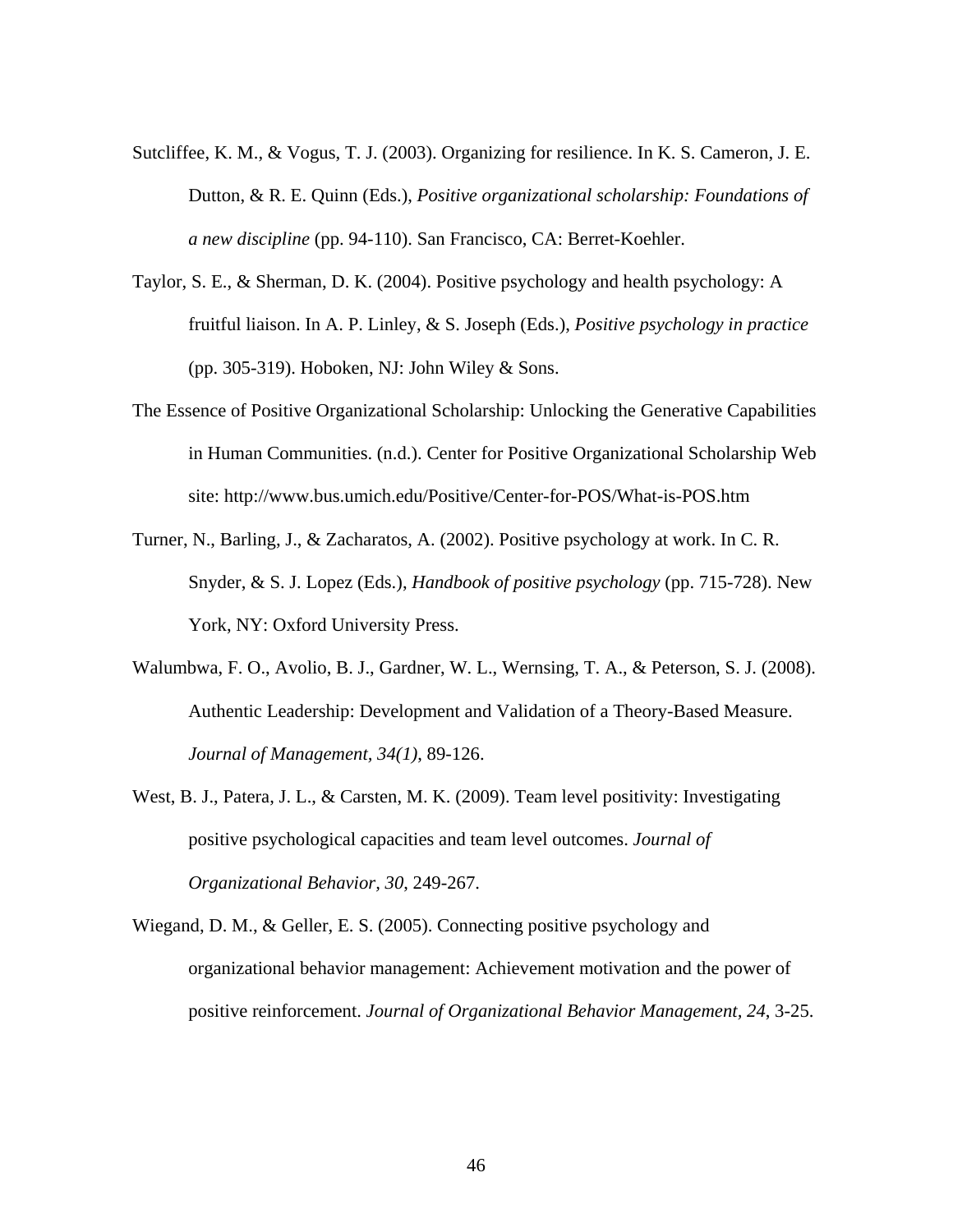- Wood, B., & Gordon, S. (2009). Linking MBS learning and leadership coaching. *International Coaching Psychology Review, 4*, 87-104.
- Yammarino, F. J., Dionne, S. D., Schriesheim, C. A., & Dansereau, F. (2008). Authentic leadership and positive organizational behavior: A meso, multi-level perspective. *The Leadership Quarterly, 19*, 693–707.
- Youssef, C. M., & Luthans, F. (2007). Positive organizational behavior in the workplace: The impact of hope, optimism, and resilience. *Journal of Management, 33*(5), 774- 800.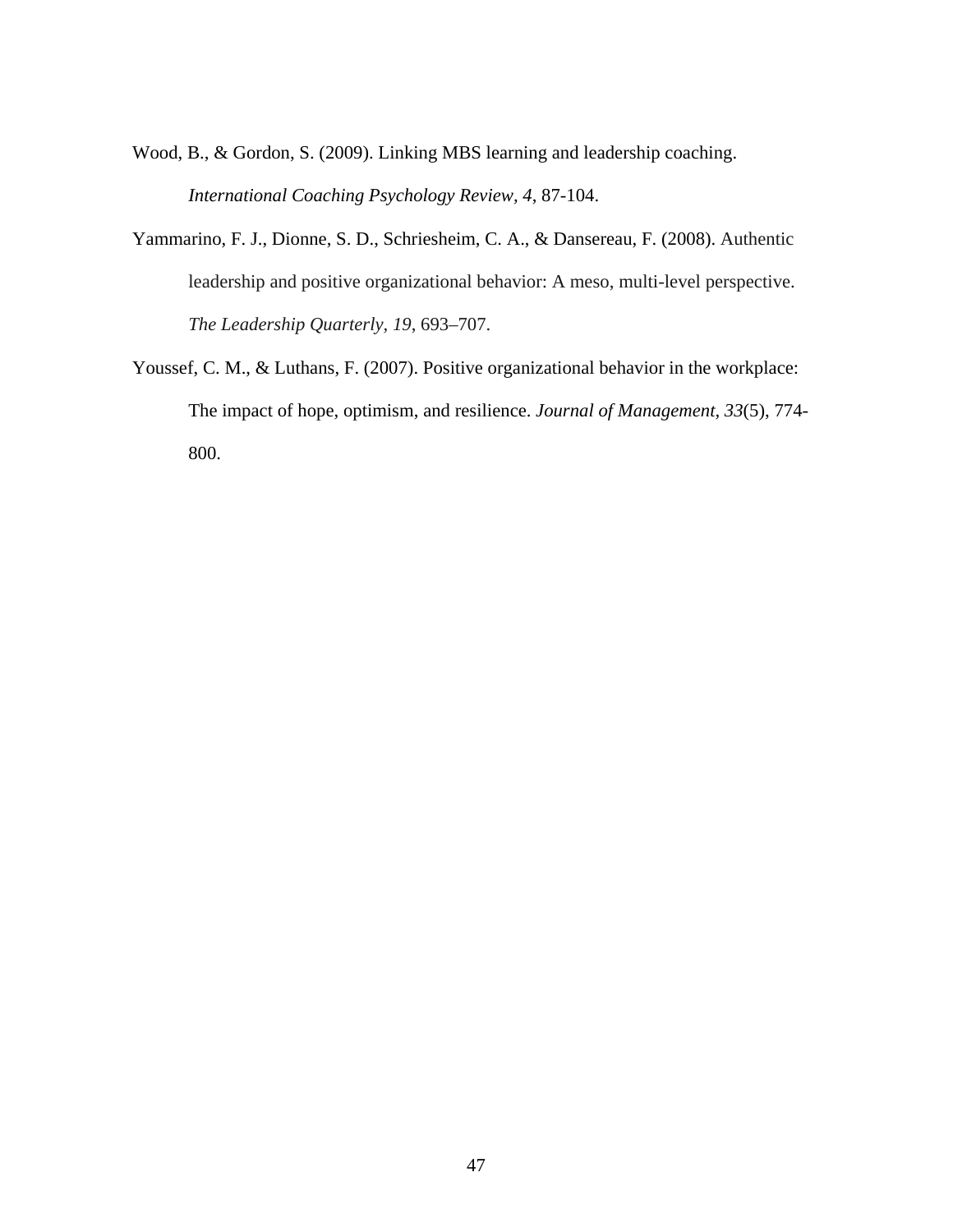

Figure 1. Positive organizational psychology peer-reviewed journal articles from 2001 to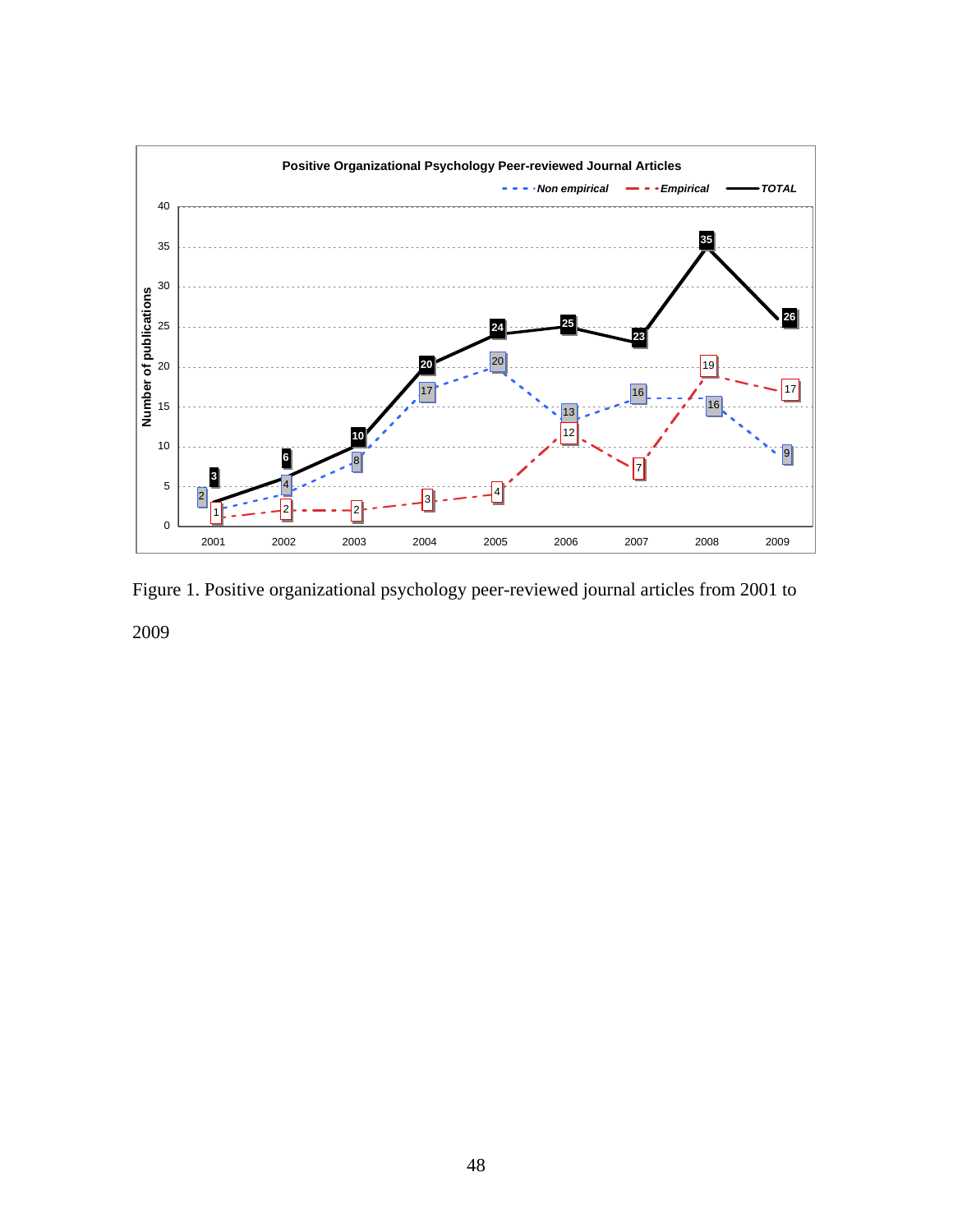| Topic                                                 | Total          |
|-------------------------------------------------------|----------------|
| Positive leadership<br>1.                             | 17             |
| Positive organizational development and change<br>2.  | 16             |
| Positive psychology at work<br>3.                     | 14             |
| Introduction and overview of POB and its topics<br>4. | 10             |
| Psychological capital<br>$\overline{\phantom{a}}$     | 10             |
| Introduction and overview of POS and its topics<br>6. | 8              |
| Critique<br>$\qquad \qquad \blacksquare$              | 8              |
| Organizational virtuousness/ethics                    | 8              |
| Job satisfaction/Happiness at work<br>9.              | 7              |
| Well-being at work                                    | 7              |
| Work engagement                                       | 7              |
| 12. Stress                                            | 6              |
| Flow at work                                          | 6              |
| 14. Coaching                                          | 5              |
| Education and training                                | 5              |
| 16. Identity                                          | $\overline{4}$ |
| Compassion                                            | $\overline{4}$ |
| 18. Hope                                              | 3              |
| Work-life relationships                               | 3              |
| Total                                                 | 148            |

## Table 1. Peer-reviewed journal article publications by research topic